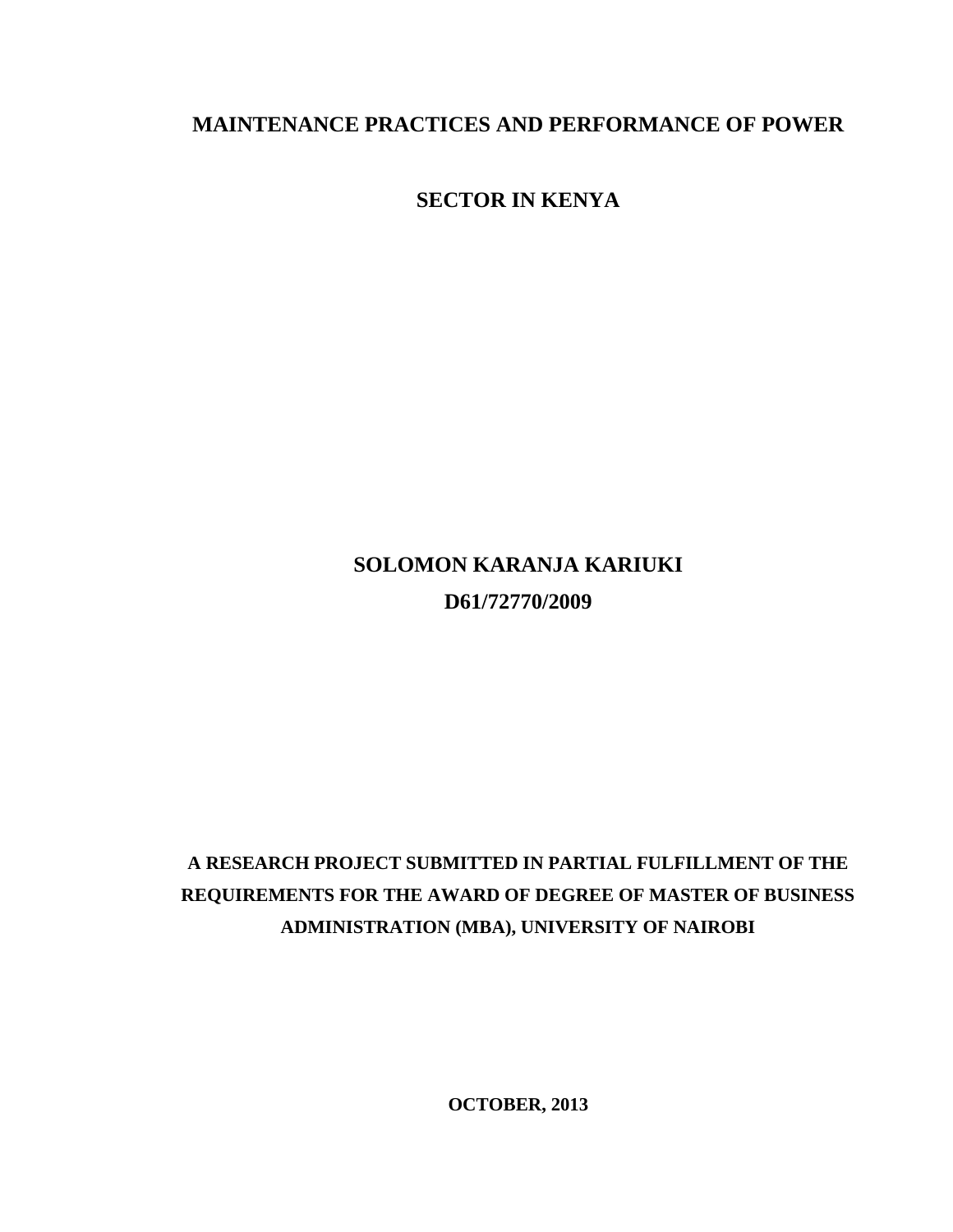# **DECLARATION**

<span id="page-1-0"></span>I hereby declare that this research project is my own work and effort, and that it has not been submitted anywhere for any award.

**SOLOMON KARANJA KARIUKI**

**D61/72770/2009**

This Research Project has been submitted for examination with my approval as the university supervisor

SUPERVISOR:

Signature: \_\_\_\_\_\_\_\_\_\_\_\_\_\_\_\_\_\_\_\_\_\_\_\_\_\_\_\_ Date: \_\_\_\_\_\_\_\_\_\_\_\_\_\_\_\_\_\_\_\_\_\_\_\_

**Dr. X.N. Iraki**

Department of Management Science,

School of Business

UNIVERSITY OF NAIROBI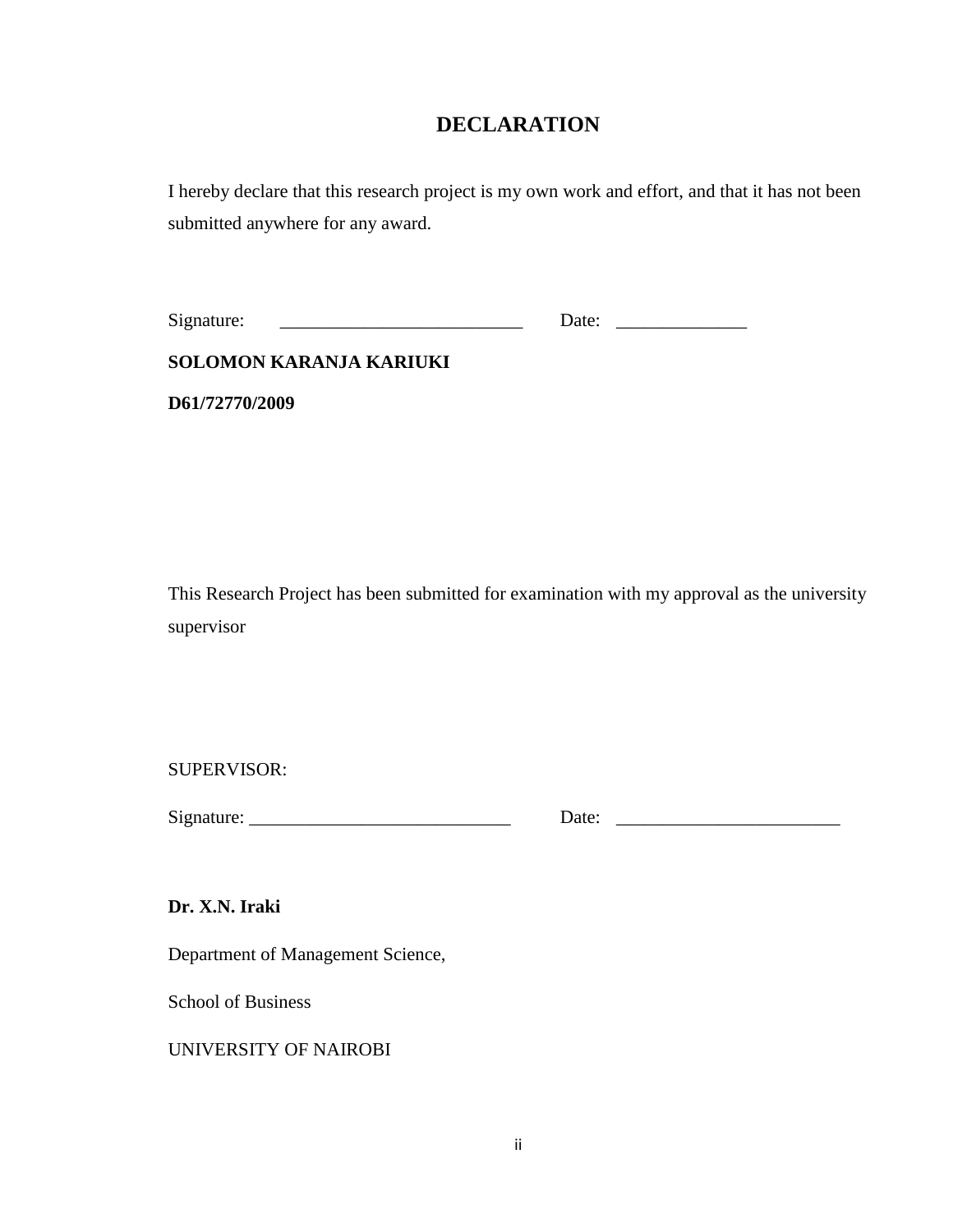# **ACKNOWLEDGEMENTS**

<span id="page-2-0"></span>Much gratitude goes to my supervisor for his guidance, encouragement and continuous support throughout the research project writing.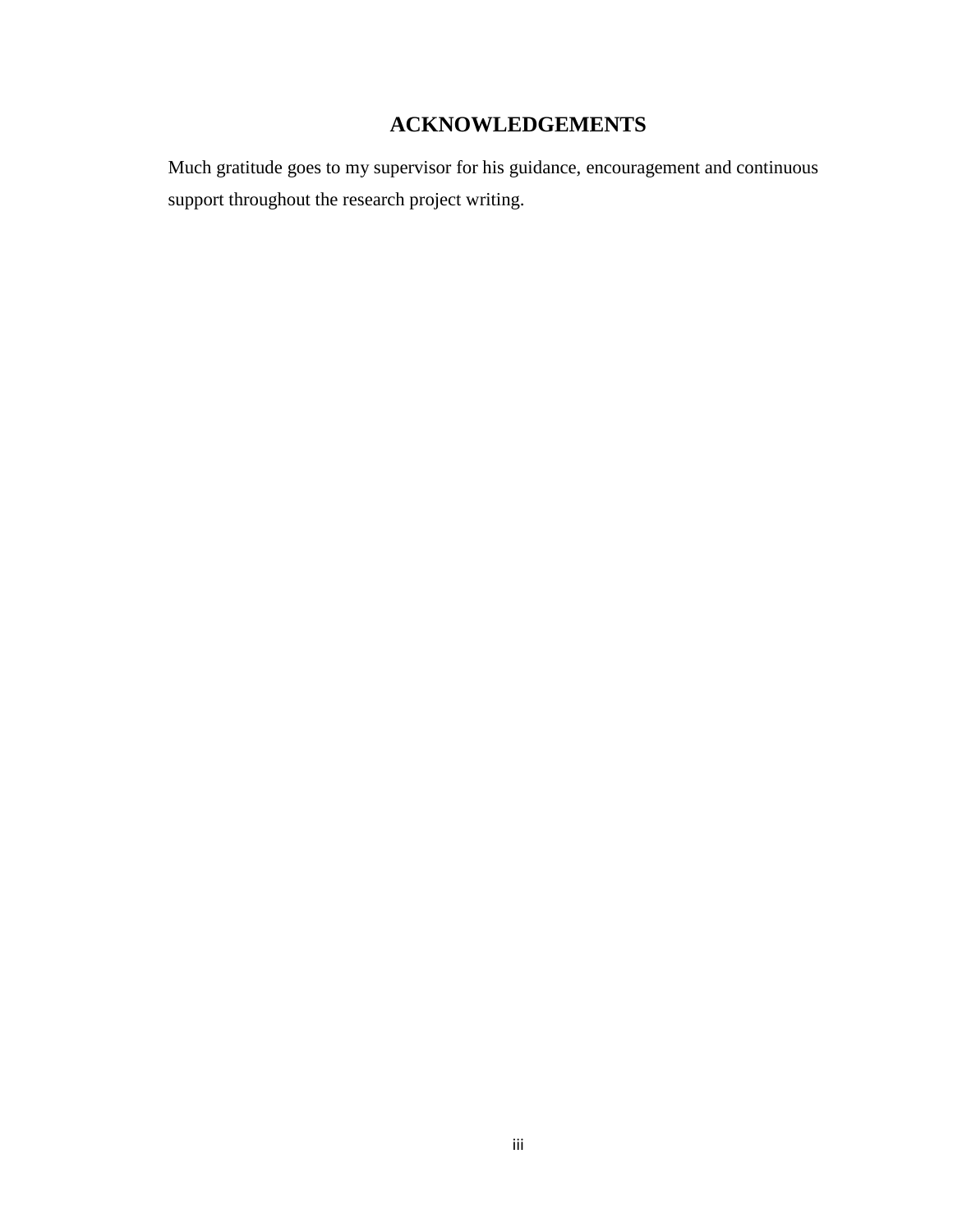# **DEDICATION**

<span id="page-3-0"></span>This research is dedicated to my wife who has encouraged me through this journey and to my family for their support, patience, encouragement and understanding.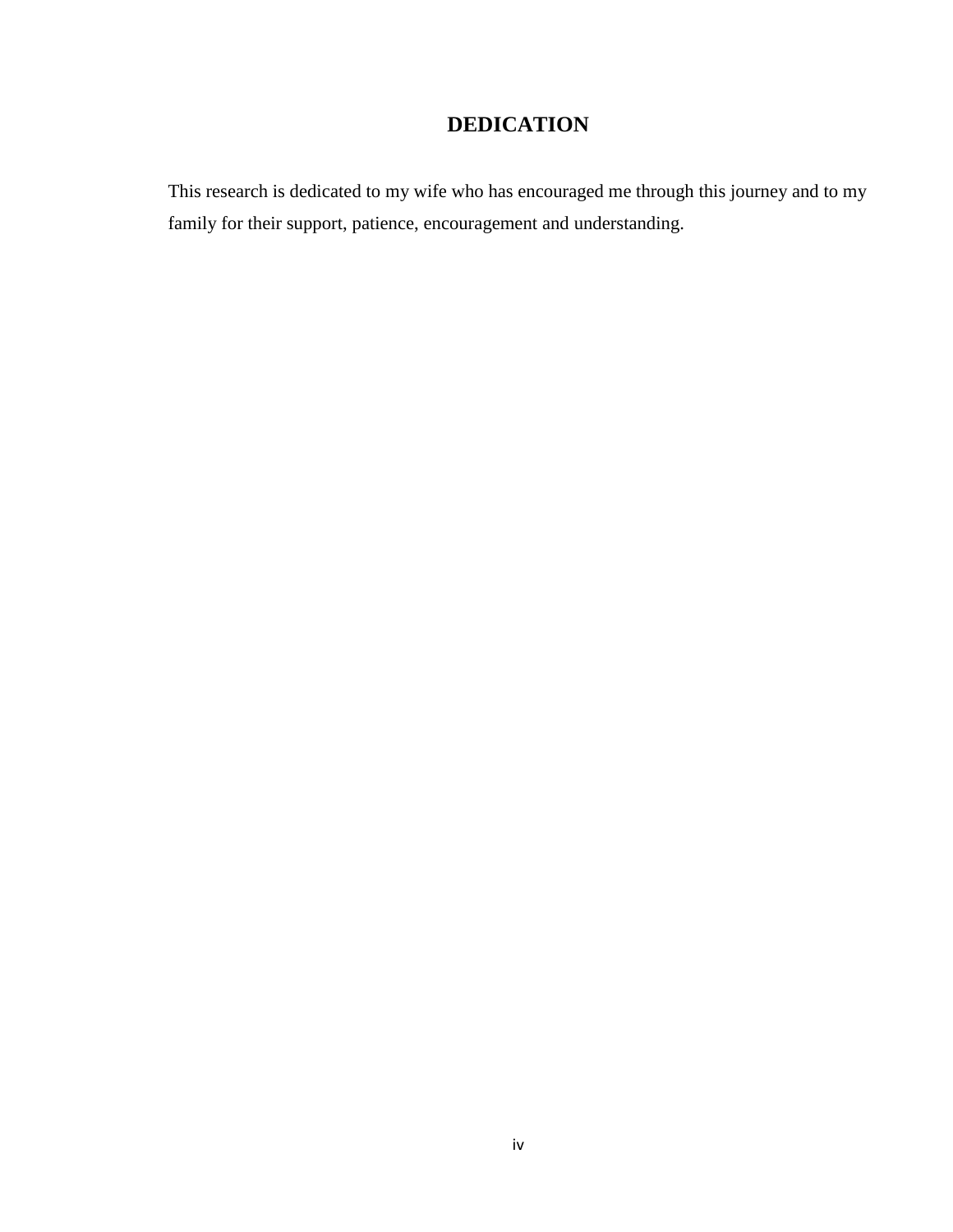#### **ABSTRACT**

<span id="page-4-0"></span>The purpose of the study was to establish the maintenance practices at KenGen, to benchmark and evaluate the Practices with the world best maintenance practices and to determine the relationship between maintenance practices and plant performance in terms of availability and operation and maintenance costs.

The case study was done with a target population of all the three operational areas with different generation technology of hydro, thermal and geothermal. The study used primary data which was gathered by means of a self-administered questionnaire issued to respondents and secondary data which was extracted from internal operational reports in Eastern hydro power stations. The average of each aspect was calculated and the quantity identified to evaluate the maintenance practices at KenGen and to benchmark with the world best practices. The secondary data analysis involved the use of regression to determine the relationship between the maintenance practices and plants performance.

The study established that KenGen has in place good maintenance practices. When they were benchmarked with world best practice, it was apparent that breakdown maintenances works were extremely high but surprisingly the plants availability recording very good results. There was a weak relationship between O&M cost, number of breakdowns and the plant availabilities.

The study concluded that though KenGen has good maintenance practices, the high breakdown maintenances works recorded is as a result of poor maintenance works and contributes to a great extent the 13% revenue loss incurred by KenGen.

The study recommended that for reliable and competitively priced electric power in Kenya, there is need to have the power utilities enhance their maintenance practices for effective and efficient generation and distribution of power to meet the customers" expectations. This therefore calls for improvement of maintenance practices to meet world best practices by building internal capacities and having proactive internal technical trainings and audits.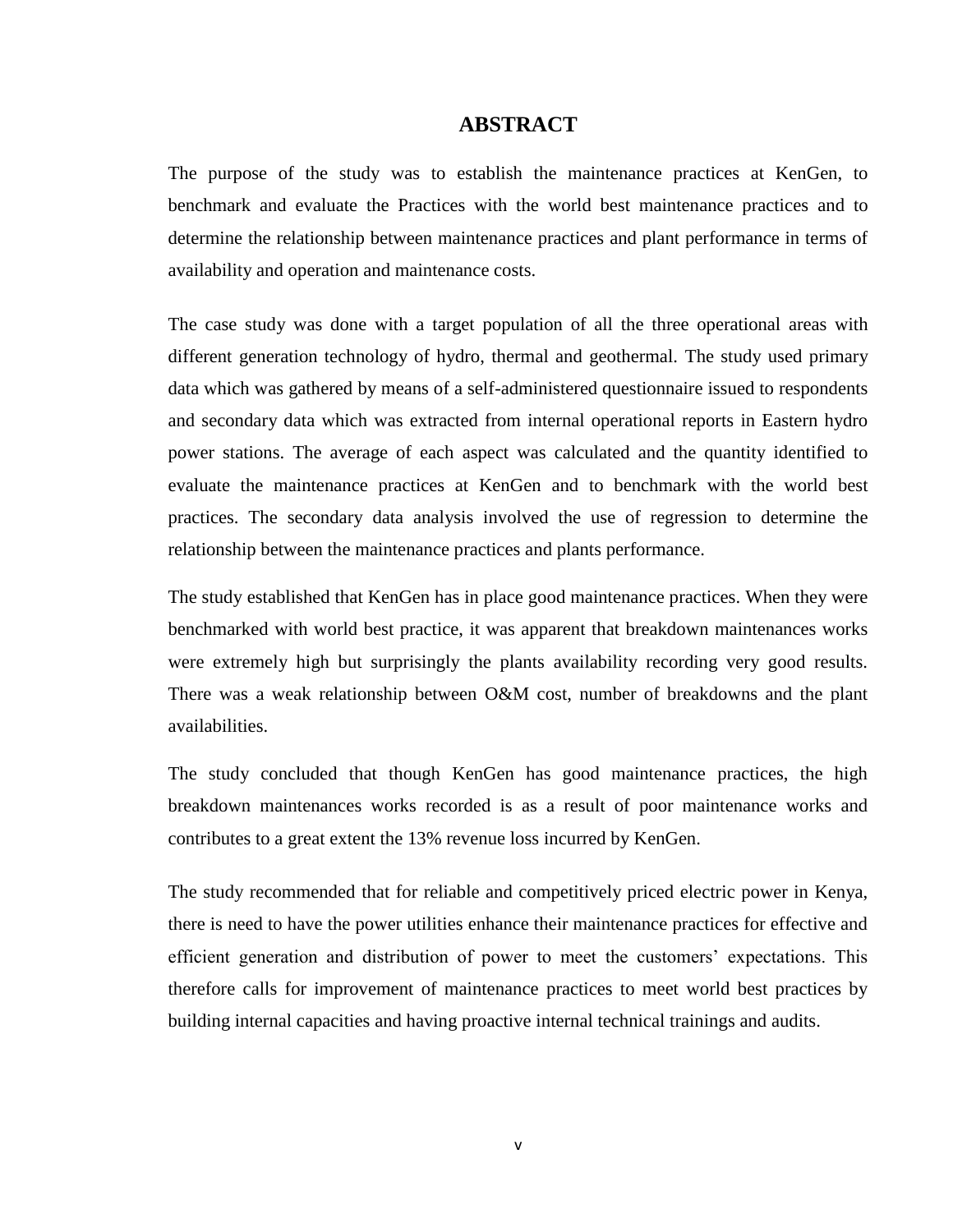# **ABBREVIATIONS**

<span id="page-5-0"></span>

| AA          | <b>Average Availability</b>                  |
|-------------|----------------------------------------------|
| <b>BD</b>   | Breakdown                                    |
| <b>BM</b>   | Benchmark                                    |
| <b>CBM</b>  | <b>Condition Based Maintenance</b>           |
| FO          | Force Outage                                 |
| GWhr        | Gigawatthours                                |
| <b>IPPs</b> | <b>Independent Power Producers</b>           |
| KenGen      | Kenya Electricity Generating Company Limited |
| Ksh         | Kenya Shillings                              |
| <b>KWhr</b> | Kilowatt-hour                                |
| <b>OC</b>   | <b>Operating Cost</b>                        |
| <b>OM</b>   | <b>Operations and Maintenance</b>            |
| <b>PM</b>   | <b>Preventive Maintenance</b>                |
| <b>SAP</b>  | <b>Systems Applications Products</b>         |
| <b>WO</b>   | Work Order                                   |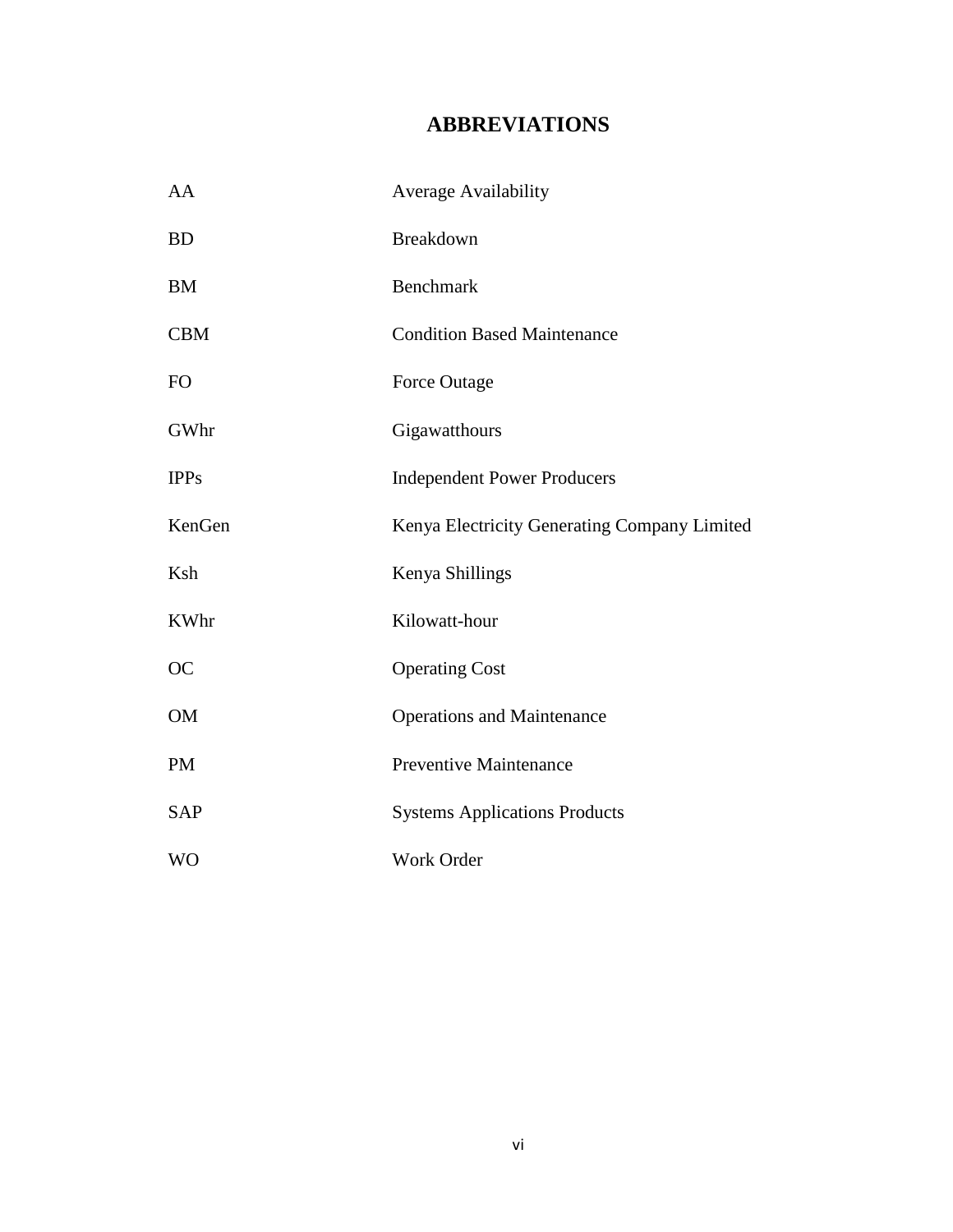# **TABLE OF CONENTS**

<span id="page-6-0"></span>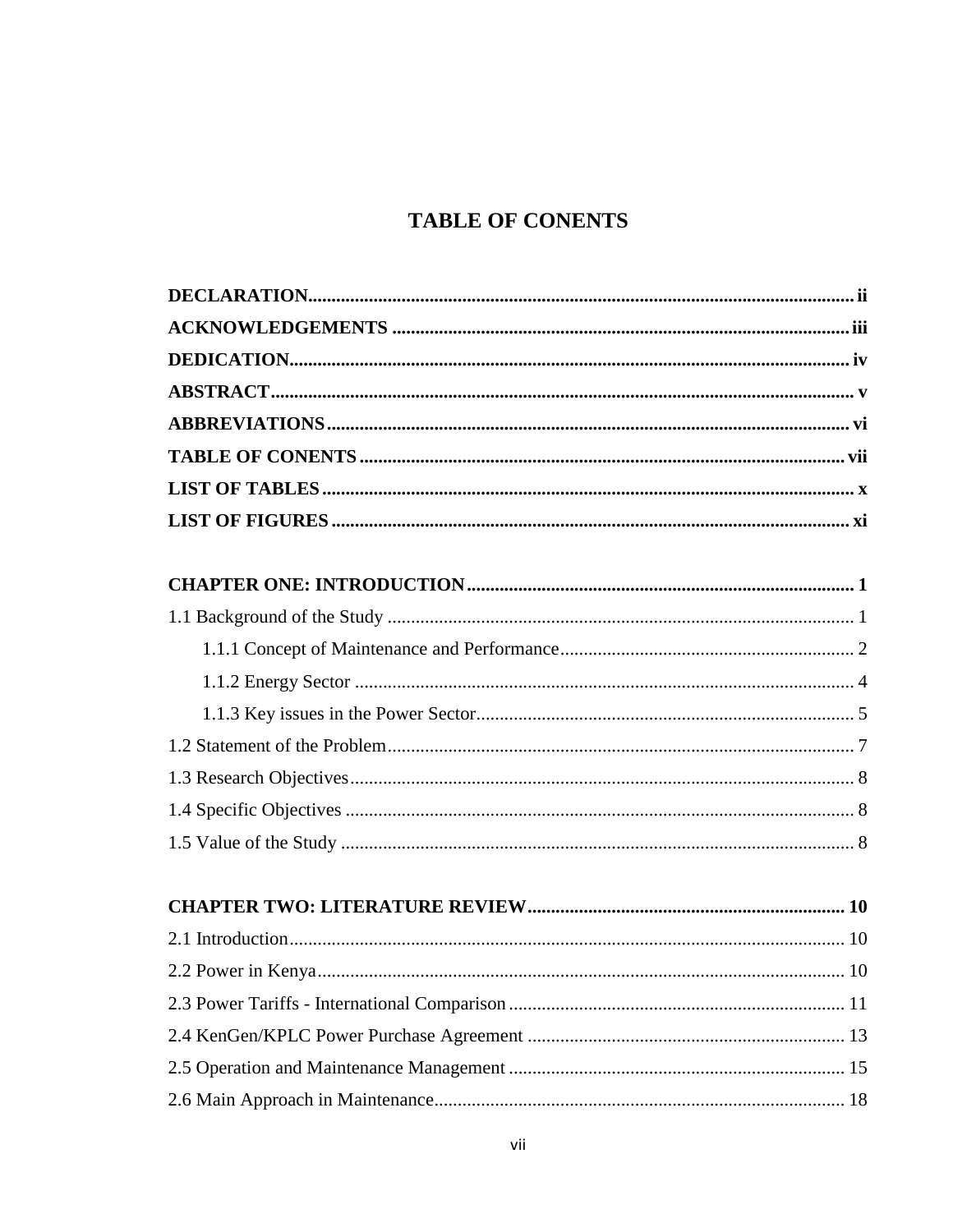# **CHAPTER FOUR: DATA ANALYSIS, PRESENTATION AND INTERPRETATION**

| 4.2.2 Level of Plant Maintenance Staff Gender Distribution of Plant Maintenance Staff 29 |  |
|------------------------------------------------------------------------------------------|--|
|                                                                                          |  |
|                                                                                          |  |
|                                                                                          |  |
|                                                                                          |  |
| 4.4 Benchmarking KenGen's Maintenance Practices with World Best  34                      |  |
| 4.5 Relationship between Maintenance Practices and Plant Performance in Availability  36 |  |
|                                                                                          |  |

# **CHAPTER FIVE: SUMMARY, CONCLUSIONS AND RECOMMENDATIONS...... 41**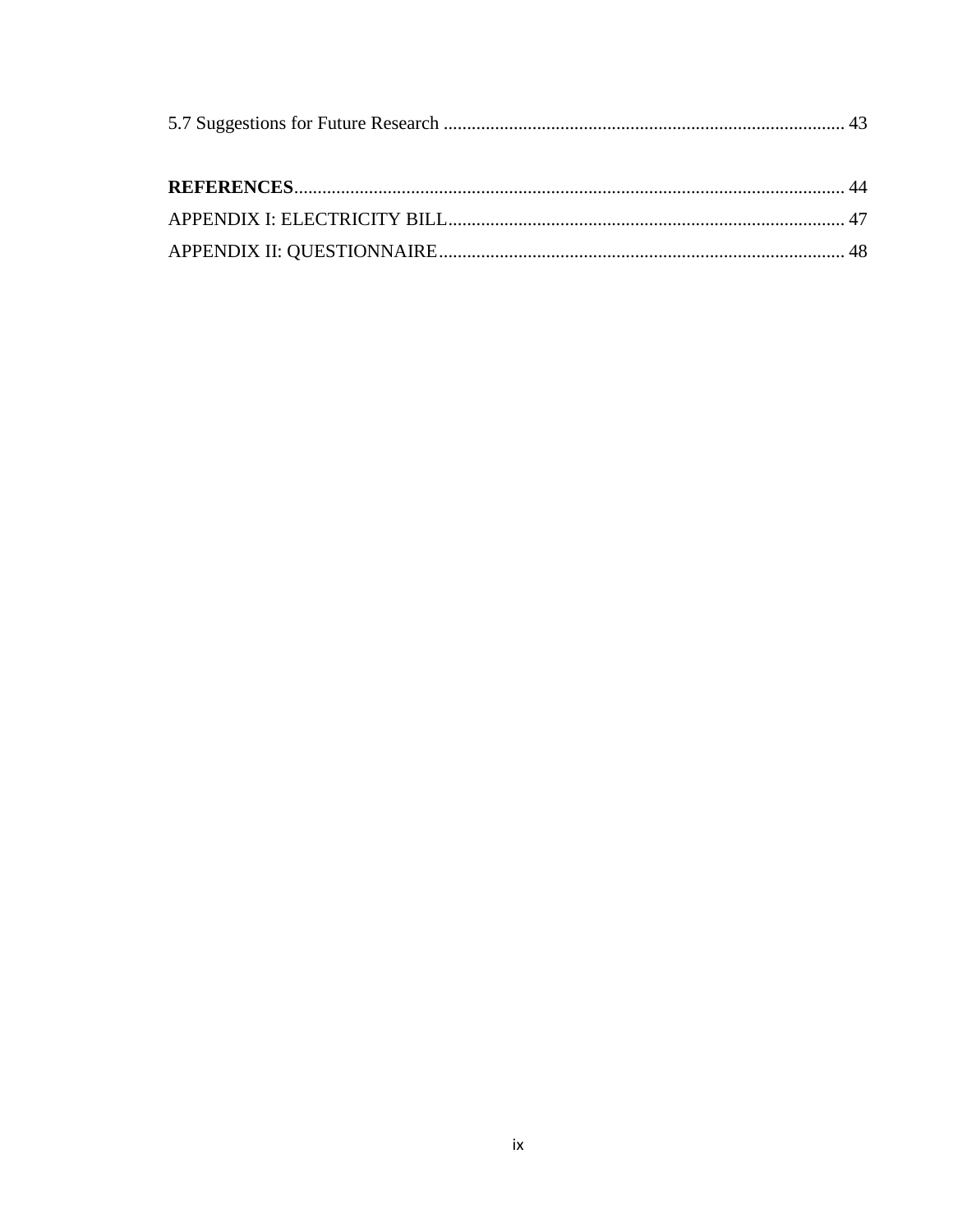# **LIST OF TABLES**

<span id="page-9-0"></span>

| Table 4.8: Benchmarking KenGen's Maintenance Practices with World Best  34     |  |
|--------------------------------------------------------------------------------|--|
| Table 4.9: Relationship between Maintenance Practices and Plant Performance in |  |
|                                                                                |  |
|                                                                                |  |
|                                                                                |  |
|                                                                                |  |
|                                                                                |  |
|                                                                                |  |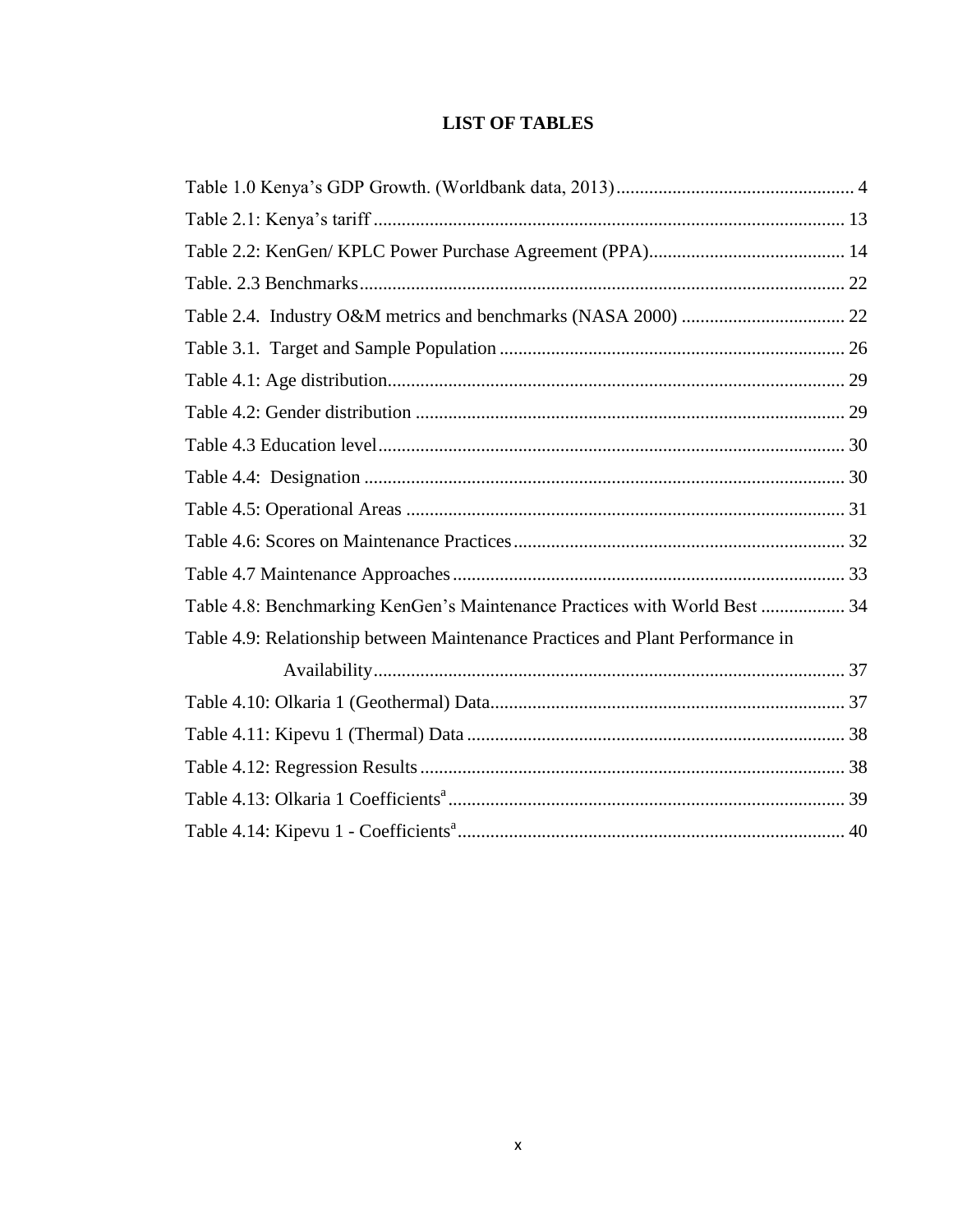# **LIST OF FIGURES**

<span id="page-10-0"></span>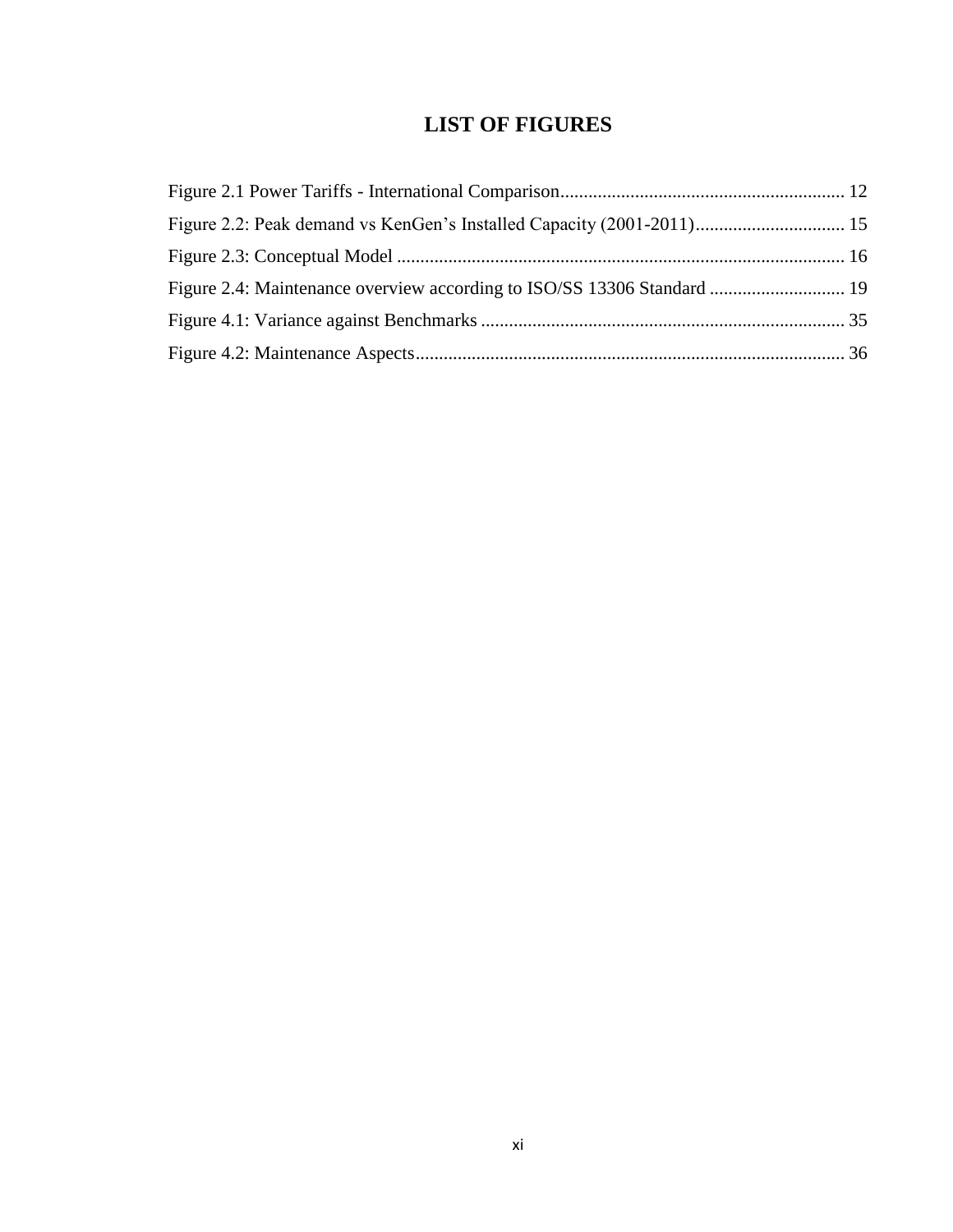#### **CHAPTER ONE: INTRODUCTION**

#### <span id="page-11-1"></span><span id="page-11-0"></span>**1.1 Background of the Study**

A number of surveys conducted in industries throughout the United States have found that 70% of equipment failures are self-induced. Maintenance personnel who are not following what is termed as 'Best Maintenance Repair Practices' substantially affect these failures. Between 30% and 50% of the self-induced failures are as a result of maintenance personnel not knowing the basics of maintenance. Maintenance personnel, who, although skilled, choose not to follow best maintenance repair practices, potentially cause another 20% to 30% of those failures (Smith, 2000).

This case study focuses on "Best Maintenance Practices" necessary for maintenance personnel to keep equipment operating at peak reliability and companies functioning more profitably through reduced maintenance costs and increased productivity and capacity. The potential cost savings can often be beyond the understanding or comprehension of management. Many managers are in a denial state regarding maintenance. The result is that they do not believe that repair practices directly impact an organization"s bottom line or profitability. More enlightened companies have demonstrated that, by reducing the selfinduced failures, they can increase production capacity by as much as 20%. Other managers accept lower reliability standards from maintenance efforts because they either do not understand the problem or they choose to ignore this issue. A good manager must be willing to admit to a maintenance problem and actively pursue a solution. KenGen looses 13% of its expected revenue to maintenance practice related problems. Therefore, the maintenance function must ensure that all production and manufacturing equipment is in optimum operating condition. The normal practice of quick response to failures should be replaced with maintenance practices that will sustain optimum operating condition of all plant systems. The plant should not only be operating but reliably operate at or above nameplate capacity without creating abnormal levels of product quality problems, preventive maintenance downtime or delays. The objective should be maintenance prevention, not quick fixes of breakdowns.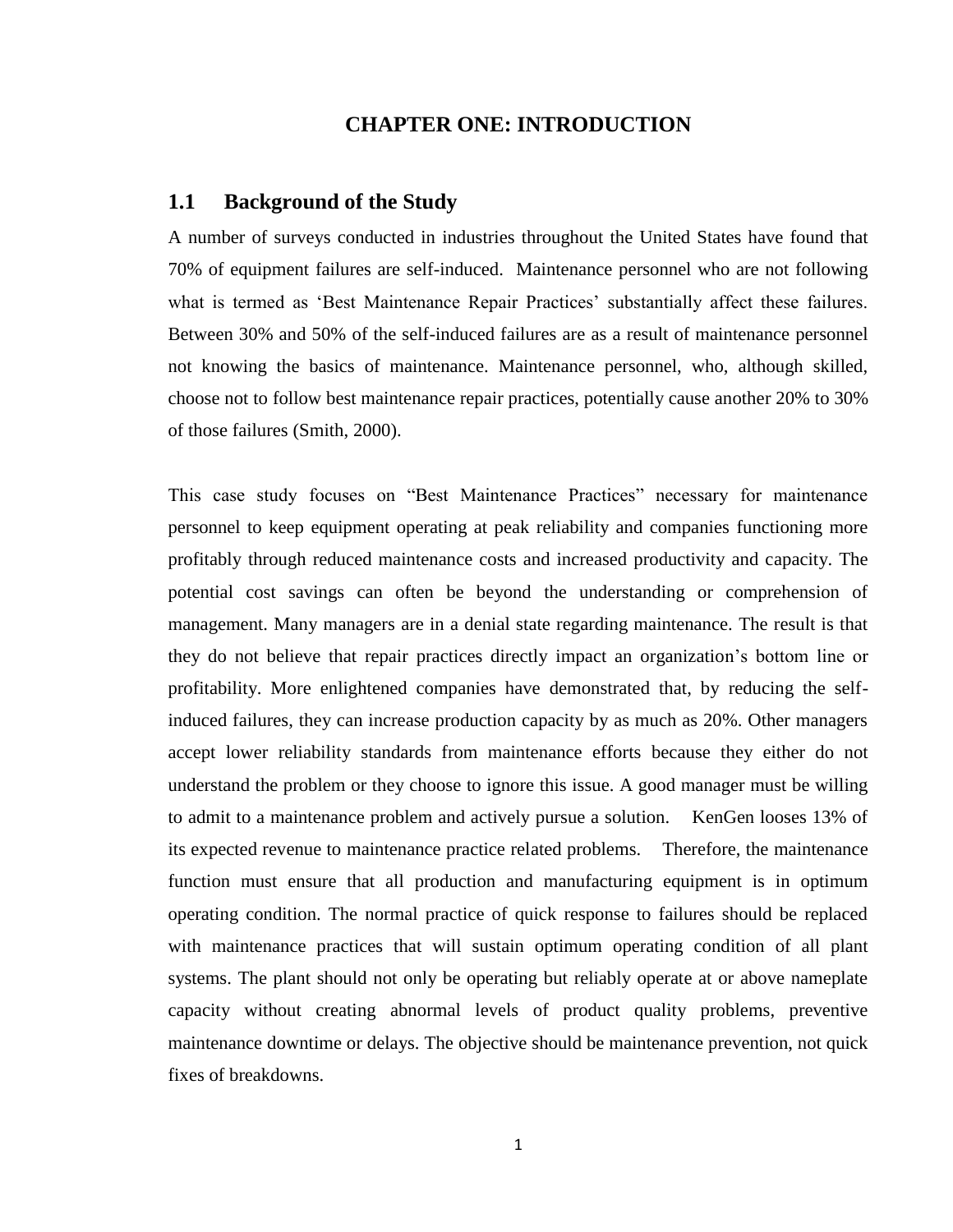A report by World Energy Council (WEC) published in the year 2004 reveals the availability is a critical indicator for assessing the overall performance of the power plant, both in technical and commercial terms. Moreover, it is a public demonstration of the service the plant provides to its customers. The importance of reliable service should not be underestimated, in particular in the increasingly competitive market environment in which many utilities around the world are operating today. The service provided by the industry – electric power – is not considered to be particularly exciting when things run well and the lights are on. Only when the service is not there, does it become exciting and hits the headlines. Only then do customers begin to understand and appreciate the real value of secure access to electricity and the full extent to which modern society depends on reliable supplies of electric power.

#### <span id="page-12-0"></span>**1.1.1 Concept of Maintenance and Performance**

Maintenance is defined as "The combination of all technical and associated administrative actions intended to retain an item in, or restore it to, a state in which it can perform its required function" by British standard 3811. It includes inspection, testing, servicing, repair and reclamation. In sum maintenance encompasses all works carried out on a plant or a facility with the view to rectifying a defect or failure in its functioning or performance; preventing failure in its functioning and/or improving the state of the facility so as to sustain its utilization and value. In a production facility, maintenance acts as a support for the production process, where the production input is converted into specified production output. Industrial maintenance comes as a secondary process, which has to contribute for obtaining the objectives of production. Maintenance must be able to retain or restore the systems for carrying out a perfect production function. (Gits, 2010). There exists asset management software's in the market and established best world practice benchmarks which if well utilized could reduce maintenance costs to a great extent.

Best [maintenance](http://www.mt-online.com/#bmp) practices are defined in two categories: standards and methods. Standards are the measurable performance levels (benchmarking) of maintenance execution; methods and strategies must be practiced in order to meet the standards. The combination of standards with methods and strategies provides the elements of an integrated planned maintenance system. Achievement of the best maintenance practice standards (maintenance excellence) is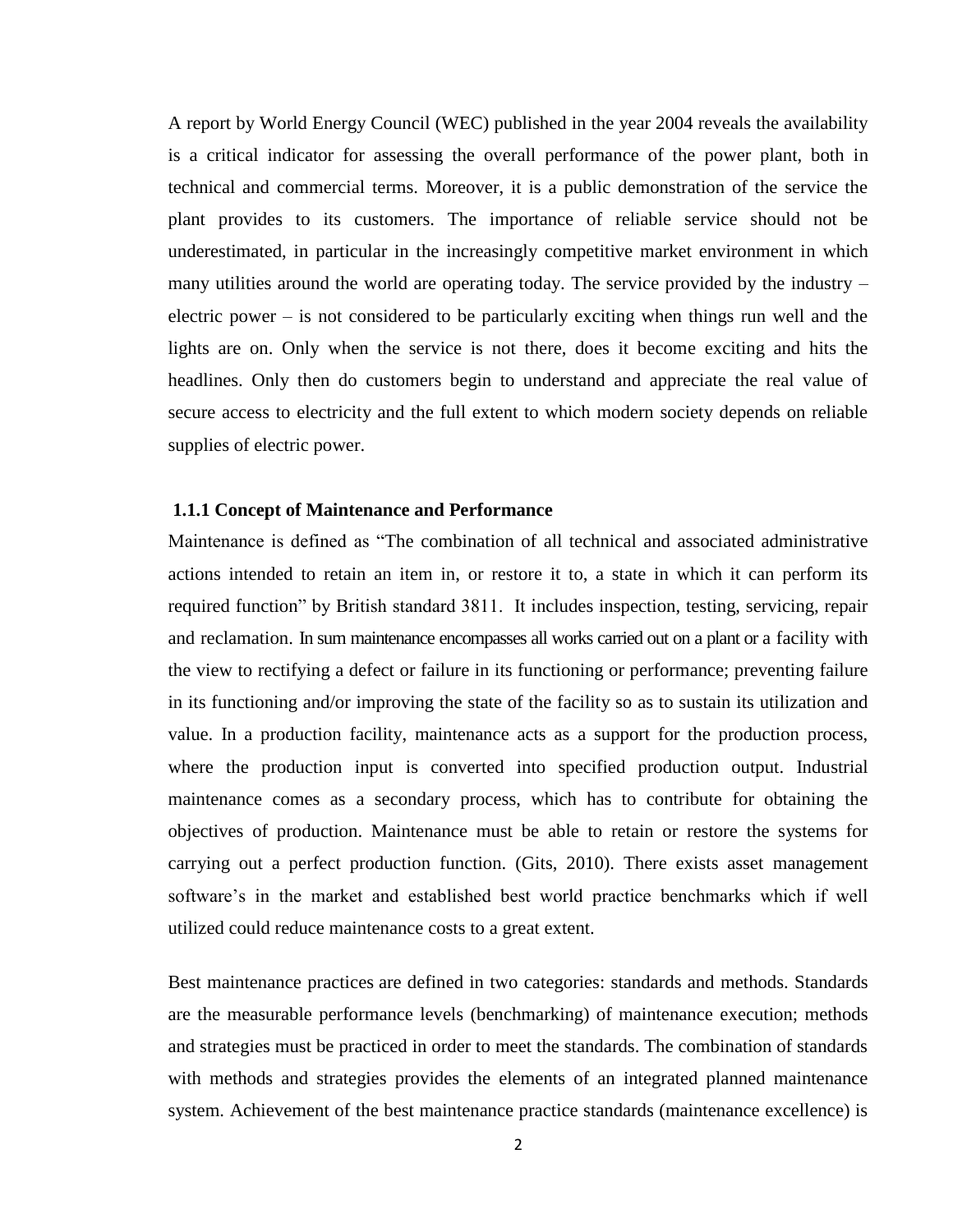accomplished through an interactive and integrated series of links with an array of methods and strategies. Maintenance planning and scheduling is an essential part of effective maintenance. Planners must develop and implement both preventive and corrective maintenance tasks that achieve maximum use of maintenance resources and the production capacity of plant systems. Good planning is not an option. Plants should adequately plan all maintenance activities, not just those performed during maintenance outages. Standard procedures and practices are essential for effective use of maintenance resources. The practices should ensure proper interval of inspection, adjustment or repair. In addition, these should ensure that each task is completed properly. Standard maintenance procedures (SMPs) should be written so that any qualified craftsperson can successfully complete the task in the minimum required time and at minimum costs. Adherence to standard operating practices (SOPs) is also essential. The workforce must have the training and skills required to complete their assigned duties. In addition, maintenance management must ensure that all maintenance employees follow standard practices and fully support continuous improvement.

The importance of power plant performance is poorly known to industry outsiders, although it is one of the major factors which could have a significant impact on the future of our planet. Analysis of generating plant performance data undertaken by the World Energy Council Committee performance of Generating Plant in 2004 demonstrates the enormous value of plant availability. It has been estimated that improving the availability of all power plants in the world to the performance levels achieved today by the 25% of best performing plants, is worth a staggering US\$80 billion per year. In addition, this improvement in performance would reduce the annual global GHG emissions by 1 billion tonnes CO2 equivalent (i.e. by approximately 4%), along with proportional reduction of other pollutants. This could be achieved using existing best practice technologies at an average benefit to cost ratio of 4 to 1. Case studies from utilities and manufacturers around the world confirm that while some technology enhancements and equipment upgrades will be required, the majority of the improvement will come as a result of addressing human factor issues and power plant management. Moreover, if these "soft" issues are not addressed, new technology plants will be unable to achieve their inherent superior performance potential. Performance improvement of existing power plants is the most cost-effective way to increase the energy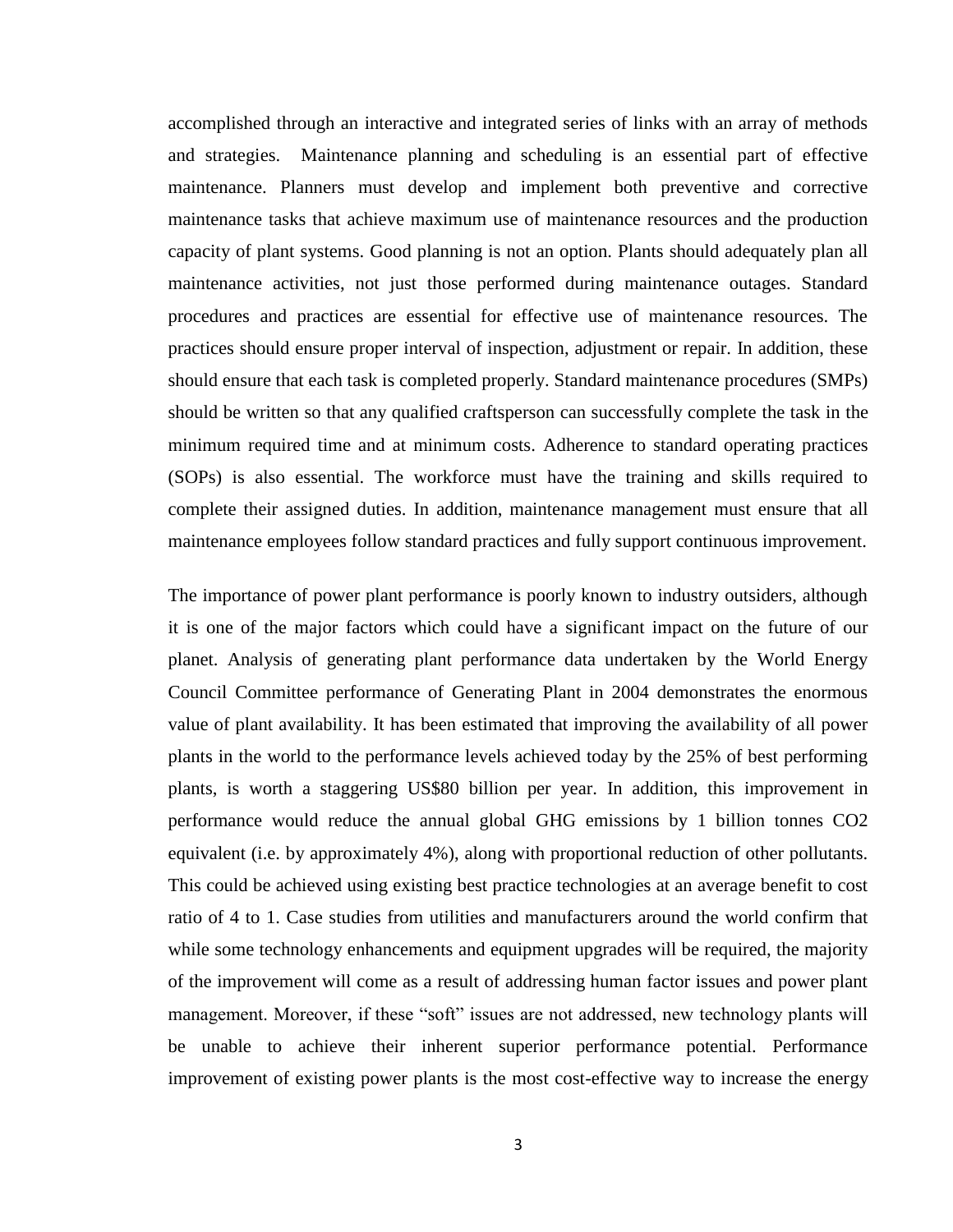producing capabilities of a utility while improving the overall energy efficiency of the industry and producing substantial environmental benefits (Smith, 2000).

#### <span id="page-14-0"></span>**1.1.2 Energy Sector**

The Kenyan economy grew at a rate of 7.1% in the year 2007 against the backdrop of a stable macroeconomic environment which enabled economic recovery and a rapid economic growth experienced in the Country since 2003. This growth was followed by a dip of 1.6% growth rate in the year 2008 which was occasioned by the effects of post election violence, drought which affected the hydro resources and the global economic crisis. The economy however started showing a positive growth at 2.6% in 2009 then 5.6% in 2010 before dropping slightly to 4.5% in 2011. The Kenya's Gross Domestic Product (GDP) is expected to maintain a positive growth but at a decelerated rate of between 3.5 and 4.5 percent in the year 2012 (Kenya National Bureau of Statistics, 2012).

<span id="page-14-1"></span>**Table 1.0 Kenya's GDP Growth. (Worldbank data, 2013)**

| <b>Country</b> | Indicator_Name | 2002 |               | 2003   2004   2005 |                     | 2006         | 2007 | 2008 | 2009 | 2010 |
|----------------|----------------|------|---------------|--------------------|---------------------|--------------|------|------|------|------|
|                | GDP growth     |      |               |                    |                     |              |      |      |      |      |
| Kenya          | (Annual %)     | 0.55 | $\sqrt{2.93}$ | $\vert 5.10 \vert$ | $\frac{5.91}{5.91}$ | $\perp$ 6.33 | 6.99 | 1.53 | 2.74 | 5.76 |

In tandem with the increased economic activities, the electric power sub-sector has experienced significant growth in demand for electric power over the last seven years. This growth momentum is expected to be sustained with an estimated annual demand growth of about 8% per annum, which may stretch gradually with the enhanced rural electrification program and the increased economic activities in the foreseeable future.

The Kenya Vision 2030 is a vehicle for accelerating growth in the country into a rapidly industrializing middle income economy by the year 2030. Energy is a key enabler of the economic pillar and flagship development projects identified under Vision 2030 will increase demand on Kenya"s energy supply (GoK, 2008). The national installed capacity is 1722MW with a maximum demand of 1330MW. Kenya Electricity Generating Company Limited (KenGen) is the leading electric power generation company in Kenya accounts for about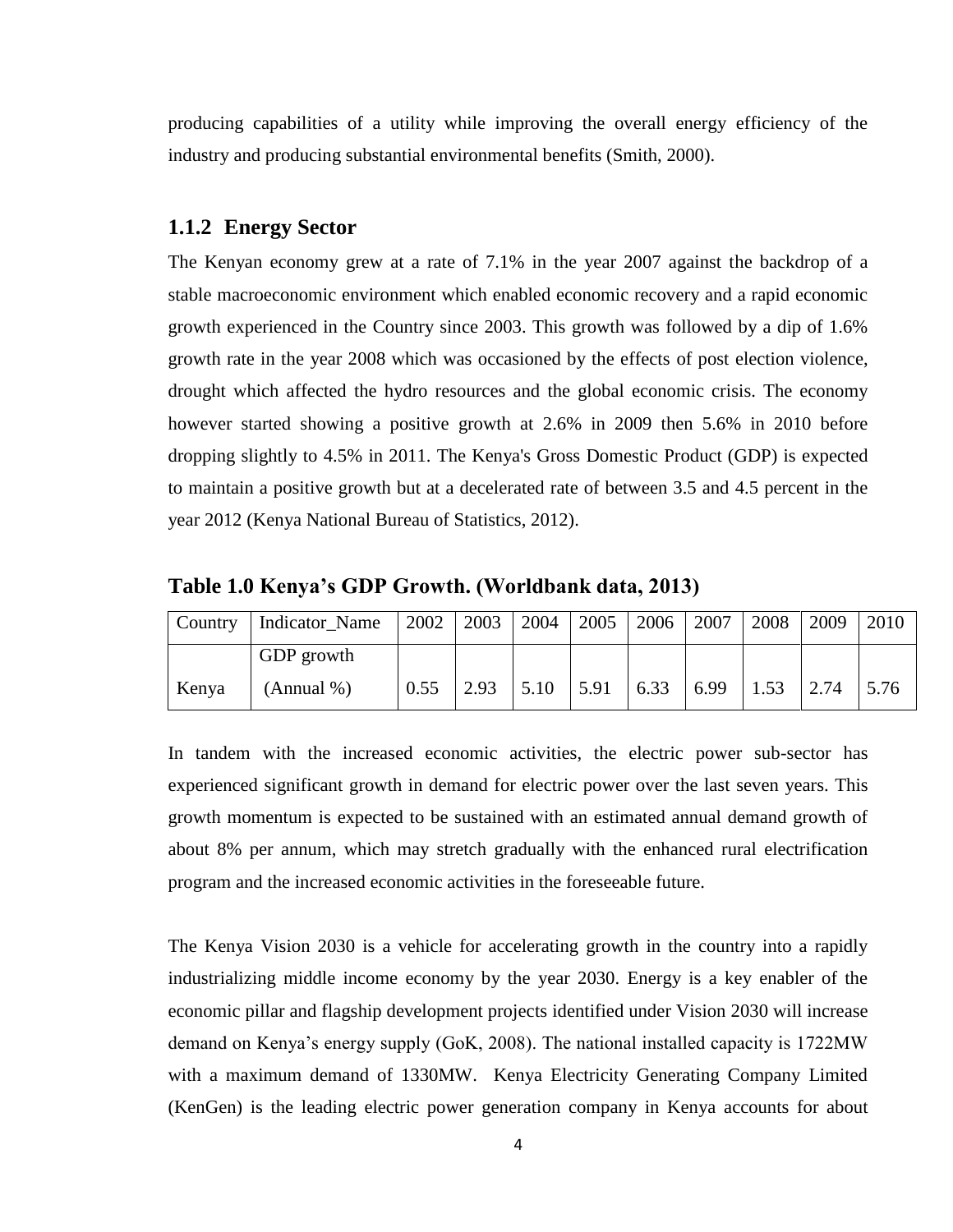74% of the total electricity generated while the Independent Power Producers (IPPs) and emergency power plant (EPP) account for 26% of the total generation capacity. (KenGen, 2012)

#### <span id="page-15-0"></span>**1.1.3 Key issues in the Power Sector**

A World Bank enterprises survey reveals that Kenya has an average of 56 days per annum with power interruptions while in United States of America, its 1 day in 10 years. More than half of the large firms in Kenya have back-up generators which is an indication of low dependability and reliability of the power supply from the power utility (Public Utility Research Centre University of Florida 2013). This is due to poor generation, transmission & distribution installations systems due to ineffective maintenance practices & upgrading programs. Power Infrastructure is underdeveloped and low per capita consumption. Studies indicate that there are few economies of scale in Africa. The installed capacities in 33 out of 48 countries have less than 500MW, 11 countries have less than 100MW and Kenya has 1722MW. Out of these up to a quarter of the capacities are unavailable due to poor infrastructure for generation, transmission and distribution (University of Florida, 2013)**.** The growth in capacity stagnates resulting to emergency short-term power plant leases. Large energy resources are also unexploited and are distant from main load centers, e.g. hydro in DRC and Ethiopia. Electricity consumption in Kenya is extremely low at 121 kilowatt hours (kWh) per capita (compared to 503kwh in Vietnam) and national access rate at about 15%. The access rate in rural areas is 4%. All this is changing rapidly as the country invests in power generation, in addition to policy and institutional reforms in the sector bring in new providers (GoK, 2008).

When comparing Africa against other world regions, its residential electricity price averages between 50 and 150 percent higher than the 8 cents/kWh in Latin-America, Eastern Europe, and East Asia, and up to 400 percent higher than average residential tariffs in South Asia. This is mostly due to high fuel prices used by thermal power plants including the temporary power plants, power losses both due to technical and non-technical issues such as illegal connections, nonpayment (including government bodies) and meter reading errors which contribute to almost 20% of the electricity bills. (University of Florida, 2013). The prices of electricity in Egypt range among the lowest in the world. The domestic price ranges from 1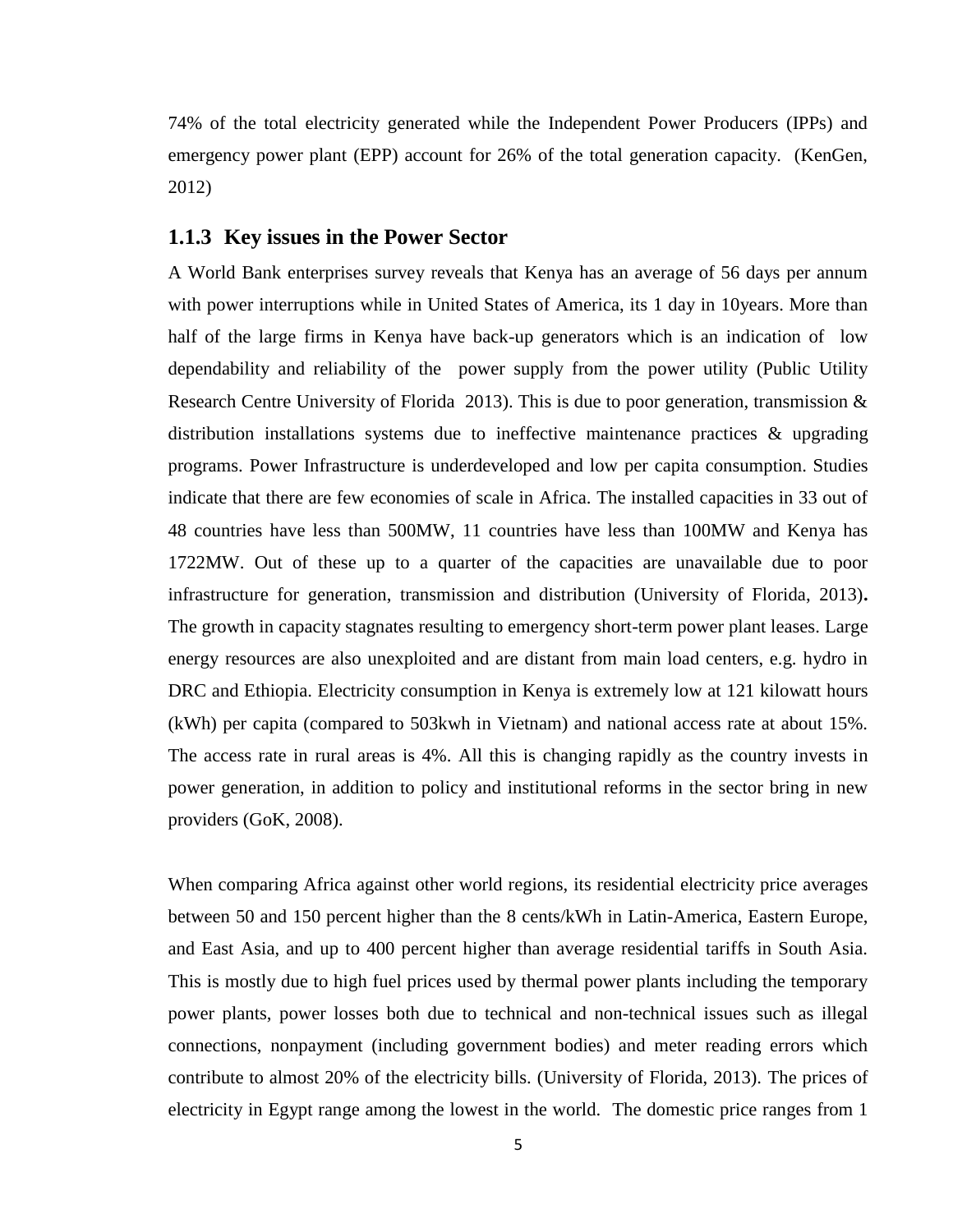US cents to the highest figure of 7US cents per kwhr while Commercial rates range from 4US Cents to the highest figure of 9 US cents per kWh depending on the total consumption per month. Kenya"s prices are US Cents 18 per kWh domestic and US Cents 16 per kWh for commercial. Egypt is completely dependent on fossil fuels for producing electricity, with a mere ten percent of the country's total generated electricity coming from wind turbines and hydroelectric plants, such as the Aswan High Dam, Naga Hammadi's barrage and the Aswan reservoir. Kenya"s major fifty percent supply is from hydro with the other supply mostly from thermal and geothermal plants.

Kenya suffers continued power supply inconsistencies anytime there is prolonged drought that reduces water levels in the KenGen hydro dams. This leads to low production from the cheaper hydro source and high power tariffs due to the replacement of the hydro capacity with the relatively more expensive temporarily emergency thermal sources. This has a great bearing on the national power supply as KenGen has 74% market share of which about 49% of the total national installed capacity is hydro based. This calls for greater diversification of the generation modes in future investment in the power sub-sector. To mitigate this risk, geographical diversification of hydro plants has commenced as well as the expansion of the storage capacity of Masinga Reservoir and proper water management. Future investments targets power generation from wind and all-weather generation plants such as geothermal and coal based thermal to reduce the exposure to incidences of electrocution of persons and damage of equipment due to poor power infrastructure and low health and safety standards have become common in Kenya"s power sector. Tragic end to play as live wire kills boy, 8 in the outskirts of Nakuru town (Daily Nation July 5, 2013).For many companies, maintenance is an activity which is carried out reactively, in response to interruptions, breakdowns and other unfortunate events.

The ramifications of this kind of approach can be severe, especially at operations such as processing plants, assembly lines and power plants, where the failure of a relatively minor component can disrupt the entire facility. As many companies have found out, the total cost of downtime and emergency around-the-clock repairs can be staggering. On the other hand, a preventive maintenance program ensures continuity of operation and lessens the danger of unplanned outages. Planned shutdowns take place during periods of inactivity or least usage,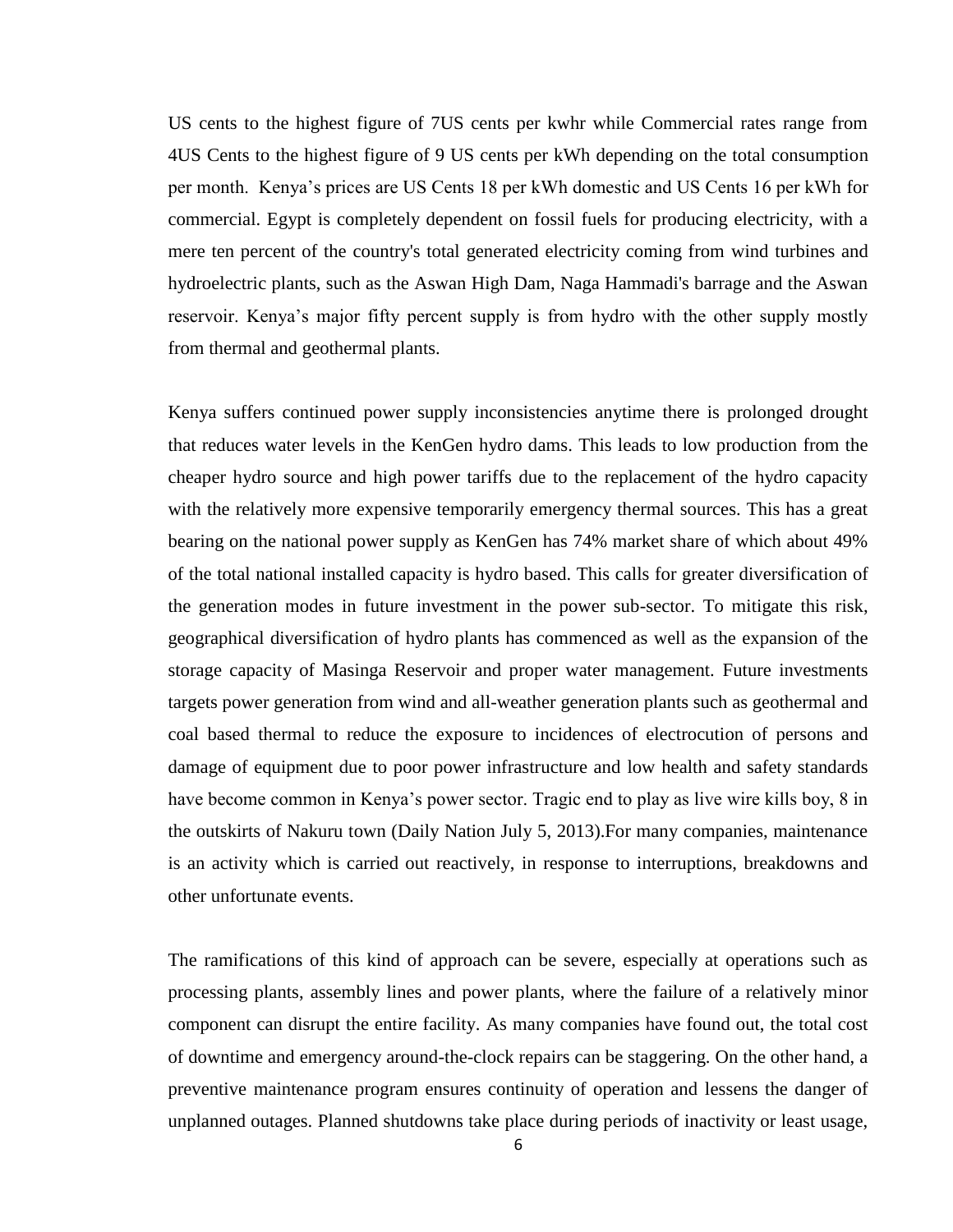and as a result, troubles can be detected in the early stages and corrective action taken before extensive damage is done (Ontario Hydro, 1997).

Most of the issues raised above are caused by in-effective maintenance practices in the power utilities leading to poor performance. Good maintenance practices ensure that machines are available within its lifespan at their rated capacities. Best maintenance practices in a power system networks are benchmarking standards that, if carefully implemented enhances the integrity, reliability and maintenance costs of power networks (Kamoun, 2005) leading to good utility performance.

#### <span id="page-17-0"></span>**1.2 Statement of the Problem**

This study reviews the existing maintenance practices in the power sector (particularly in KenGen). KenGen has plant maintenance (PM) software which is integrated in the SAP system to help in the management of maintenance practices. The study will collect data on the usage of the PM and benchmark it with the best world practices. The study will identify the existing gaps and come up with recommendations of enhancing the system. The study will go ahead to investigate the relationship between the maintenance practices and plants performance in terms of availability and revenue generation. The research will cover the main operational areas which specialize in hydro, geothermal and thermal modes of power generation. The performances of these areas as business centres will be compared with their maintenance practices.

The maintenance practices in KenGen affect the fuel cost charges of the electricity bills in Kenya which is a pass through cost to the customers. With a high effective and reliable generation capacity, the need to have expensive temporary thermal power plants which mitigate for any shortfall generation capacity will be reduced. This contributes to almost 28% of our current power bills as fuel cost charges but varies on monthly basis (Author, 2013). A good maintenance practice ensures that all the plants' capacities are available for generation at any given time.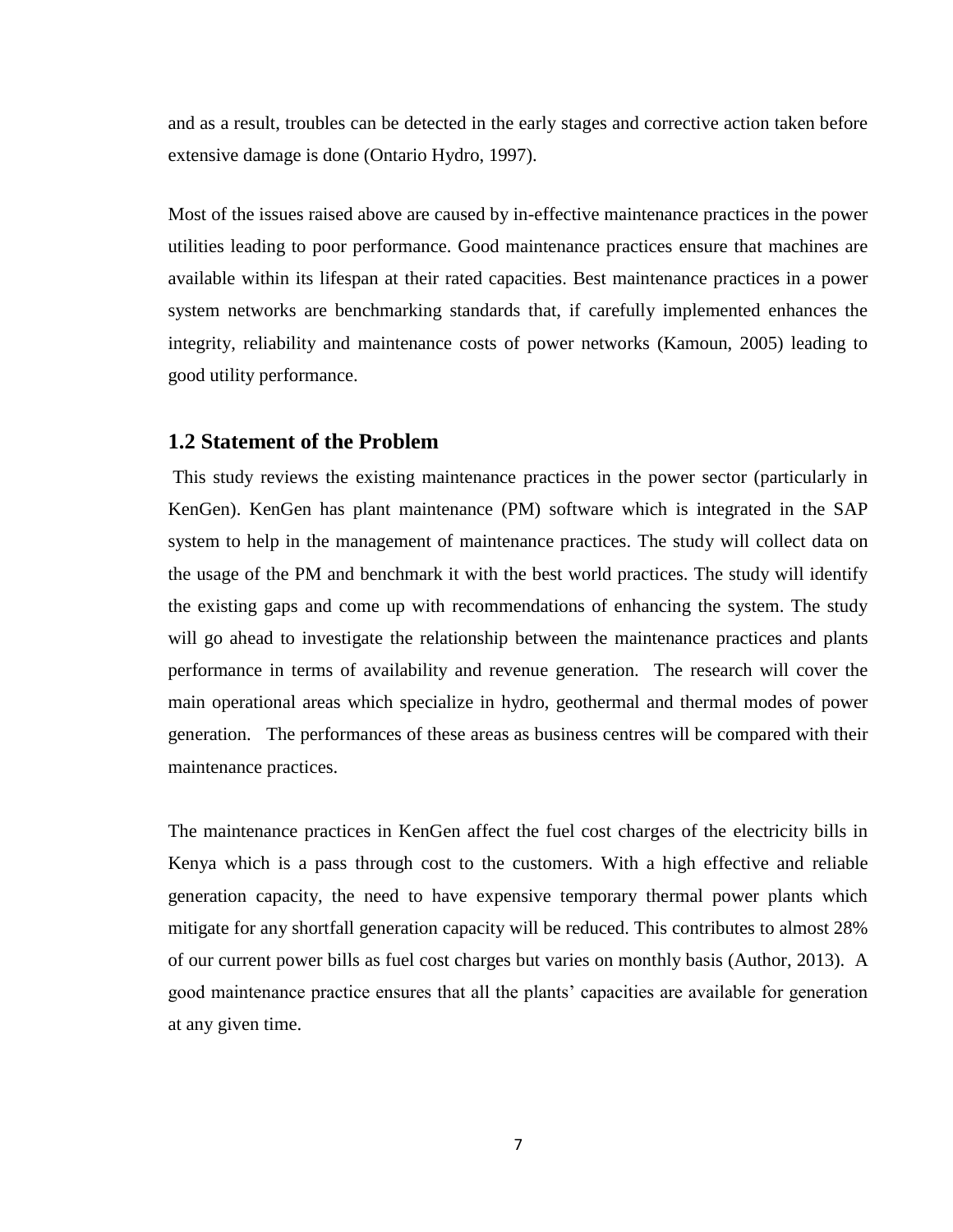There are many research issues which can be addressed in the Energy sector to mitigate the many challenges it's currently facing. Among these issues are poor infrastructure, poor reliability, high pricing, maintenance practice, quality of power, safety of both human and equipment etc. However, few of these researchers have focused on maintenance practices in the power sector.

The cost of maintenance in KenGen per year averages to Kshs 900 Million. This is a huge cost yet few researchers have focused on it. The study breaks new ground by focusing on maintenance of a power generation plant in the energy sector.

This study will seek to address the following research questions: What are the main maintenance practices in KenGen? Are the KenGen maintenance practices up to the world best? What is the relationship between maintenance practices and performance in KenGen?

### <span id="page-18-0"></span>**1.3 Research Objectives**

The main objective of this research was to benchmark KenGen maintenance practices to the world best practices.

### <span id="page-18-1"></span>**1.4 Specific Objectives**

- 1) To establish the maintenance practices at KenGen
- 2) To benchmark and evaluate the Practices with the world best maintenance practices.
- 3) To determine the relationship between maintenance practices and plant performance in terms of availability and revenue generation.

#### <span id="page-18-2"></span>**1.5 Value of the Study**

The findings of this study will enrich existing knowledge in maintenance practices and plants performances amongst Kenya power utilities and hence will be of interest to both the researchers and academicians who seek to explore and carry out further investigations. This is more important considering that maintenance practices and performance is a relatively new field in Kenya. The study shall be beneficial to other power utilities, manufacturers and all those who use electricity as a source of energy. Good maintenances practices will lead to high plant availabilities, increased production and low operational costs and reduction to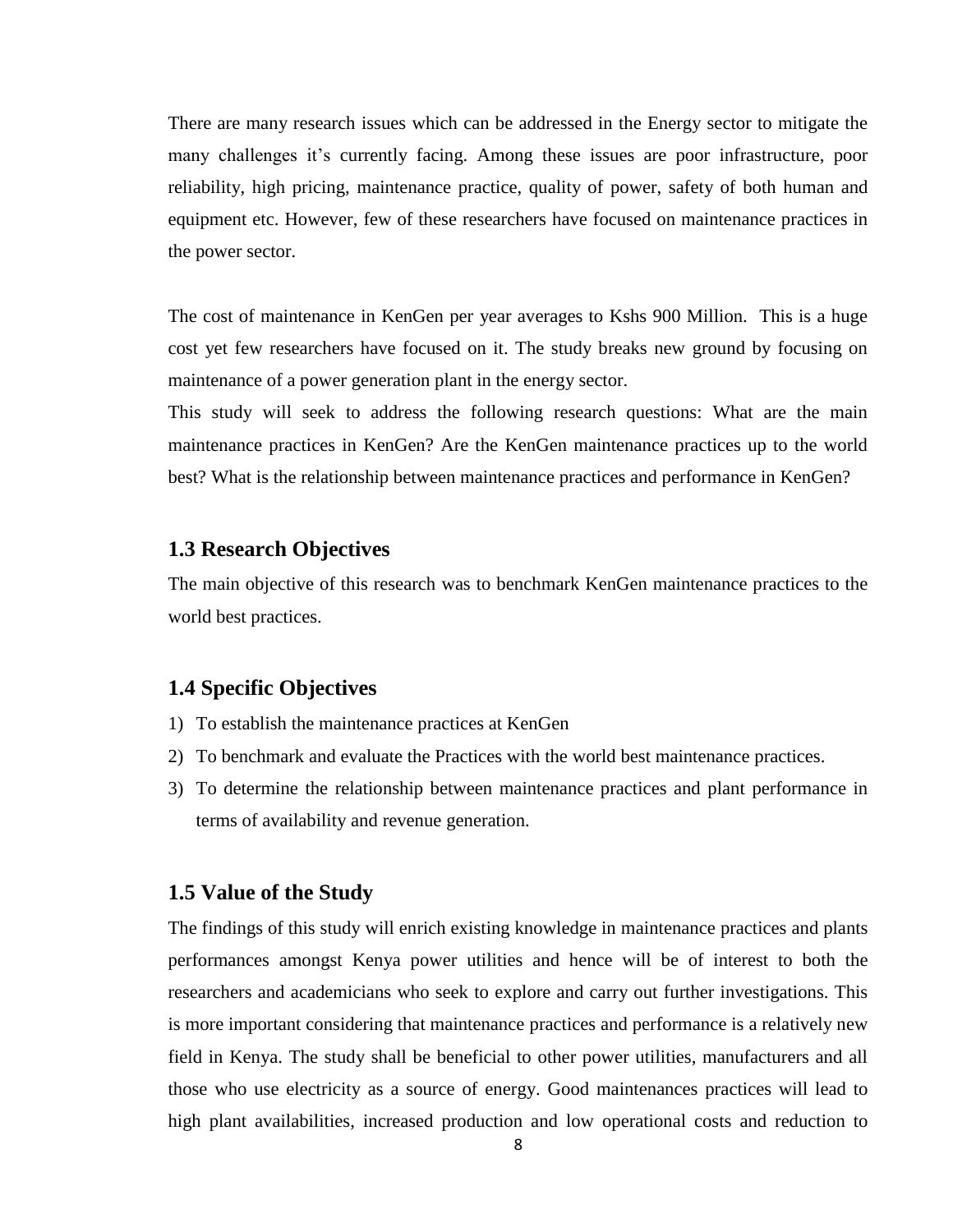electricity bills. This will be of value to the government as it will assist it in coming up with policies and laws that would help reduce the cost of power. This is more so considering the key role the power sector plays in the Kenya"s economic.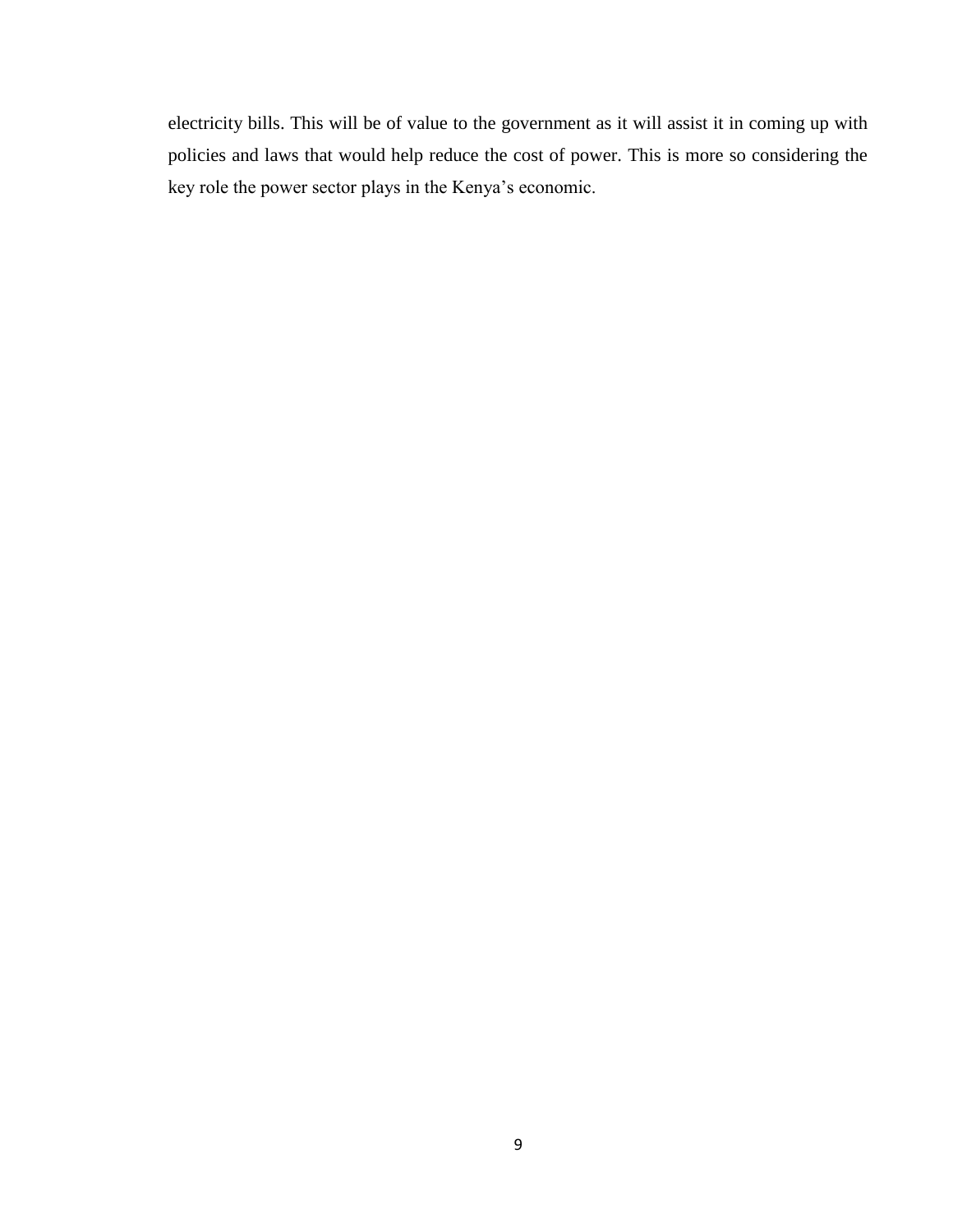### **CHAPTER TWO: LITERATURE REVIEW**

#### <span id="page-20-1"></span><span id="page-20-0"></span>**2.1 Introduction**

This chapter covers literature on the power sector regulation & pricing, compares the local with international electricity tariffs and reveals the current KenGen"s PPA rates with KPLC. A conceptual framework on what contributes to a maintenance system and the measure of performance in a power sector is analyzed. The main approach to maintenance, the established world best maintenance practices and performances parameters are identified and discussed. This information will be used for benchmarking KenGen"s maintenance practices and their relationship to performance.

#### <span id="page-20-2"></span>**2.2 Power in Kenya**

Development projects recommended under Vision 2030 and overall economic growth will increase demand on Kenya"s energy supply. Adequate supply of Energy has been identified as one of the infrastructure enablers of the Social, Economic and Political pillars of the Vision 2030. Kenya must therefore generate more energy and increase efficiency in energy consumption. To facilitate this, the Government of Kenya has committed to continued institutional reforms in the energy sector, including a strong regulatory framework, encouraging private generators of power and the separation of the transmission from the distribution function. New sources of energy will be found through exploitation of geothermal power, coal, renewable energy sources and connecting Kenya to energy-surplus countries in the region.

About 10% of all commercial energy needs is from electricity. Strong electricity demand growth in Kenya is being driven by continued economic growth, increased rural electrification and reinforcement of the transmission and distribution network. On the supply side, cyclic drought conditions pose a challenge to power supply given the dominant nature of hydro sources that account for over 49% of all electricity supply. Existing projections place electricity annual average growth at about 8%. Currently, the highest recorded peak demand is at 1,194MW with a reserve margin of just above 10%, some of which is from the temporary Emergency Power Plant. This creates a sharp national focus on the Electric Power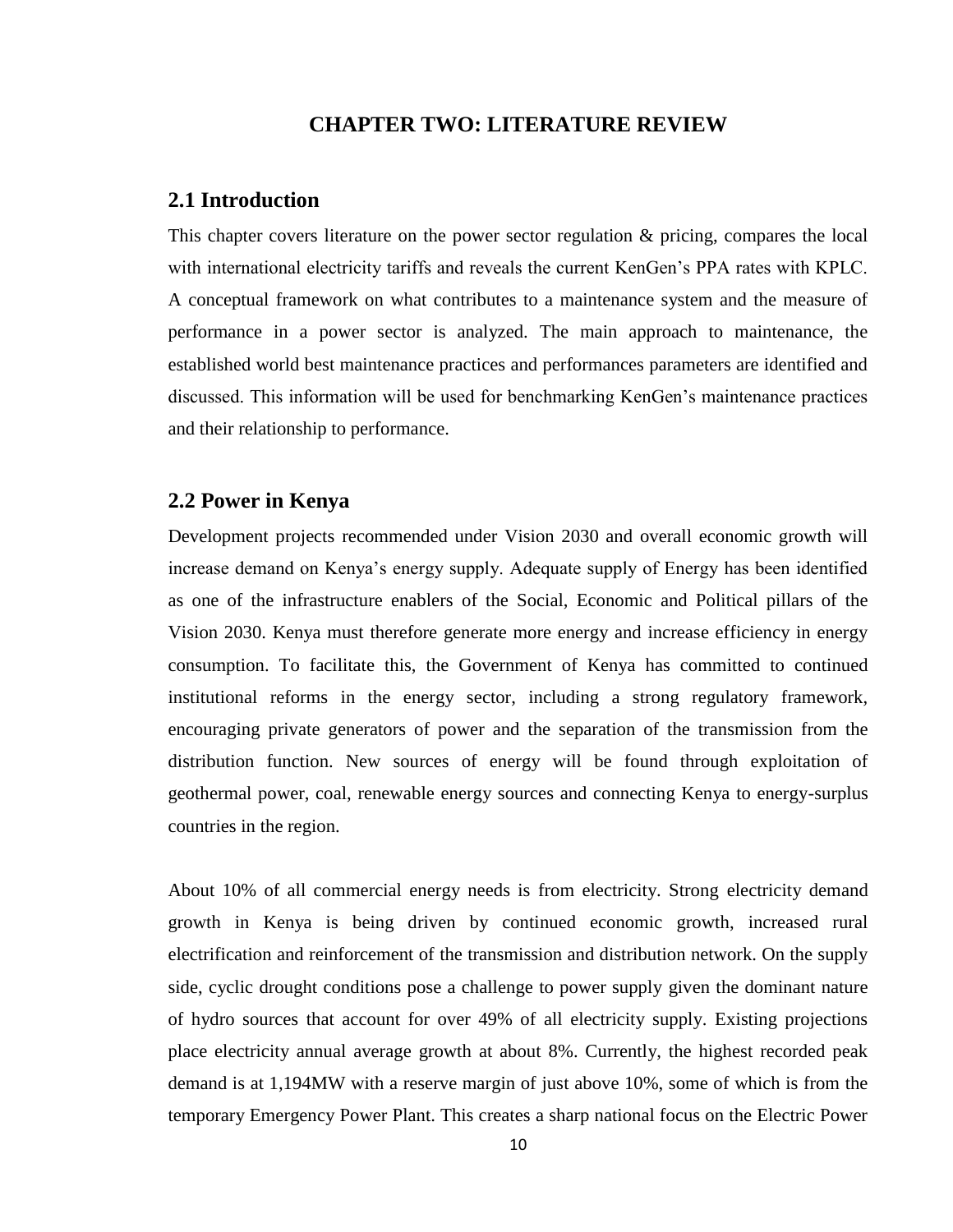Sub-Sector, which has been identified as one of the infrastructure enablers for the realization of the National Vision 2030 (KenGen, 2012). The current peak demand has increased to 1357MW as of July 2013 (KenGen/KPLC Technical Committee, 2013).

The institutional structure in the electricity sub sector in Kenya comprises of the Ministry of Energy (MOE), the Energy Regulatory Commission (ERC), the Kenya Generating Company (KenGen), the Kenya Power and Lighting Company (KPLC), the Kenya Electricity Transmission Company (KETRACO), the Rural Electrification Authority (REA), the Geothermal Development Company (GDC) and the Independent Power Producers (IPPs).

Reforms in the power sector began in 1996 with a view to establishing a legal and regulatory framework to enhance efficient use of resources dedicated to the supply of electricity to the economy and encourage private sector investment in the industry. The 1996 power sector reforms ended with the enactment of the Electric Power Act, 1997, establishment of the Electricity Regulatory Board (ERB) in 1998, separation of generation function from transmission and distribution and licensing of independent power producers.

#### <span id="page-21-0"></span>**2.3 Power Tariffs - International Comparison**

Domestic and industry electricity tariffs for Kenya were at US Cents 18 per kWh and US Cents 16 per kWh in 2010 higher than those of Korea (US cents 8 per kWh and US cents 6 per kWh), France (US 16 per kWh and US cents 11 per kWh), USA (US cents 12 per kWh and US cents 7 per kWh). Of importance to Kenya is Korea which has achieved an incredible record of growth and global integration to become a high-tech industrialized economy. Four decades ago, GDP per capita was comparable with levels in the poorer countries of Africa and Asia. In 2004, Korea joined the trillion dollar club of world economies, and currently is among the world's twenty largest economies. Kenya has borrowed very heavily on the Korea case in developing the Vision 2030. (GoK, 2007)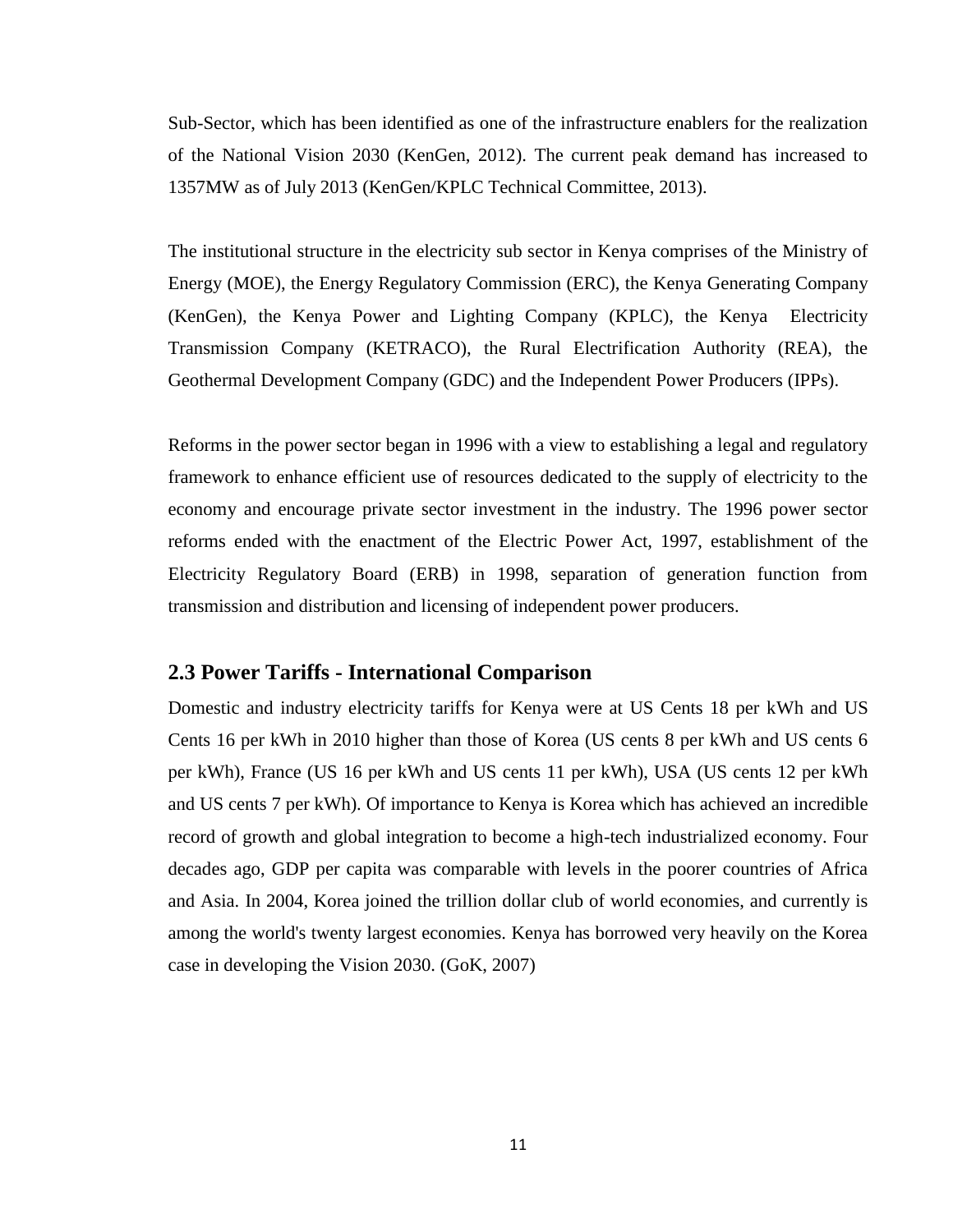

<span id="page-22-0"></span>**Figure 2.1 Power Tariffs - International Comparison** 

Japan has the highest tariff at 23 US cents per kWh for domestic followed by the UK with a domestic tariff of 21 US cents per kWh. The industrial tariff for Japan is the same as that of Kenya with the UK having a lower industrial tariff at US cents 14 per kWh. Figure 1 indicates the different tariffs for the six countries. (GoK, 2007)*.*

This data seems to suggest that power is not as expensive in Kenya as popularly shared.

Compared with other nations, electricity in Japan is relatively expensive, and, since the loss of nuclear power after the earthquake and tsunami disaster at Fukushima, the cost of electricity has risen significantly.

Kenya"s retail tariff is bundled and incorporates the combined cost of the different functional components that is generation, transmission and distribution and ensures sustainability as it is based on the revenue requirements of the transmitting and distributing company i.e. KPLC. The tariffs structure follows KPLCs underlying long run marginal cost structure such that the utility is able to meet its revenue requirements. The revenue requirements are based on prudently incurred costs including power purchase costs; transmission, distribution and retailing costs as well as a reasonable rate of return on the capital invested to provide the services. The retail tariff structure is as shown in table 2.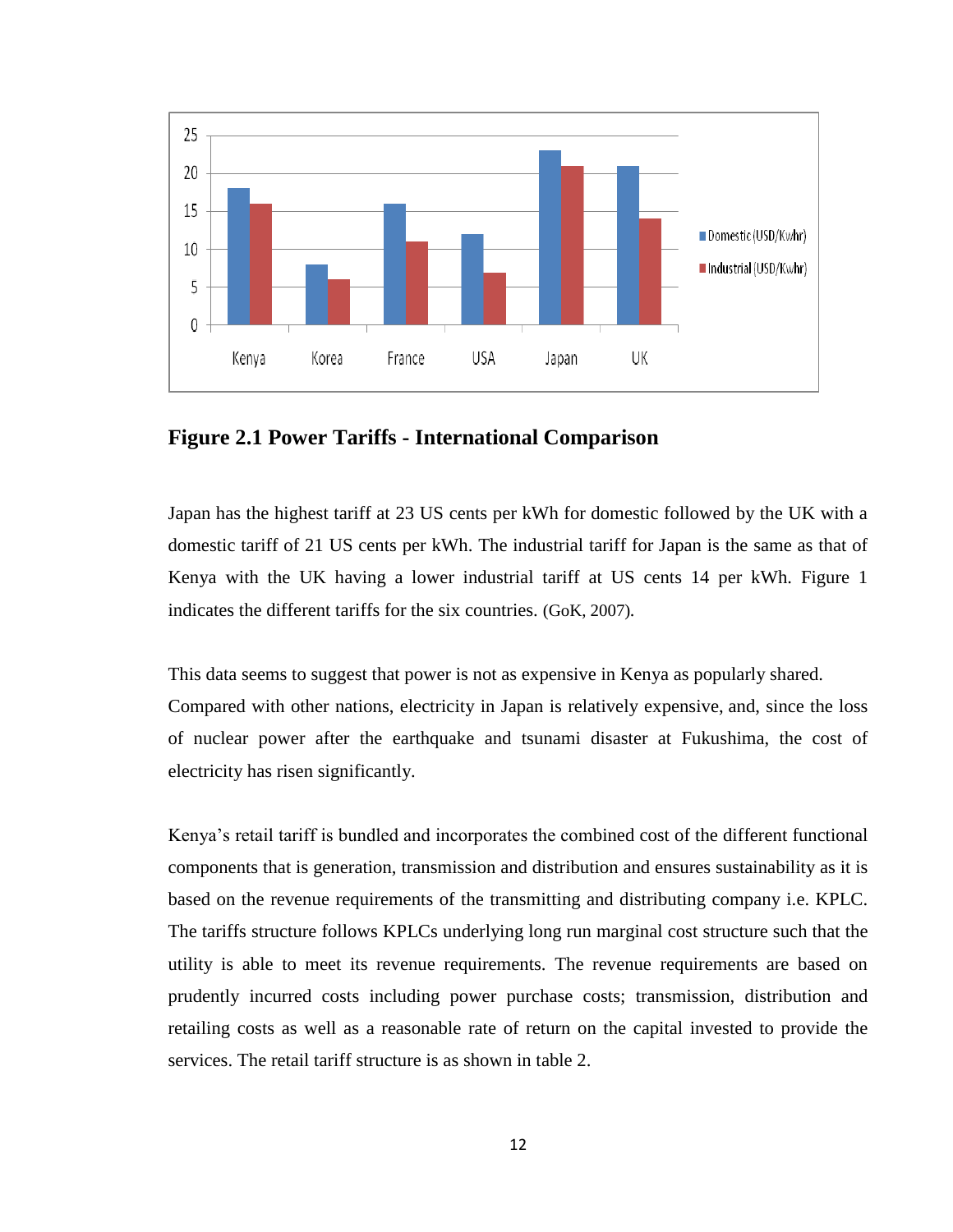|               |                         |                       |              |                     |                      | <b>Demand</b>            |
|---------------|-------------------------|-----------------------|--------------|---------------------|----------------------|--------------------------|
|               |                         |                       |              |                     |                      | <b>Charge</b>            |
| <b>Tariff</b> |                         | <b>Supply Voltage</b> | Consumption  | <b>Fixed Charge</b> | <b>Energy Charge</b> | (Kshs/KVA/Mt)            |
|               | <b>Type of Customer</b> | (Volts)               | (Kwh/Mth)    | (Kshs/Mth)          | (Kshs/Kwh)           | h)                       |
| DC            | Domestic                | 240 or 415V           | $0 - 50$     | 120                 | 2.0                  |                          |
|               |                         |                       | 51-1,000     |                     | 8.10                 | $\overline{\phantom{a}}$ |
|               |                         |                       | Over 1,500   |                     | 18.57                |                          |
| <b>SC</b>     | Small Commercial        | 240 or 415V           | Up to 15,000 | 120                 | 8.96                 | $\overline{\phantom{a}}$ |
| C11           |                         | 415, 3 Phase          |              | 800                 | 5.75                 | 600                      |
| C12           | Commercial              | 11,000                | Over         | 2,500               | 4.73                 | 400                      |
| C13           | Industrial              | 33,000/40,000         | 15,000       | 2,900               | 4.49                 | 200                      |
| C14           |                         | 66,000                | No Limit     | 4,200               | 4.25                 | 170                      |
| C15           |                         | 132,000               |              | 11,000              | 4.1                  | 170                      |
|               | Interruptible           |                       |              | 140.00 when used    |                      |                          |
| IT            | Supplies (Off-Peak)     | 240 or 415V           | Up to 15,000 | with DC or SC       | 4.85                 | $\overline{\phantom{a}}$ |
| <b>SL</b>     | <b>Street Lighting</b>  | 240                   | ۰            | 120                 | 7.5                  | ٠                        |

## <span id="page-23-1"></span>**Table 2.1: Kenya's tariff**

In addition the retail tariffs structure provides for three pass-through costs that are considered uncertain and largely outside the control of the utilities. These are fuel oil cost adjustment (FOCA) the foreign exchange rate fluctuations adjustment (FERFA) and inflation adjustment.

# <span id="page-23-0"></span>**2.4 KenGen/KPLC Power Purchase Agreement**

KenGen has a power purchase agreements (PPA) with KPLC. The tariff has a specific twotier tariff structure as shown in Table 3 comprising of: Capacity charge used to recovers all capital and related costs (repayment of foreign and local loans, financing costs, and return on equity, taxes, depreciation and duties) which are based on target availability and the contracted capacity. The capacity charge is adjusted for the actual availability using the target availabilities specified in the PPA capacity of the plant and Energy charge used to recover all the variable operation and maintenance cost based on the energy generated by the plant.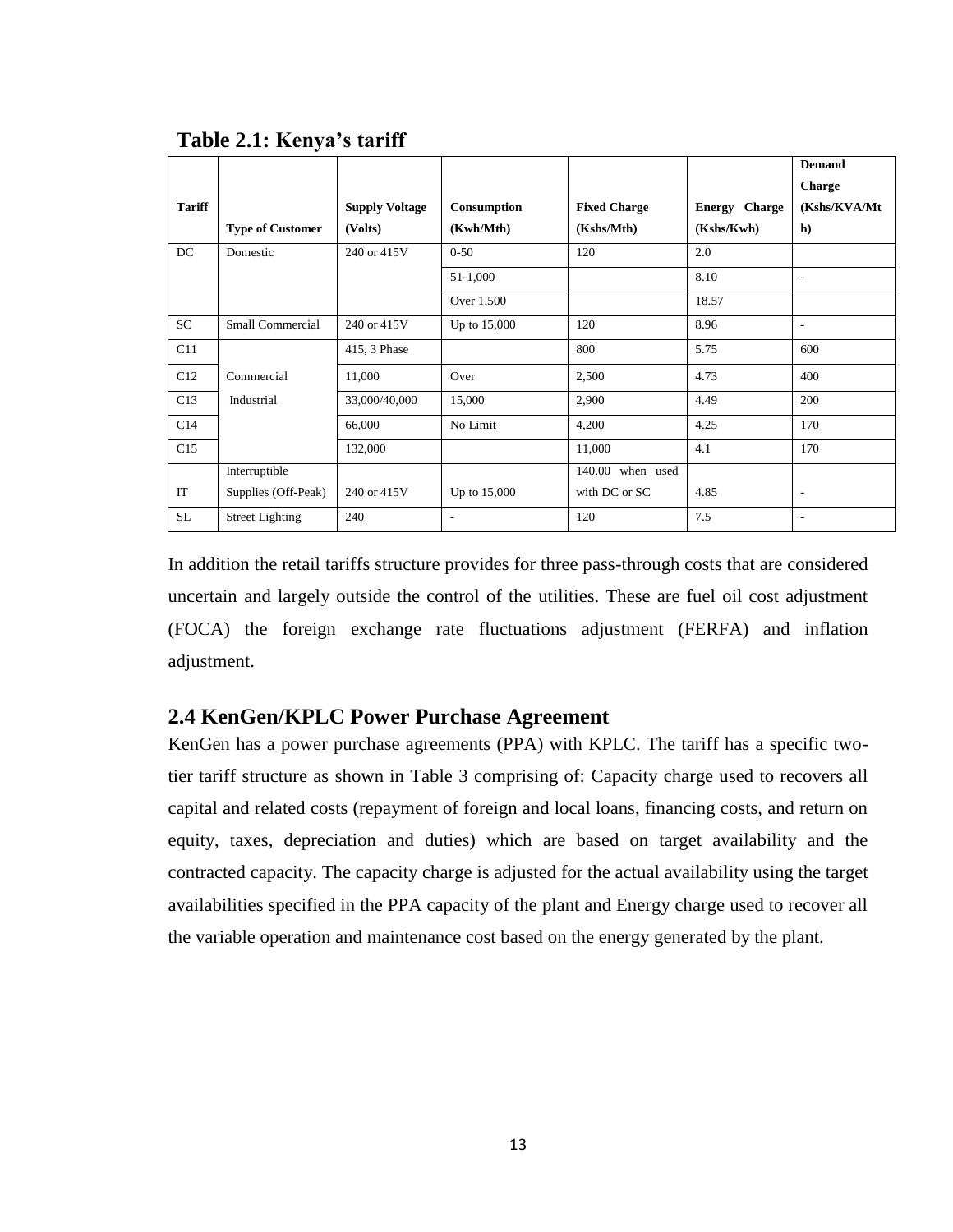| <b>PPA</b>        | <b>PLANTS</b>     | <b>CAPACITY</b><br><b>RATE</b> | <b>ENERGY RATE</b> |  |
|-------------------|-------------------|--------------------------------|--------------------|--|
|                   |                   | (KSHs/KW/MONTH)                | (KSHs/KWh)         |  |
| <b>Hydros</b>     | ALL               | 838.88202                      | 0.02869            |  |
| <b>GEOTHERMAL</b> | <b>OLKARIA II</b> | 2,947.39                       | 0.09409            |  |
| KDP I             | <b>KDPI</b>       | 1,174.15                       | 0.28228            |  |
| KDP III           | <b>KDPIII</b>     | 1,593.65                       | 0.76622            |  |
| <b>OLKARIA I</b>  | <b>OLKARIA I</b>  | 0.00                           | 3.01256<br>6.51211 |  |
| <b>SANGORO</b>    | <b>SANGORO</b>    | 0.00                           |                    |  |
| <b>EBURRU</b>     | <b>EBURRU</b>     | 0.00                           | 7.36558            |  |
| <b>WELL HEADS</b> | <b>WELL HEADS</b> | 0.00                           | USD 0.055*         |  |
|                   | <b>WANJII</b>     | 0.00                           | 7.3269             |  |
|                   | <b>SAGANA</b>     | 0.00                           | 7.3269             |  |
|                   | <b>SOSIANI</b>    | 0.00                           | 7.3269             |  |
| <b>ENERGY PPA</b> | GOGO              | 0.00                           | 7.3269             |  |
|                   | <b>GARISSA</b>    | 0.00                           | 9.88963            |  |
|                   | <b>LAMU</b>       | 0.00                           | 11.85697           |  |
|                   | <b>NGONG WIND</b> | 0.00                           | 6.09125            |  |

<span id="page-24-0"></span>**Table 2.2: KenGen/ KPLC Power Purchase Agreement (PPA)** 

The power supply and demand curve changed dramatically from the late sixty's to 2004/2005 when the demand surpassed the KenGen's effective capacity. Any forced outages and unplanned maintenances had no adverse effect in the power system stability. This has changed with adverse effect in the reliability of the power systems in such a way that any breakdown or unplanned outages causes major system instability which has sometimes lead to national blackouts. This has resulted to the poor image of the power sector.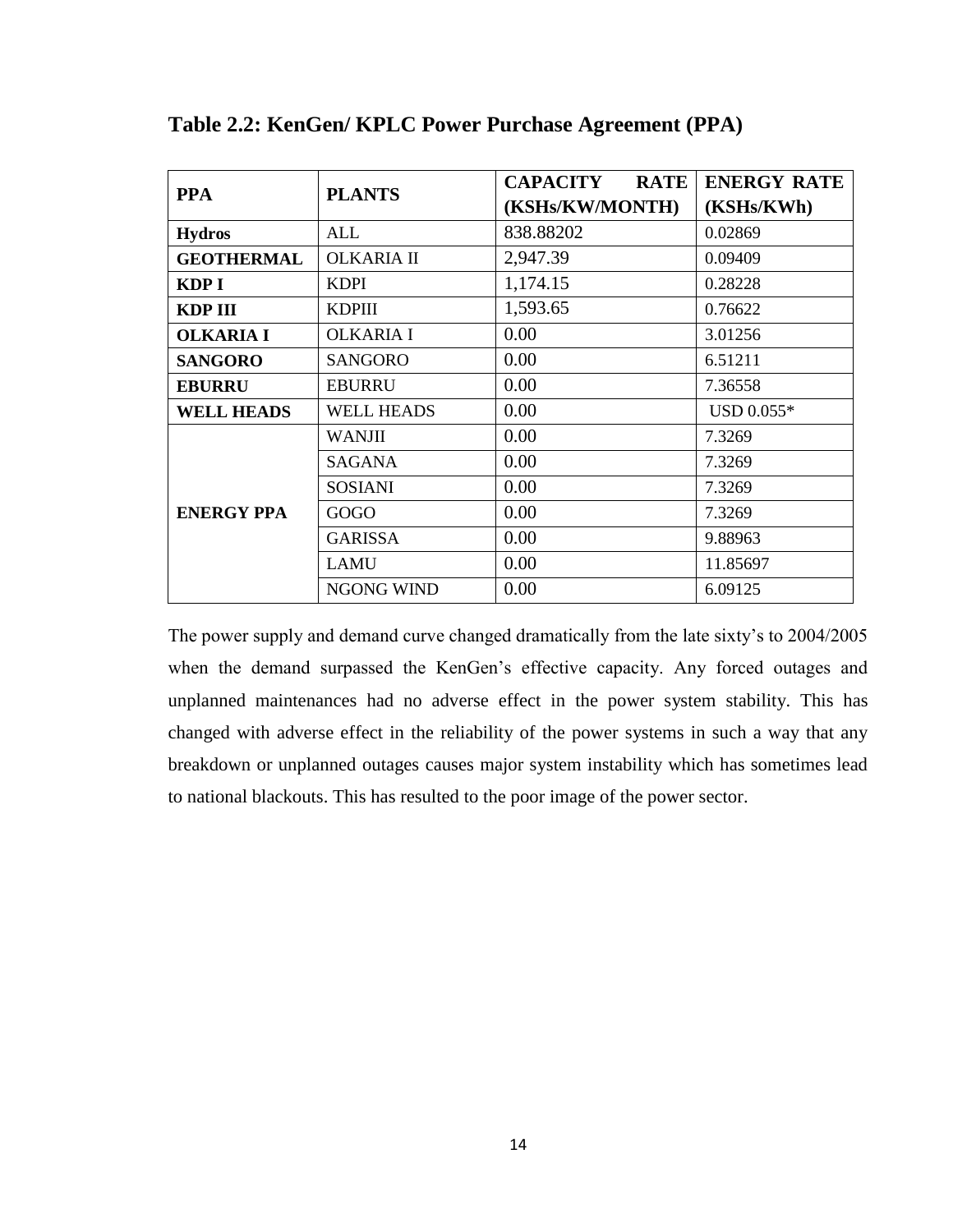

<span id="page-25-1"></span>**Figure 2.2: Peak demand vs KenGen's Installed Capacity (2001-2011)**

KenGen provides low cost power to KPLC with the hydro and the geothermal plants being ranked highest in the economic order of dispatch. These operations and maintenance challenges compounded with the stringent PPA conditions has created a lot of demand on operation and maintenance managers in trying to contain the situation with the available resources to reduce the loss in revenue due to unavailability of plants and de-rating of power plants.

### <span id="page-25-0"></span>**2.5 Operation and Maintenance Management**

Visser (1998) modeled maintenance as a transformation process encapsulated in an enterprise system such as shown in figure 2. The way maintenance is performed will influence the availability of production facilities, the rate of production, quality of end product and cost of production, as well as the safety of the operation. These factors in turn will determine the profitability of the enterprise. As described from the systematic view of maintenance in fig. 2 herebelow, there are four strategic dimensions of maintenance (Tsang, 2002). The dimensions start with Service-delivery options which are related with the input some are labor, material, spares and external services. This explains the choice within the inside capability and outsourcing. The second and third dimensions are related to the design and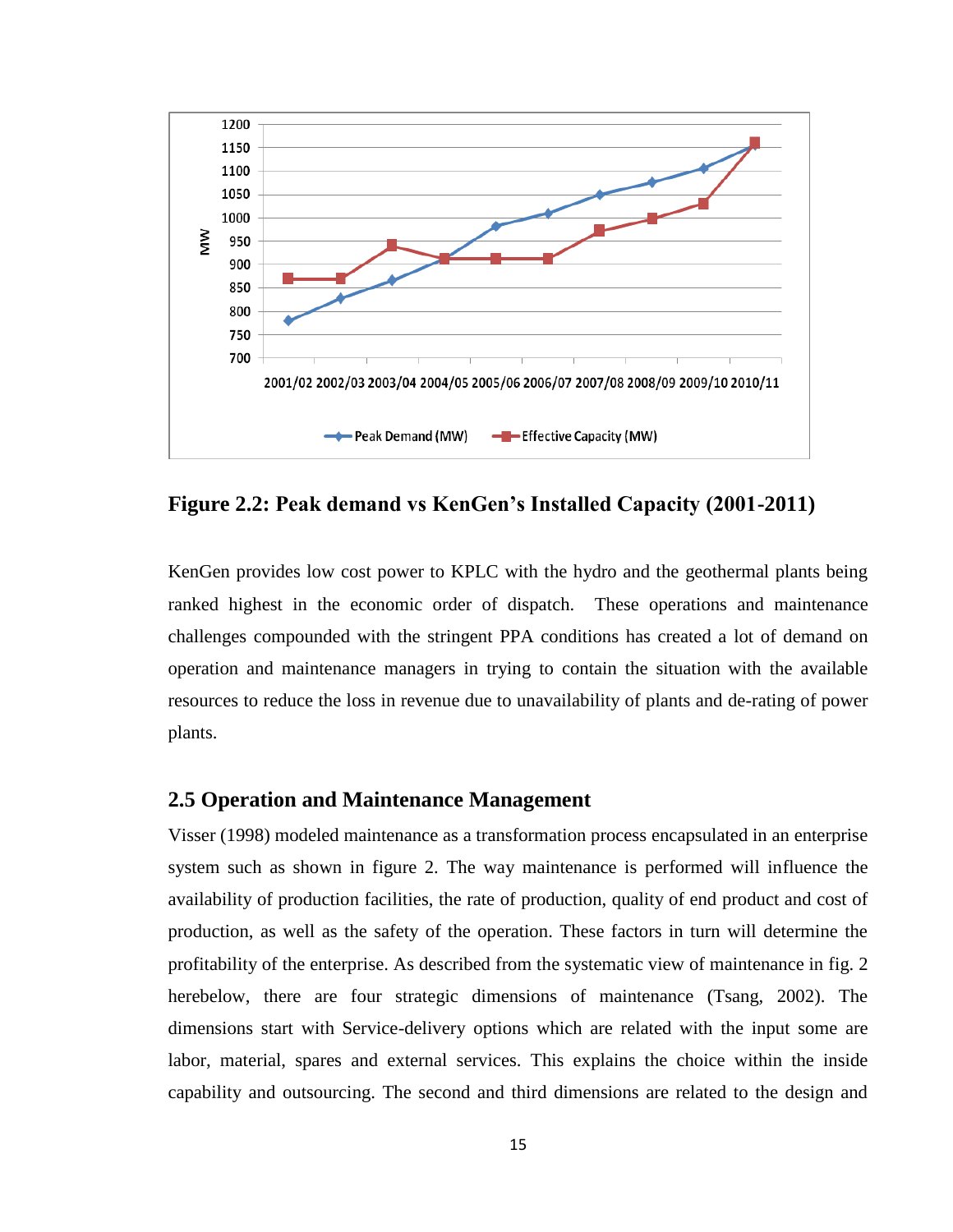selection of maintenance methodologies. The performance will play a major role on the output, in which some are productivity output, safety, maintainability and the profit of the whole enterprise. The last and final dimension is related to the support system which is explained as the design that is supporting maintenance (Tsang, 2002).

The cost of (parts) inventory is almost always an area where cost reduction can be substantial. With the help of suppliers and equipment vendors, purchasing usually can place contracts or service level agreement (SLA) that guarantee delivery lead time for designated inventory items. It just makes sense that your facility should shift the bulk of the cost of maintaining inventory to the suppliers.

<span id="page-26-0"></span>

**Figure 2.3: Conceptual Model**

# **Source: (Input-output model of enterprise with respect to Maintenance (Al-Turki, 2011)**

Reliability is the probability that an engineering system will perform its intended function satisfactorily (from the viewpoint of the customer) for its intended life under specified environmental and operating conditions. Maintainability is the probability that maintenance of the system will retain the system in, or restore it to, a specified condition within a given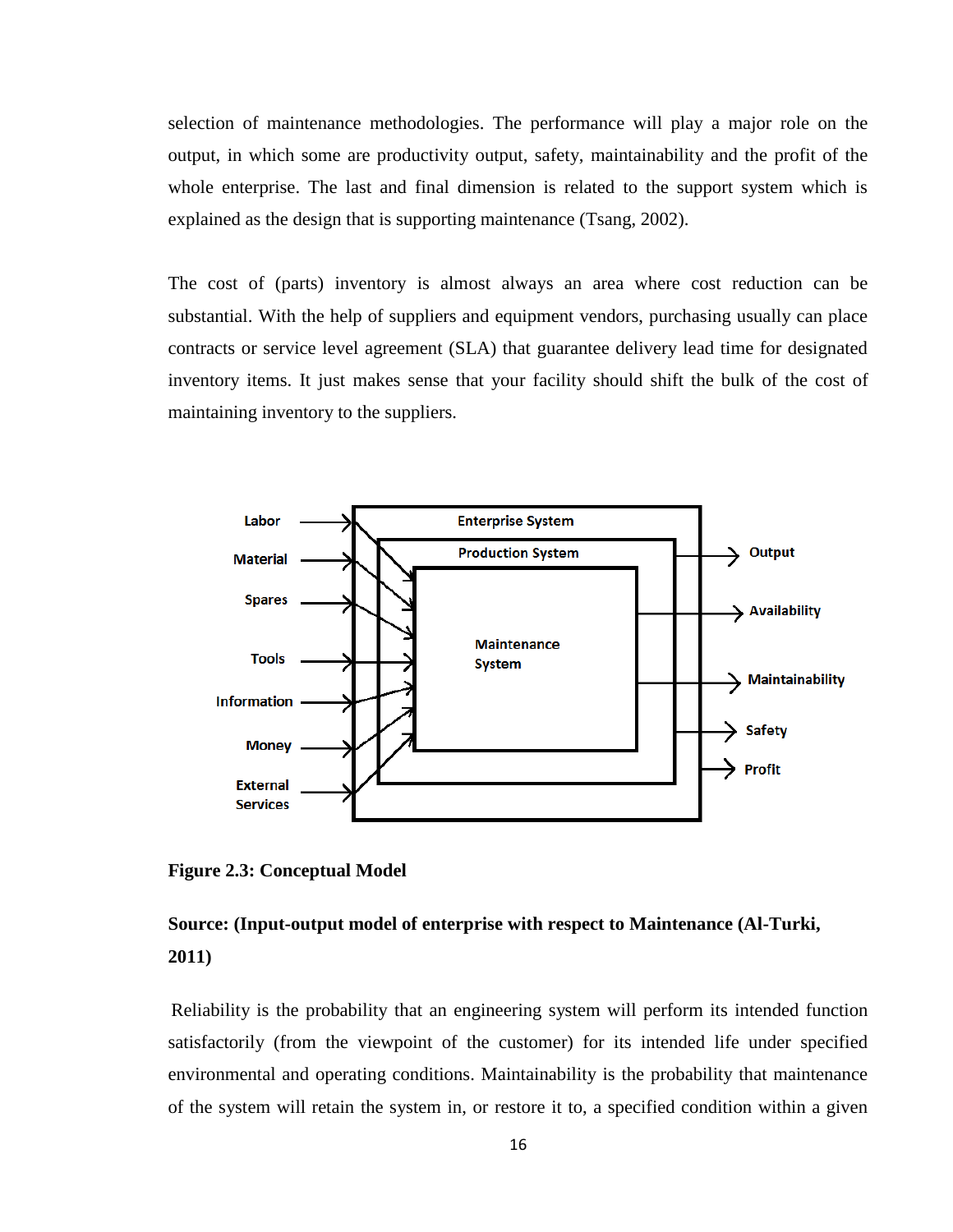time period. Availability is the probability that the system is operating satisfactorily at any time, and it depends on the reliability and the maintainability. Reliability is basically a design parameter and must be incorporated into the system at the design stage. It is an inherent characteristic of the system, just as is capacity, power rating, or performance

Skills and training plays a major role in maintenance. Most of the work is normally carried out by Craftsmen and Technician/Foremen. Most of them have learned their skills on job trainee on the basis of watch and learn. However, with the expansion in mechanization and automation of machines structured technical training programs have been developed to upgrade the skills for the maintenance teams. This is critical for an effective maintenance practice. The competence of human resources in the maintenance department is considered an important factor in a successful maintenance program (Nakajima, 1988; Cholasuke et al., 2004; Kelly, 2006). Competence can be described as a combination of knowledge, skills, ability, willingness, interest and personal characteristics. Educational resources, which can include technical consultation as well as training, must be available and accessible to employees with identified needs (Tsang, 2002, Elsevier, 2009)

Performing a job task analysis (JTA) will help define the skill levels required of maintenance department employees. The JTA should be followed with a skills assessment of employee knowledge and skill levels. Analyzing the gap between required skills and available skills to determine the amount and level of training is necessary to close the gap.

Investment in maintenance is considered a very important factor for leveraging the value of industrial assets. It could be in people, training or technology. In spite of the increasing awareness of maintenance and its influence on both enterprises and society, maintenance is still considered just as an unpredictable and unavoidable expense, i.e. a necessary evil. This could be due to, among other reasons, the difficulty of seeing the impact of maintenance on companies" bottom-line results (Bob, 2007, Alsyouf, 2007). Every organization should set enough budgets for maintenance works and refurbishments. The amount provided has direct impact on the effectiveness of maintenance practices. In the power sector, there is normally enough funds allocated for planned outages, however, no allocation is set aside for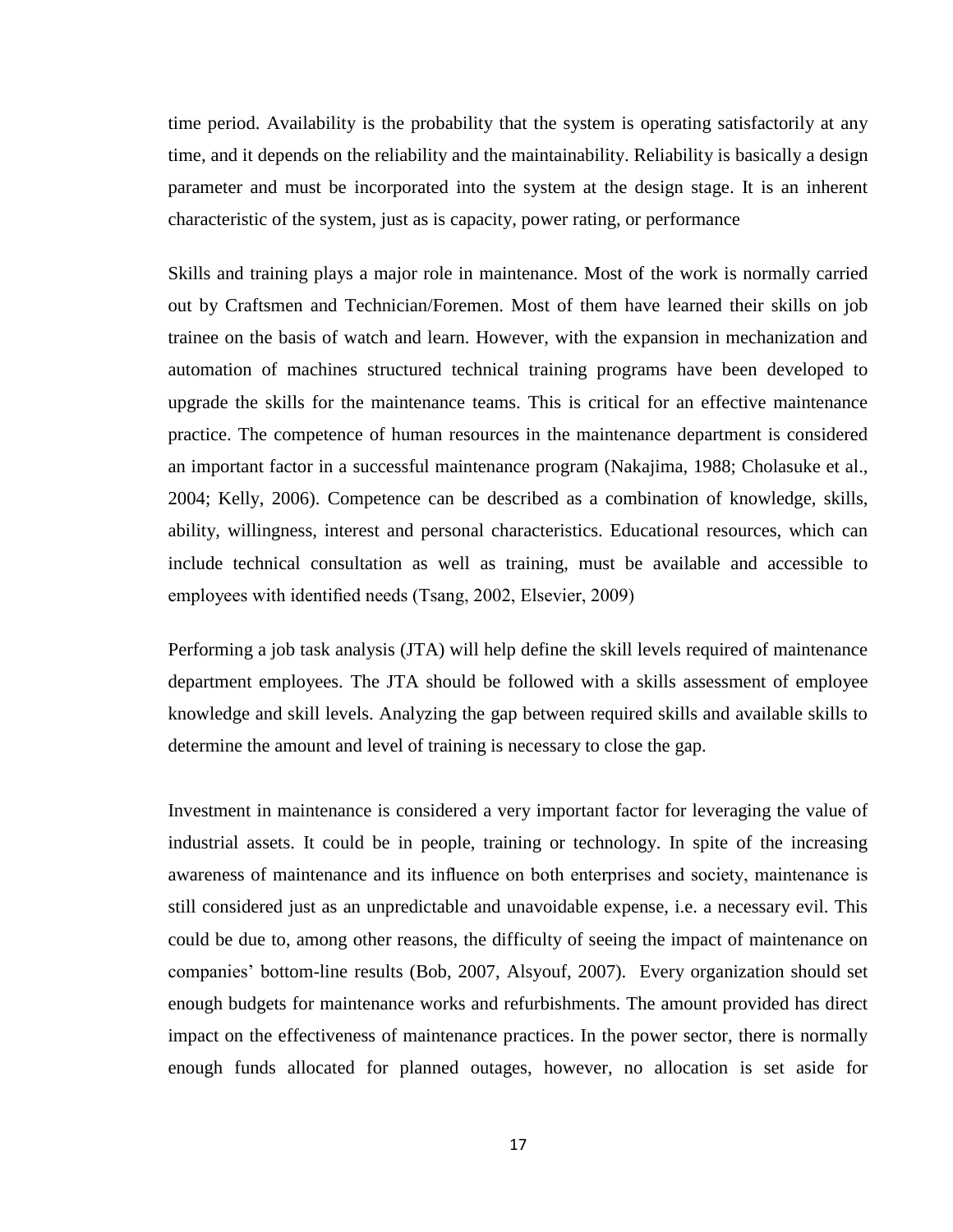breakdown maintenances. This at times results to prolonged outages as you seek for funds to facilitate procurement of any major equipment breaks down.

#### <span id="page-28-0"></span>**2.6 Main Approach in Maintenance**

Several maintenance approaches, i.e. strategies and concepts, have been implemented by practitioners or suggested by intellectuals. Maintenance approaches and their development are discussed by many authors; see, for example (Moubray, 1991; Kelly, 1997; Mckone and Wiess, 1998; Dekker, 1996; Sherwin, 2000; Swanson, 2001;Tsang, 2002; Alsyouf, 2007). Usually, maintenance actions are aimed at minimizing failure and the consequences of failure of industrial plant, machinery and equipment as far as possible. These actions can take several forms such as breakdown maintenance, preventive maintenance (PM), i.e. replacing components at a pre-determined time using statistical models based on collected historical failure data, or condition-based maintenance (CBM) by monitoring the condition of the component using one (or more) condition monitoring (CM) techniques. However, in all cases, the decision maker needs to select from all the applicable maintenance approaches the right policy for each component, module or equipment. The identification and implementation of the appropriate maintenance policy will enable the managers to avoid premature replacement costs, maintain stable production capabilities, and prevent the deterioration of the system and its components. (See among others Williams et al., 1994) According to ISO/SS 13306 standards, maintenance approaches has been divided into two groups, such as Corrective maintenance and Preventive maintenance (Fig: 3). In practice, there are many combinations of these two approaches.

The corrective approach is further subdivided into immediate and deferred. The preventive maintenance has two subgroups such as Condition based maintenance and predetermined maintenance. This states that the preventive maintenance approach can be condition or time concerned. The preventive maintenance is proactive while the corrective maintenance is reactive form of maintenance. For all these approaches time plays an important role (Smith, 2002).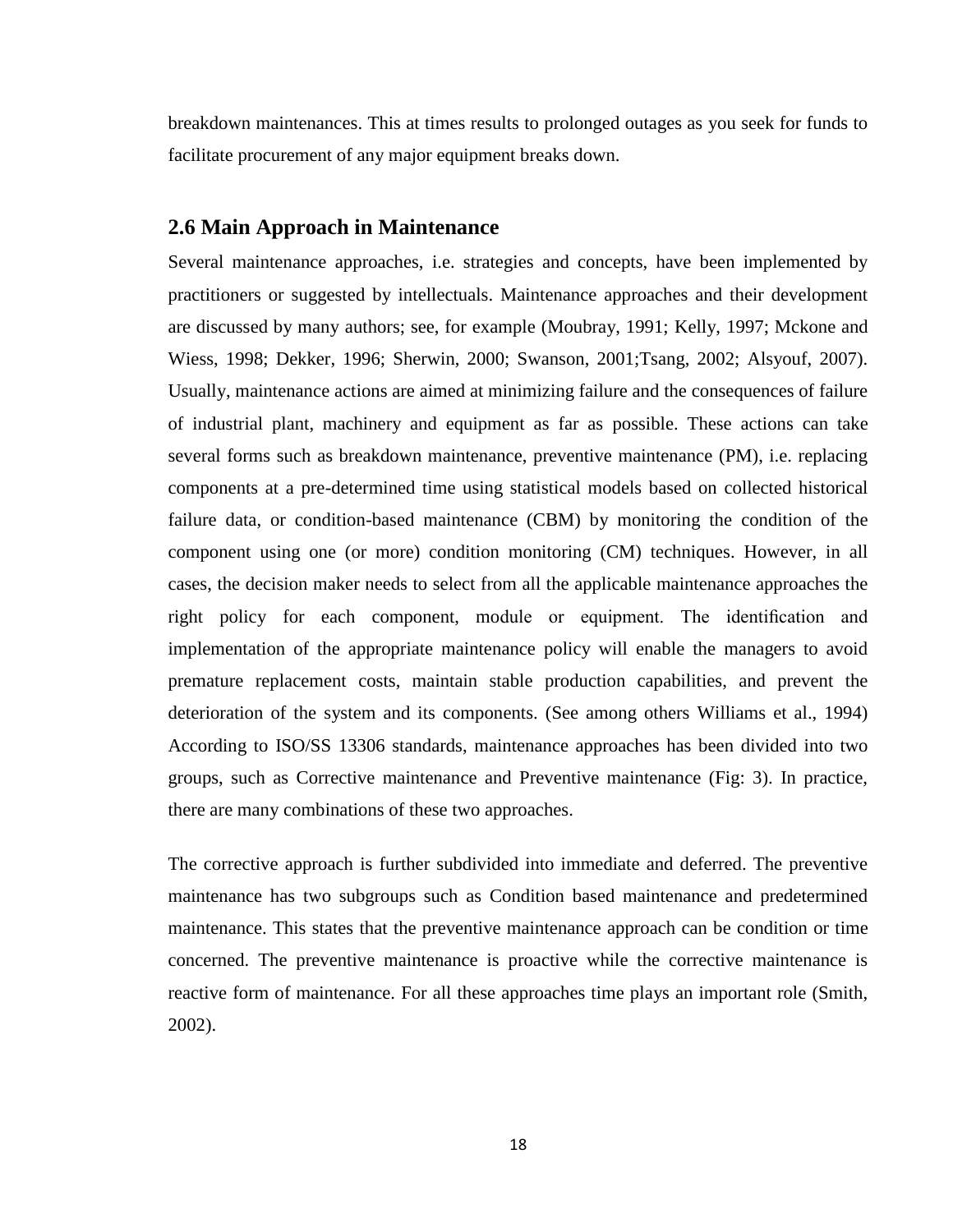

Maintenance Overview according to ISO/SS 13306 Standard

<span id="page-29-0"></span>**Fig. 2.4: Maintenance overview according to ISO/SS 13306 Standard**

The corrective maintenance is defined as "Maintenance carried out after fault recognition and intended to put an item into state in which it can perform a required function." (SS-EN 13306, 2001, p.15). The cost of repairing the equipment is high as it is stopped unplanned. This type of maintenance will not be able to forecast the time when an item fails. (Starr, 2000) The best usage of corrective maintenance would be in places where predicting of failures is difficult. The preventive maintenance is defined as "Maintenance carried out at predetermined intervals or according to prescribed criteria and intended to reduce the probability of failure or the degradation of the functioning of an item." (SS-EN 13306, 2001, p.14). Planned actions carried out on the basis of time, production, machine which works for the extension of life period and also detects the failures. This process enables replacing or repairing based on the condition (Garg & Deshmukh, 2006).

The Preventive maintenance can be divided further as shown in Fig 3 into Condition based maintenance and Pre-determined maintenance. Condition based maintenance explained by Tsang in his paper on strategic dimensions of maintenance management as when preventive maintenance are carried in a scheduled basis there is an opportunity of over maintenance, monitoring the condition of an equipment on a regular basis allows performing preventive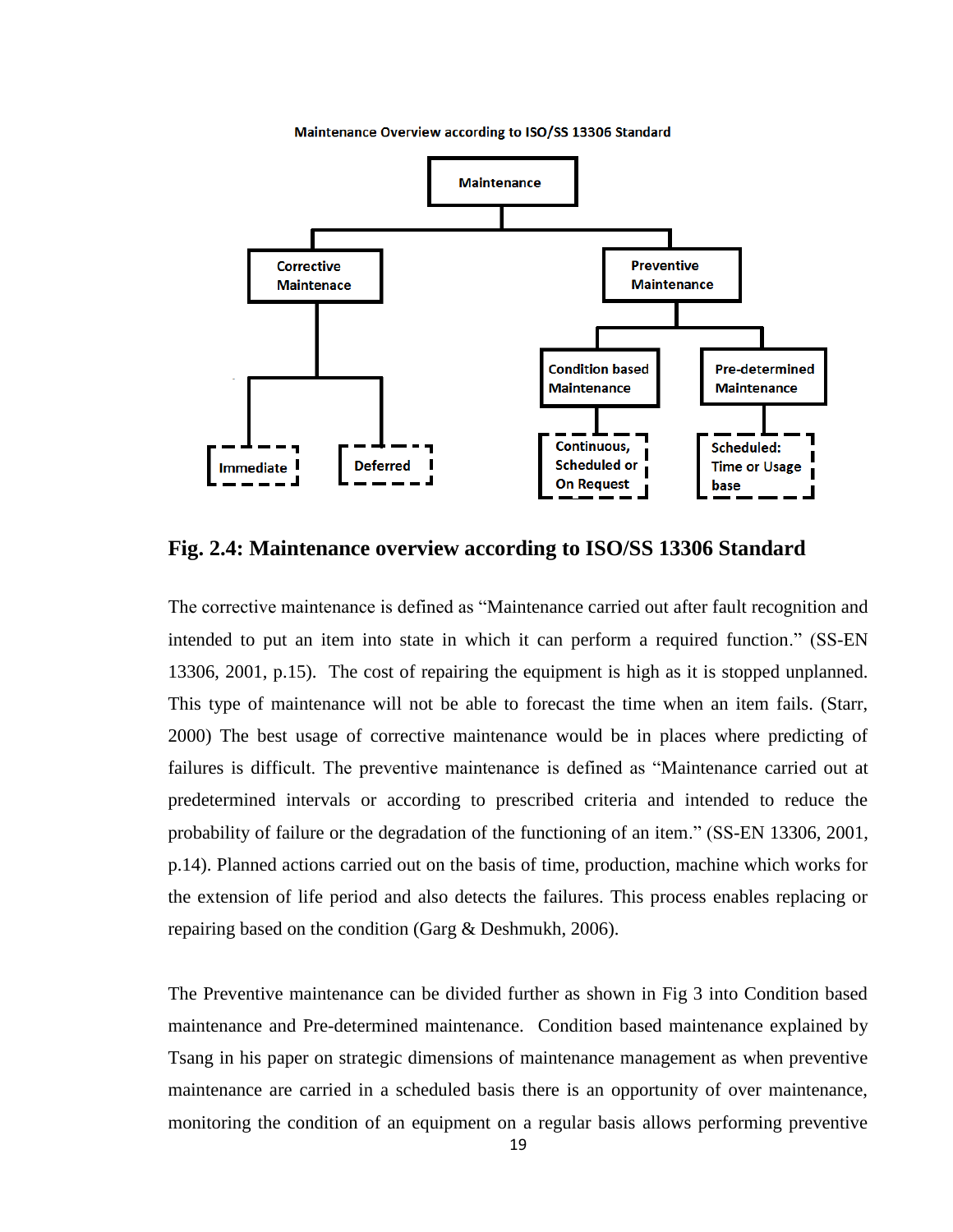maintenance when a failure is probably going to take place (Tsang, 2002). The condition of equipments is monitored with the help of sensors which are placed in equipments (Wireman 1990).

The most widely used three condition based maintenance techniques which are capable of detecting a large variety of failures explained by AG Starr are as follows (Starr, 2000). They are monitored when the machines are running. The concept of vibration analysis is used for measuring the vibrations that are taking place in a machine and thus by analyzing. This helps to have a closer look at the condition of equipment and thus by performing the required actions. Monitoring wear, balance and alignment are calculated by the vibration analysis (Tsang, 2002). The concept of thermal analysis is used for identifying the faults which has occurred or going to happen. This analysis measures the temperature variations that are taking place in a machine which access the performance of the machine. This is best carried out when the machine is at its full capacity. The concept of lubricant analysis is based on the analysis that is carried on the lubricant. Starr in his paper on "A structured approach to the selection of condition based maintenance" identifies two major areas. The first is checking the condition of the lubricant and the second is the amount of debris that is carried by the lubricant. This can be carried out when the machine is running or shutdown depending on the procedure for sampling the oil.

#### <span id="page-30-0"></span>**2.7 Best Maintenance Practices and Performance**

A study by Fernando and Gilbert (2009) revealed that the availability of a complex system such as a gas turbine is strongly associated with its parts reliability and a maintenance policy. That policy not only has influence on the parts repair time but also on the parts reliability affecting the system degradation and availability. Therefore the maintenance practices of any utility have a relationship to its plants availability performance.

Best [maintenance](http://www.mt-online.com/#bmp) practices are defined in two categories: standards and methods. Standards are the measurable performance levels of maintenance execution; methods and strategies must be practiced in order to meet the standards. The combination of standards with methods and strategies provides the elements of an integrated planned maintenance system. Achievement of the best maintenance practice standards (maintenance excellence) is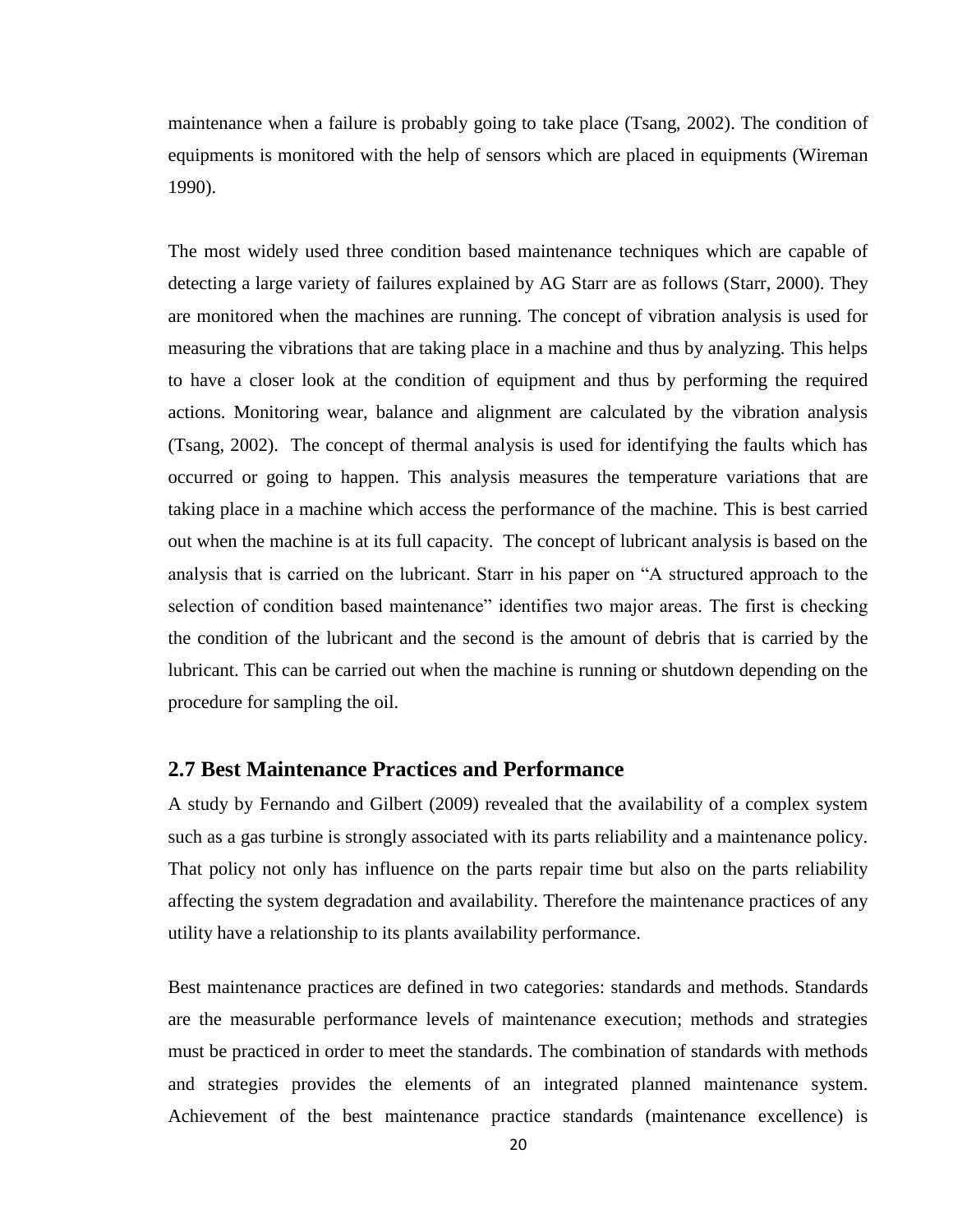accomplished through an interactive and integrated series of links with an array of methods and strategies. KenGen has a computerized maintenance management system by the name Plant Maintenance (PM) which is integral to the company"s SAP system. All the maintenance work is captured on a work order. This includes planned/scheduled, corrective, emergency, etc. The work order is the primary tool for managing labor resources and measuring department effectiveness. The PM output provides maintenance, engineering, operations, supply chain and upper management with accurate and effective reports for evaluation and management. The following are types of reports and data tracking obtained from a PM includes: open work orders, closed work orders, mean time between failures (MTBF),cost per reports, scheduled compliance, plant maintenance overdue, labor allocation, spare parts demand and usage reports

KenGen has a SCADA (supervisory control and data acquisition) system installed and commissioned system in its Eastern Hydro and Turkwel power plants. This is a [computer](http://en.wikipedia.org/wiki/Computer) controlled systems that monitor and control industrial processes that exist in the physical world such as energy, telecommunications etc. The machines in these power plants are remotely operated and automatically controlled hence they are un-manned. Any faults occurring in these units are easily captured by the system, easing the troubleshooting process. During the data analysis, it will be interesting to see the impact on the maintenance costs after the SCADA system was commissioned

The standards for best maintenance practices according to (Smith, 2002) and (Frampton, 2013) include: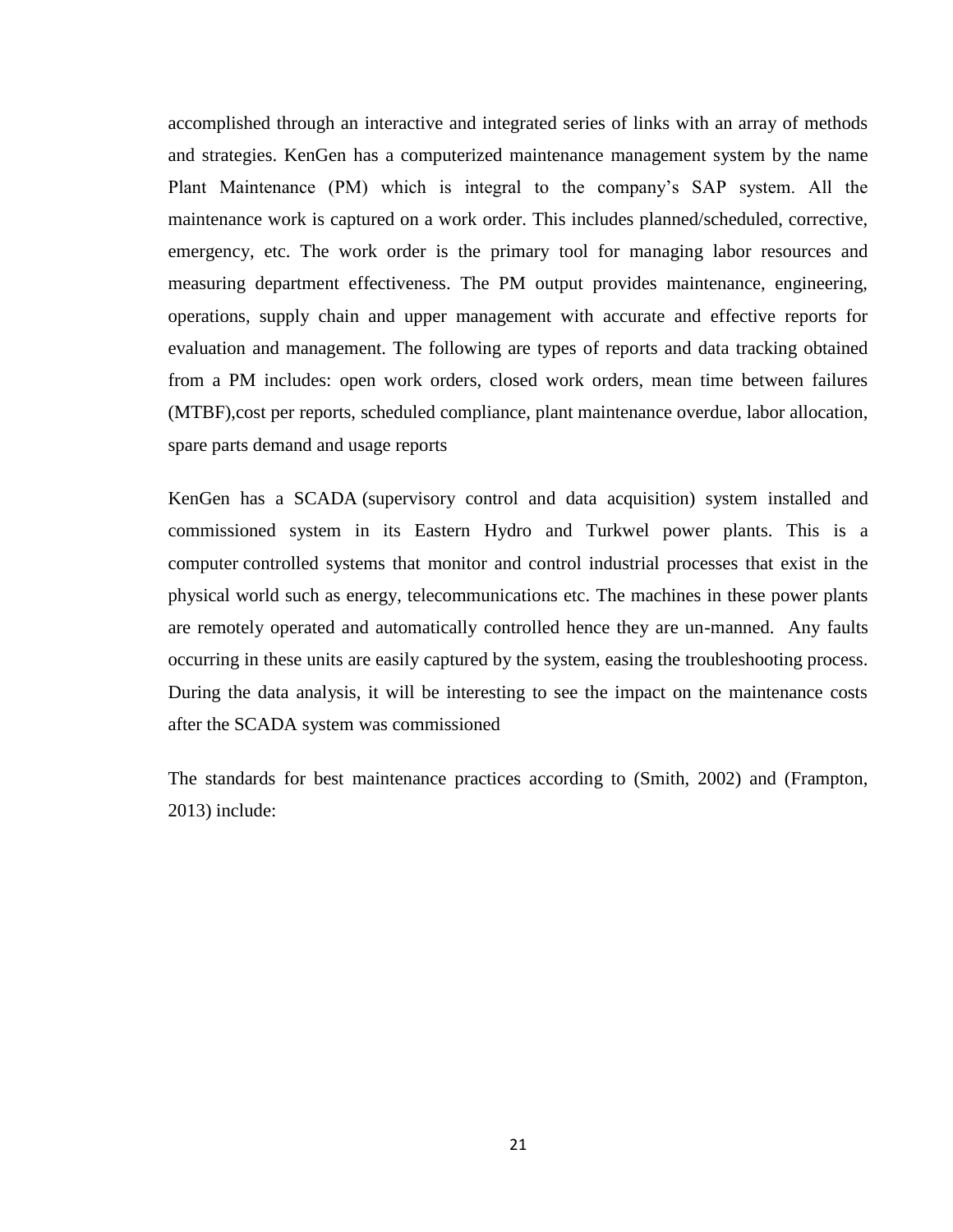<span id="page-32-0"></span>

|  |  | Table. 2.3 Benchmarks |
|--|--|-----------------------|
|--|--|-----------------------|

| <b>Item</b>    | <b>Description</b>                                                    | <b>Benchmarking</b> |
|----------------|-----------------------------------------------------------------------|---------------------|
|                | Percentage of a maintenance person's time is covered by a work        |                     |
| $\mathbf{I}$   | order                                                                 | 100                 |
|                | Percentage of work orders are generated by preventive                 |                     |
| 2              | maintenance inspections and is planned                                | 90                  |
| 3              | Percentage compliance of scheduled (programmed) work is met           | 90                  |
| $\overline{4}$ | Percentage of scheduled work is planned                               | 90                  |
| 5              | Percentage of all work is preventive maintenance                      | 30                  |
|                | % age of the required reliability level is reached 100 percent of the |                     |
| 6              | time                                                                  | 100                 |
| 7              | Spare parts stock-outs are rare                                       | $<1$ month          |
| 8              | Percentage variation of maintenance cost from budget                  | 2%                  |
| 9              | Individual training program for maintenance team per year             | $>15$ days          |
| 10             | Maintenance callouts per month                                        | $\leq$ 2            |
|                | % age of maintenance works assigned to maintenance team on            |                     |
| 11             | daily basis                                                           | $>65\%$             |
| 12             | Availability of technical and historical data for any equipment       | $>95\%$             |
| 13             | Compliant to occupational health and safety standard                  | 100%                |

<span id="page-32-1"></span>**Table 2.4. Industry O&M metrics and benchmarks (NASA 2000)**

|                | <b>Metric</b>                 | <b>Variables and Equation</b>                                         | <b>Benchmark</b> |
|----------------|-------------------------------|-----------------------------------------------------------------------|------------------|
|                | <b>Equipment Availability</b> | $%$ = Hours each unit is available to run at capacity                 |                  |
|                |                               | /Total hours during the reporting time period                         | $> 95\%$         |
| $\overline{2}$ | Schedule Compliance           | $%$ = Total hours worked on scheduled jobs /<br>Total hours scheduled | $> 90\%$         |
|                | <b>Emergency Maintenance</b>  | $%$ = Total hours worked on emergency jobs                            |                  |
| 3              | Percentage                    | Total hours worked                                                    | < 10%            |
|                | Maintenance Overtime          | $%$ = Total maintenance overtime during period                        |                  |
| 4              | Percentage                    | Total regular maintenance hour during period                          | $< 5\%$          |
|                | <b>Preventive Maintenance</b> | $%$ = Preventive maintenance actions completed                        |                  |
| 5              | <b>Completion Percentage</b>  | Preventive maintenance actions scheduled                              | $> 90\%$         |
|                | <b>Preventive Maintenance</b> | $%$ = Preventive maintenance cost                                     |                  |
| 6              | Budget/Cost                   | Total maintenance cost                                                | $15\% - 18\%$    |
|                | <b>Predictive Maintenance</b> | $%$ = Predictive maintenance cost                                     |                  |
|                | Budget/Cost                   | Total maintenance cost                                                | $10\% - 12\%$    |

It will be interesting to know to what extent KenGen Maintenance team follows the above standards in maintaining its installations.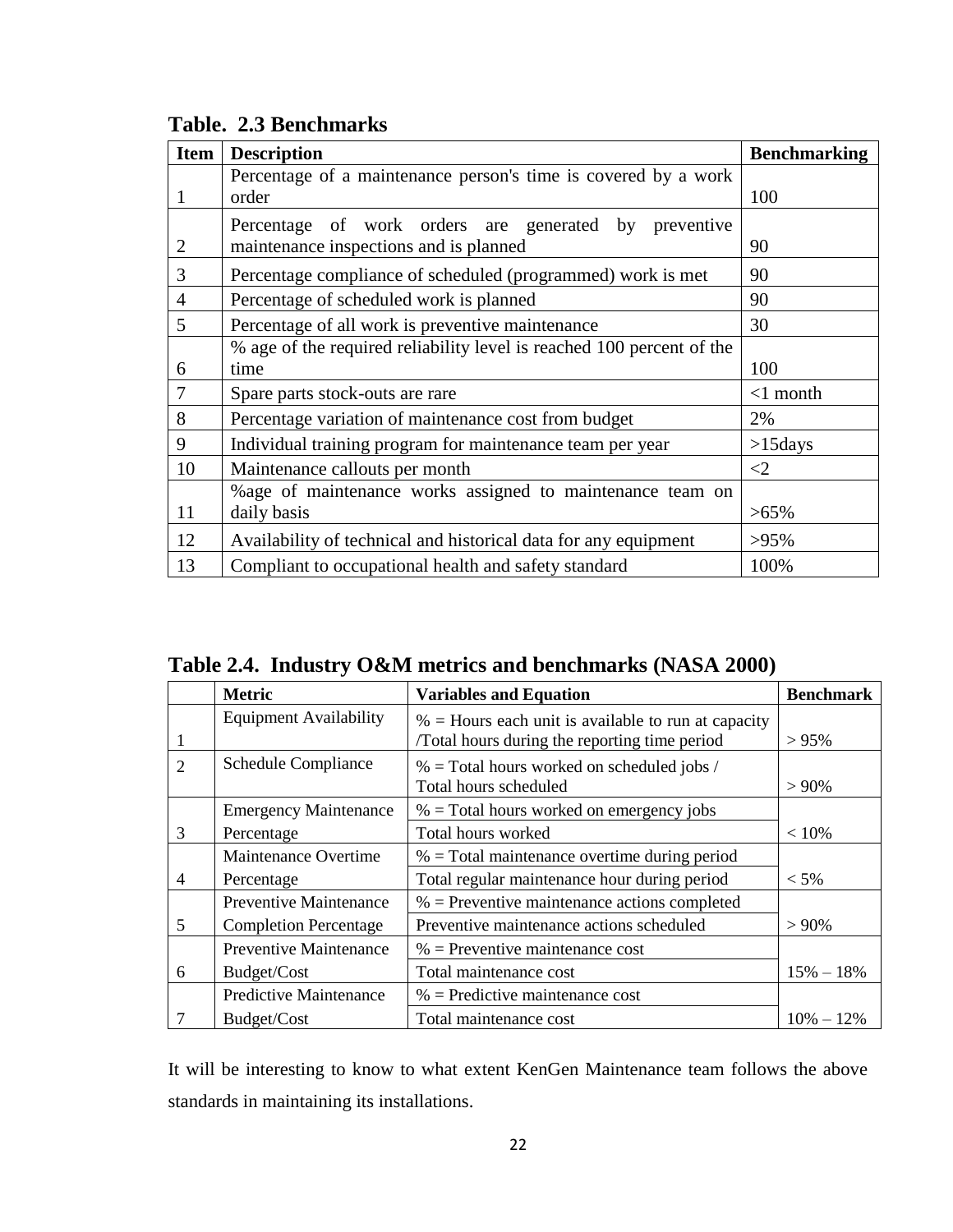The plants performance will be measured on availability and revenue generated. The above data will assist in establishing the gap in KenGen"s maintenance practice to the world best maintenance practices and the improvement required to close up.

#### <span id="page-33-0"></span>**2.8 Summary**

From the literature above, it's clearly evident that all maintenance practices falls under two categories of either preventive or corrective maintenance. This is regardless of whether its planned, breakdown or condition based types of maintenance. The maintenance adopted by any organization affects its performance on its plant's availability with financial implication. The case of KenGen"s last two years 2011/12 and 2012/2013 revenue reports demonstrates that KenGen looses above 10% of its expected revenue for not meeting the availability and Energy sales threshold as stipulated in the PPA tariffs. This demonstrates the importance of the role played by maintenance function in an organization.

From the input-output model, the literature review reveals that maintenance does not only involve the technical staff but it's a contribution of all the other departments namely, Supply Chain for supply of spare parts and cordial relationship with the contractors, Human Resource for training of staff, Finance for budget support and prompt payment to suppliers, ICT for support of plant maintenance and SCADA systems, Top management for support of upgrading & refurbishment of old equipment and finally proactive attitude of all the staff.

Kenya"s tariff has also been highlighted in the literature review and it has been compared internationally with Kenya recording a high cost in both domestic and industrial. Therefore, to find out the kind of maintenance practices carried out in KenGen, it's important to establish the existing maintenance programs &, compliance to the schedules, maintenance procedures, and utilization of the plant maintenance system (i.e. work orders management), availability of plants against set threshold, spare parts inventory, supply chain & finance efficiency, knowledge and training of staff, proactive culture, maintenance cost and profitability of the company. The above key maintenance practices when benchmarked with available best maintenance as highlighted by (NASA 2000),(Smith, 2002 and(Frampton,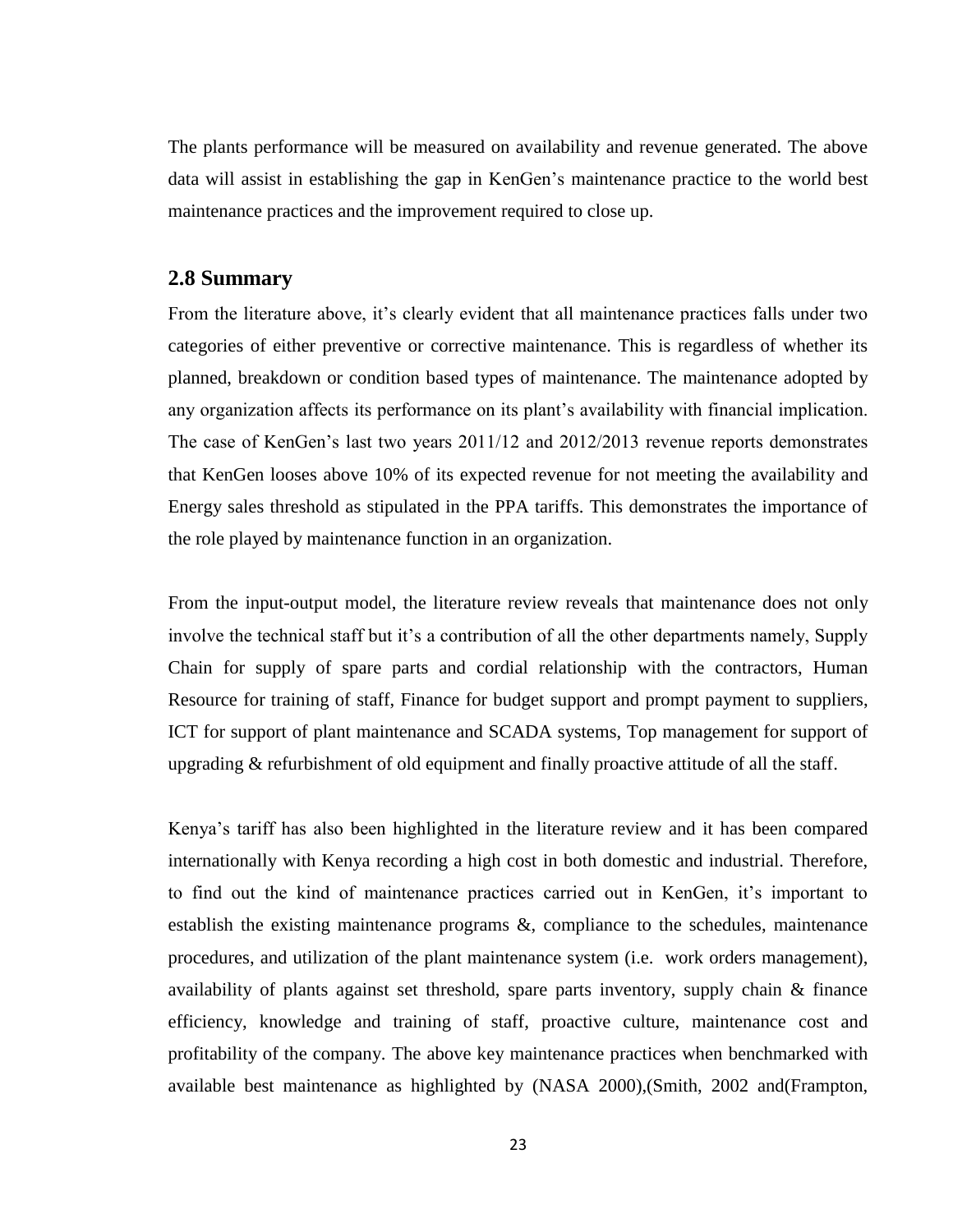2013), KenGen could enhance its reliability, profitability and competitive advantage if they could improve to meet these standards.

Ontario Power Generation is one of the largest producers of electricity in North America and operates [65 hydroelectric,](http://www.opg.com/power/hydro/) [5 thermal](http://www.opg.com/power/thermal/) and [2 nuclear](http://www.opg.com/power/nuclear/) stations producing more than 19,000 megawatts of electricity. Throughout 2012, the availability of Ontario Power Generations (OPG) in Canada remained at high levels of 91.4 percent (Ontario Power Generation, 2013). In conclusion, the literature review will help the researcher in meeting the main objectives of the research namely: Identifying the maintenance practices at KenGen, benchmarking the maintenance practice with the world best, investigating the relationship between maintenance practices & profits and finally make recommendations on how to improve the maintenance practices at KenGen.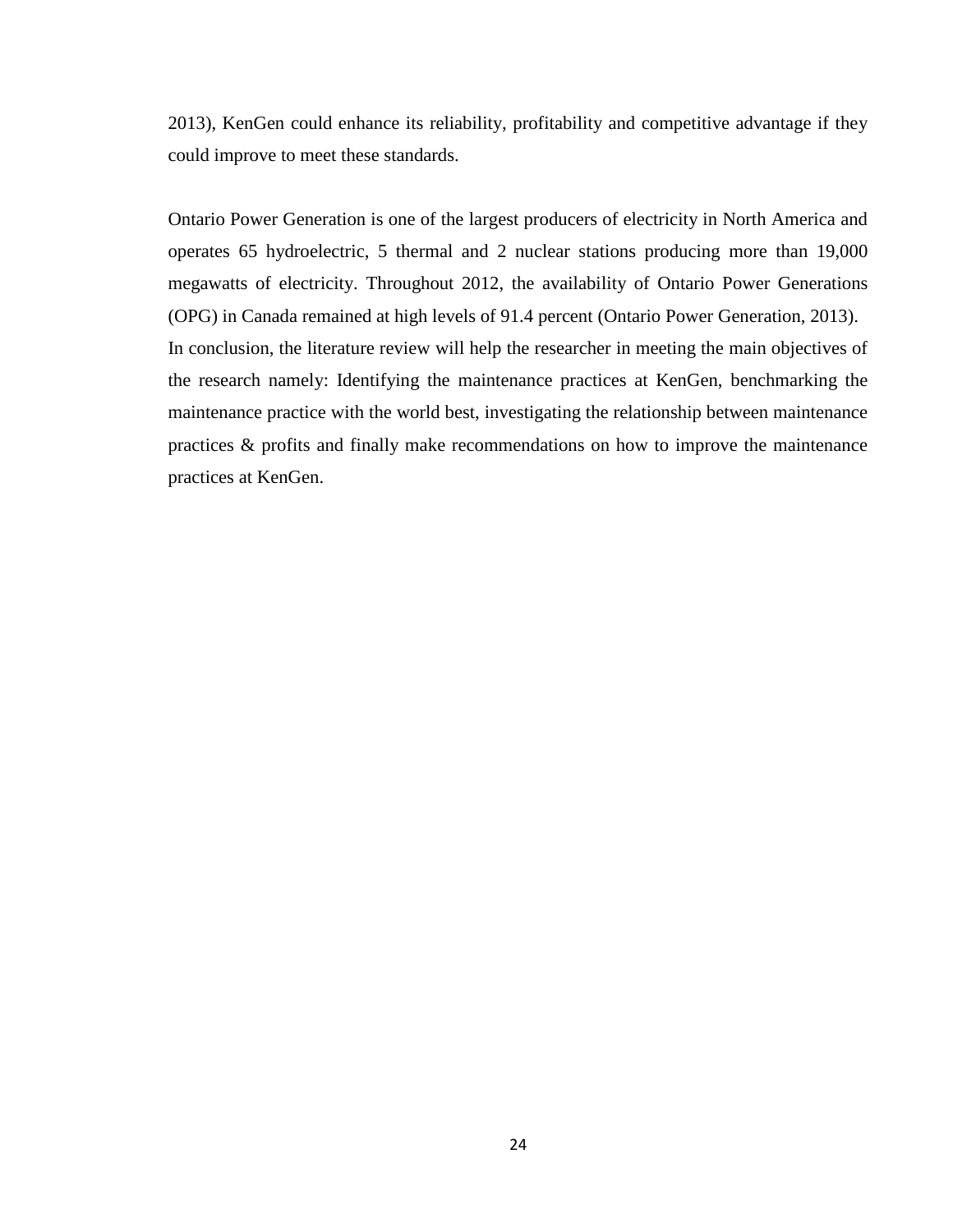#### **CHAPTER THREE: RESEARCH METHODOLOGY**

#### <span id="page-35-1"></span><span id="page-35-0"></span>**3.1 Introduction**

This chapter gives a detailed description of how the research was conducted. It contains the research design, target population, sample size, sampling procedure, research instruments, validity of research instruments, reliability of research instruments, data collection procedures and data analysis techniques.

#### <span id="page-35-2"></span>**3.2 Research Design**

This is a case study of cross sectional nature which adopted a description research design. This design involved observations in identifying maintenance practices at KenGen, comparing them with world best and determining the influence it has on the plants performance. The primary data was collected to establish the maintenance practice current in place and they were compared with the world best. The data also helped in determining the relationship between maintenance practices with KenGen"s performance in terms of plants availabilities. These two data helped in coming up with recommendations of improving maintenance practices and hence profitability.

#### <span id="page-35-3"></span>**3.3 Population of the Study**

The population of study was drawn from Eastern Hydro, Geothermal and Thermal power stations in the company under review since they produce almost the entire company"s power supply. Stratified random sampling method was used to select sample unit. According to (Riley & Wood, 2000), a sample of 25 percent of the population is adequate when the sampling frame is well stratified.

### <span id="page-35-4"></span>**3.4 Data Collection**

Both primary and secondary data was used in this study. The primary data was gathered through objective observations and survey. The main instrument for data collection was structured questionnaires that allowed for uniformity of responses to questions administered through email. Questions were constructed so as to address specific objectives and provide a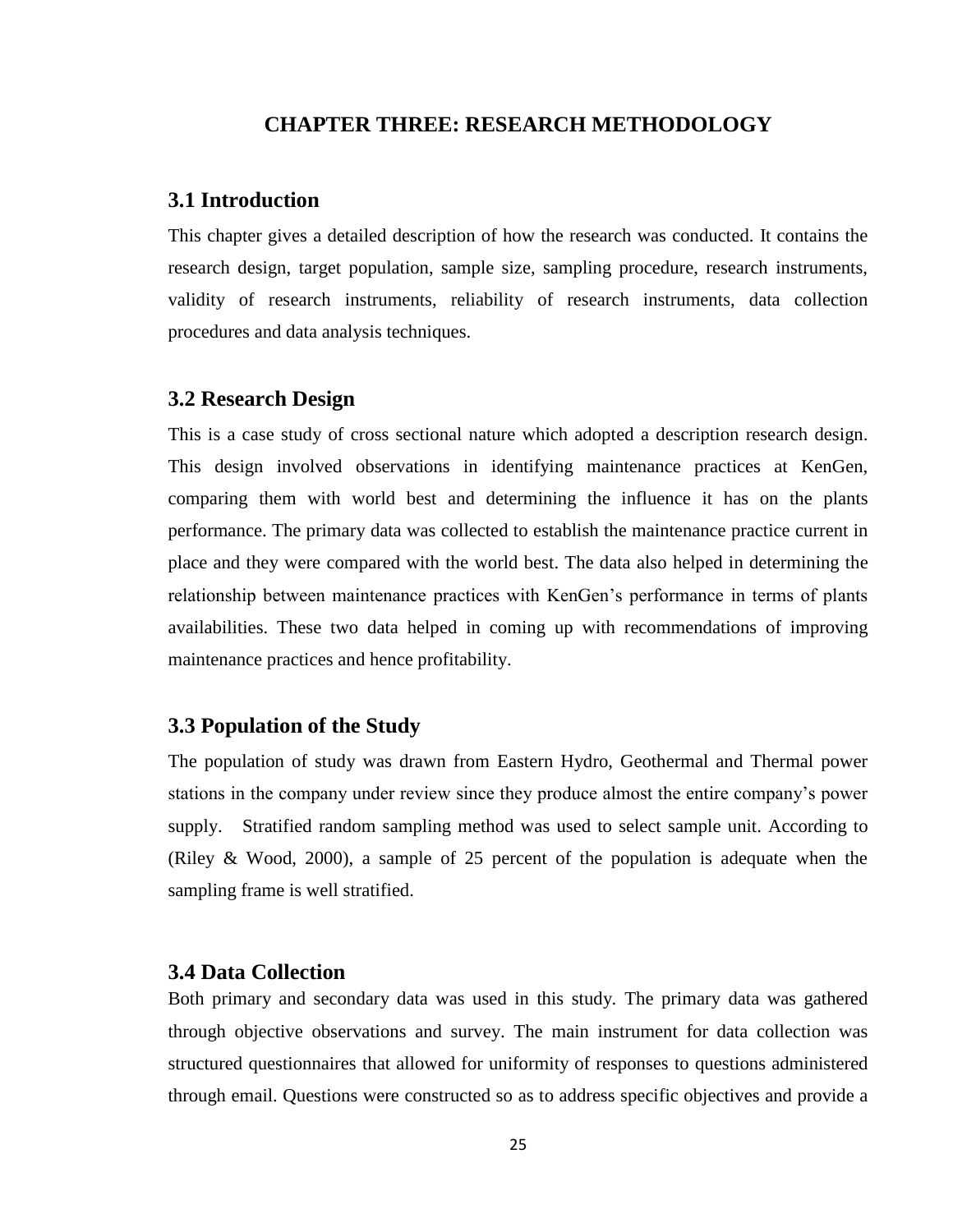variety of possible responses. The respondents included Operations Managers, Chief Engineers, Engineers and Technicians. The study targeted a sample population of 36 maintenance staff in all the three operational areas of a population of 150 staff. The distribution of the targeted population is given in Table 3.1 below.

|                               | <b>Operation Areas</b> |                |                |                   |                   |
|-------------------------------|------------------------|----------------|----------------|-------------------|-------------------|
| Designation                   | Hydro                  | Geothermal     | Thermal        | Target population | Sample population |
| Managers                      | 3                      | $\overline{2}$ | $\overline{2}$ | 7                 | 3                 |
| <b>Chief Engineers</b>        | 7                      | 3              | $\overline{2}$ | 12                | 7                 |
| Engineers                     | 28                     | 13             | 15             | 56                | 12                |
| Technicians<br>15<br>50<br>10 |                        | 75             | 14             |                   |                   |
| Total                         |                        |                | 150            | 36                |                   |

<span id="page-36-1"></span>**Table 3.1. Target and Sample Population**

#### **Source: Researcher Compilation**

To establish the relationship between the maintenance practices and plants performance, secondary data was required. The secondary data like past studies, finance and operation"s departments reports were utilized in this study. The data collected under this category were for a period not less than 5years. However, due to the difficult of establishing past detailed maintenance practices, the data captured on maintenance will be limited to costs on operations & maintenance and forced outages as a measure of maintenance practices.

#### <span id="page-36-0"></span>**3.5 Data Analysis**

The study used quantitative method of data analysis. To ensure ease of analysis and minimize the margin error, the questions were coded according to each of the separate variables. Available data analysis tools and software packages were used to analyze the primary data. The statistical technique of regression analysis was specifically used to analyze the secondary data to determine the relationship between the plant availability against the plants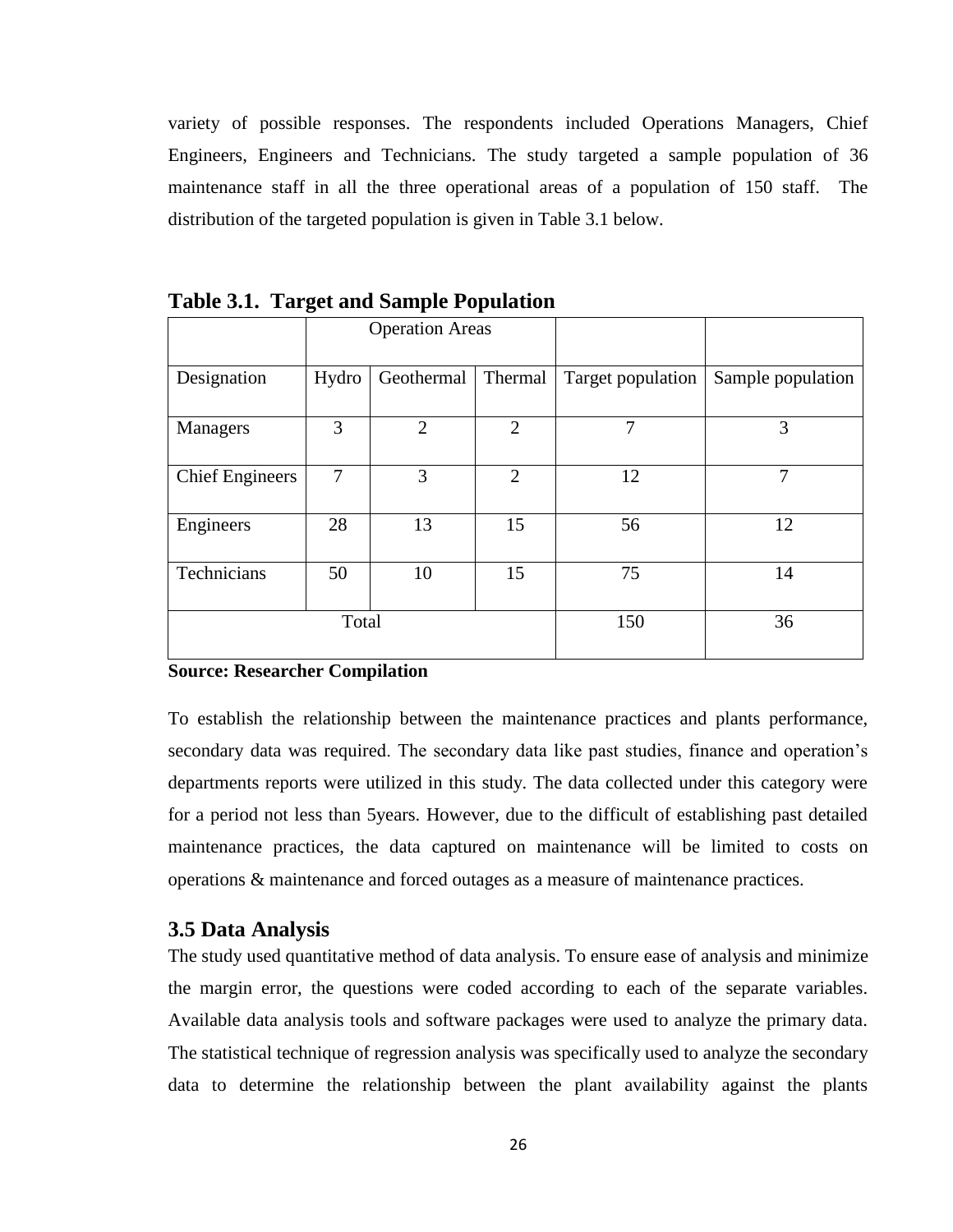breakdowns and operation and maintenance costs.. The raw quantitative data was keyed into the computer and analyzed using Statistical Package for Social Sciences (SPSS) program.

The findings of the study were presented by use of tables and graphs as applicable to convey the visual impressions of the meaning or to clarify information that may otherwise be hidden within the data. Study conclusions were based on the summary of the data analysis.

The model used in the study is given as:

 $Y= a + β1X1 + β2X2$ 

Where  $\beta$ 1,  $\beta$ 2 = Correlation co-efficients

Y= Plants Performance in terms of availability

 $X1 =$  Operation and Maintenance costs

 $X2 = No$  of Breakdowns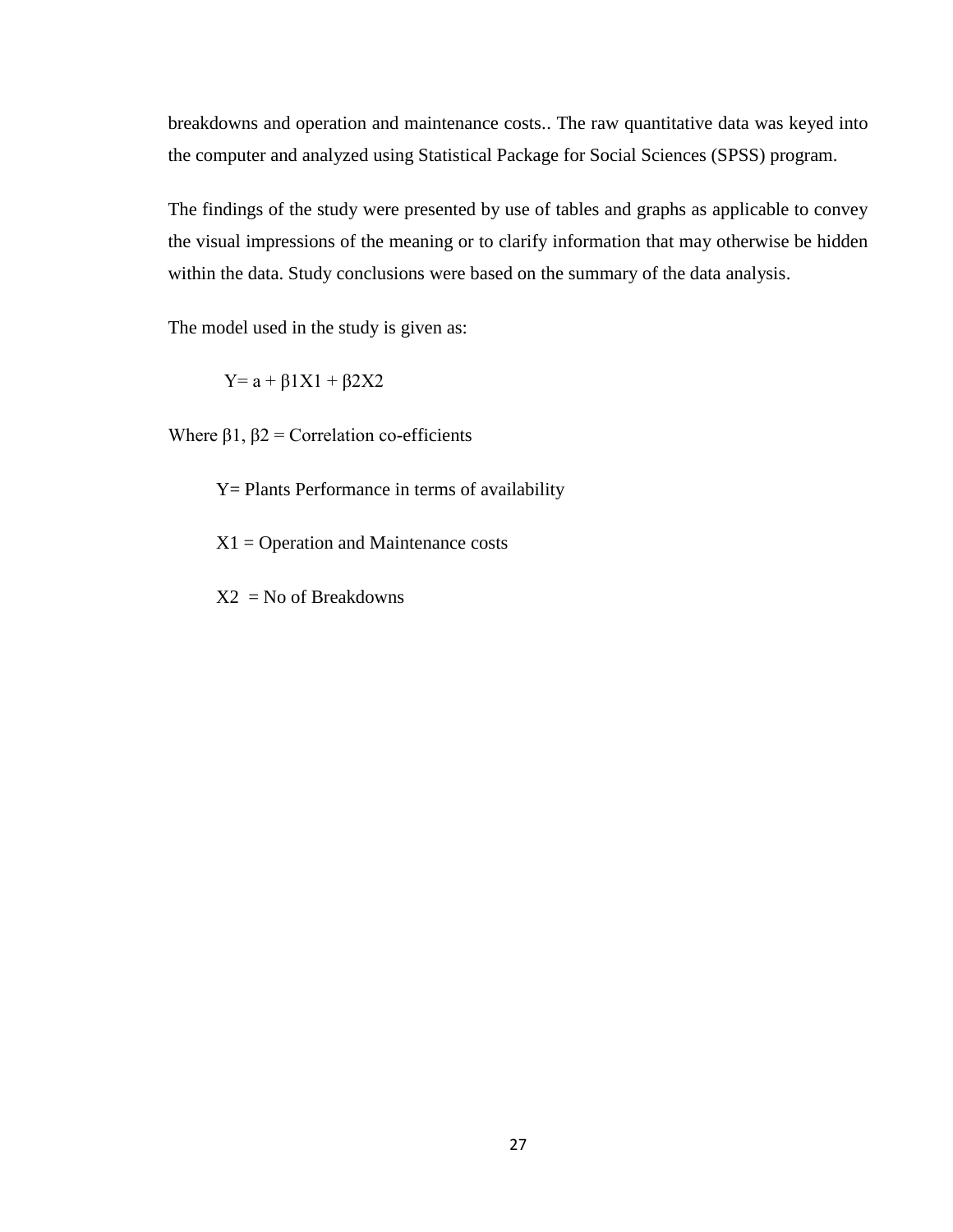# <span id="page-38-0"></span>**CHAPTER FOUR: DATA ANALYSIS, PRESENTATION AND INTERPRETATION**

#### <span id="page-38-1"></span>**4.1 Introduction**

This chapter presents data analysis, presentation and interpretation in terms of tables and following the three objectives of the study namely: to establish the maintenance practices at KenGen, to benchmark and evaluate the Practices with the world best maintenance practices and to determine the relationship between maintenance practices and plant performance in terms of availability and revenue generation

#### <span id="page-38-2"></span>**4.1.1 Response Rate**

The questionnaires were administered to 39 plant maintenance staff of Hydro, Geothermal and thermal power plants at KenGen, Kenya, 37 of them responded. This translates to 94.87% response rate. This was as a result of administering the questionnaire through email and following up with requests through the phones. The entire return rate is statistically representative, therefore, enhancing generalization of the research results. The statistical results were triangulated with extensive literature to draw lessons learnt from other similar research works.

### <span id="page-38-3"></span>**4.2 Demographic Characteristics of Respondents**

This sub section describes the demographic characteristics of respondents who participated in this study. These characteristics include plant maintenance staff"s age, gender, level of education, and years of service.

#### <span id="page-38-4"></span>**4.2.1 Age distribution of plant maintenance staff**

This data represents data on the age of the plant maintenance staff surveyed.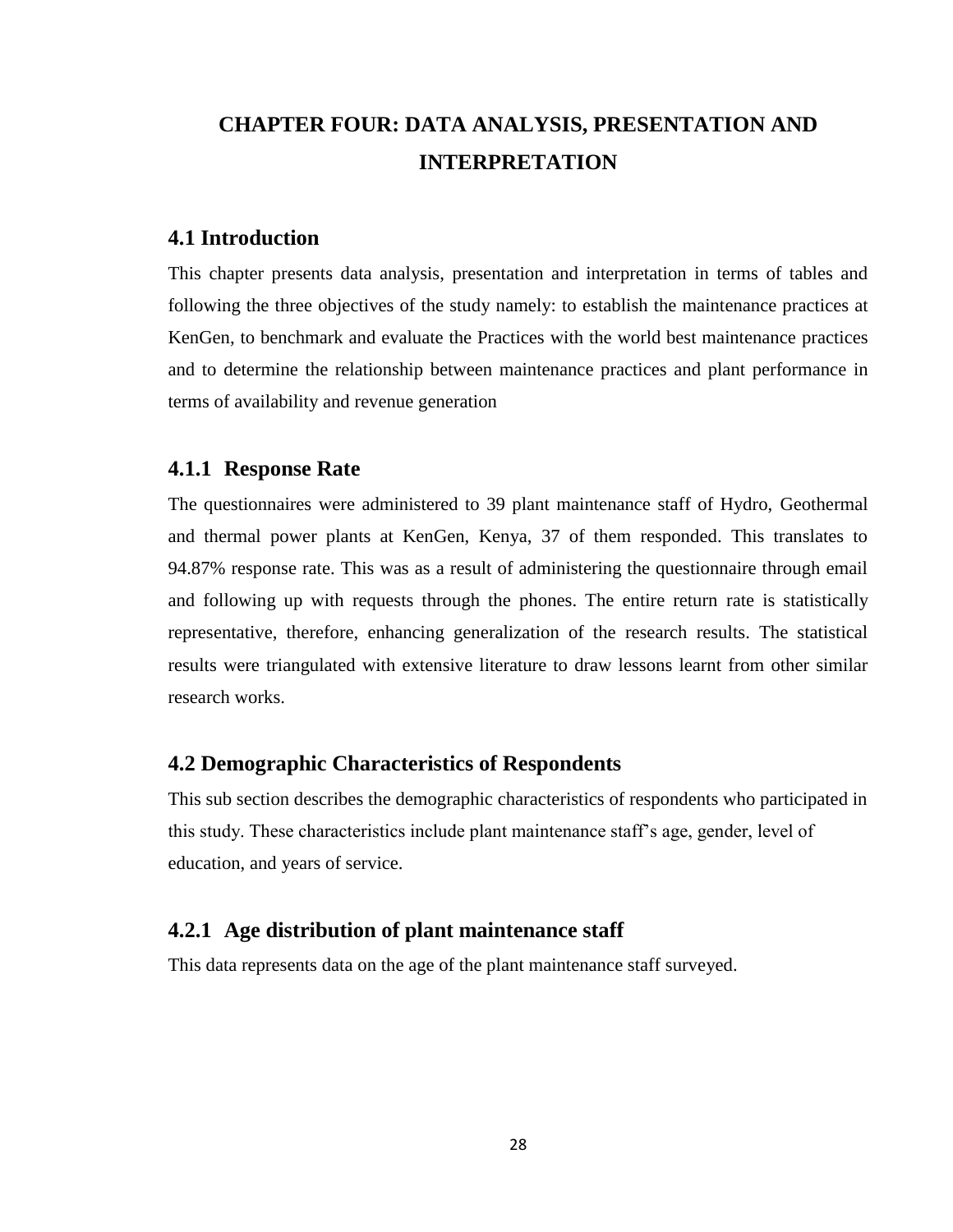<span id="page-39-1"></span>

| Age in years | Frequency | Percentage |
|--------------|-----------|------------|
| $<$ 30       |           | 2.70       |
| $30 - 40$    | 8         | 21.62      |
| $40 - 50$    | 17        | 45.95      |
| $>50$        | 11        | 29.73      |
| Total        | 37        | 100.00     |

**Table 4.1: Age distribution**

As shown in Table 4.1, 45.95 of the plant maintenance staff who participated in this study are aged between 40-50 years while 29.73% are above 500 years of age and 21.62% were aged between 30-40 years old. This is an implication that the staffs involved were well experienced. This was expected because of their senior level in management.

#### <span id="page-39-0"></span>**4.2.2 Level of Plant Maintenance Staff Gender Distribution of Plant Maintenance Staff**

Table 4.2 section presents data on the gender of plant maintenance staff surveyed.

| Gender | Frequency | Percent |
|--------|-----------|---------|
| Female |           | 5.41    |
| Male   | 35        | 94.59   |
| Total  | 37        | 100     |

<span id="page-39-2"></span>**Table 4.2: Gender distribution** 

As shown on Table 4.2, of the 37 plant maintenance staff who participated in this study 2 of them, equal to 5.41% was female while 35 of them equal to 94.59% were male. There are fewer women than men as expected since this is an engineering profession which attracts very few women. A study conducted at University of Wisconsin – Milwaukee indicated than women comprise more than 20% of engineering school graduates but only 11% of the practicing engineers are women. This has been attributed to the perception of engineering as being inflexible of engineering work place culture as being non supportive of women (Nadya, 2011).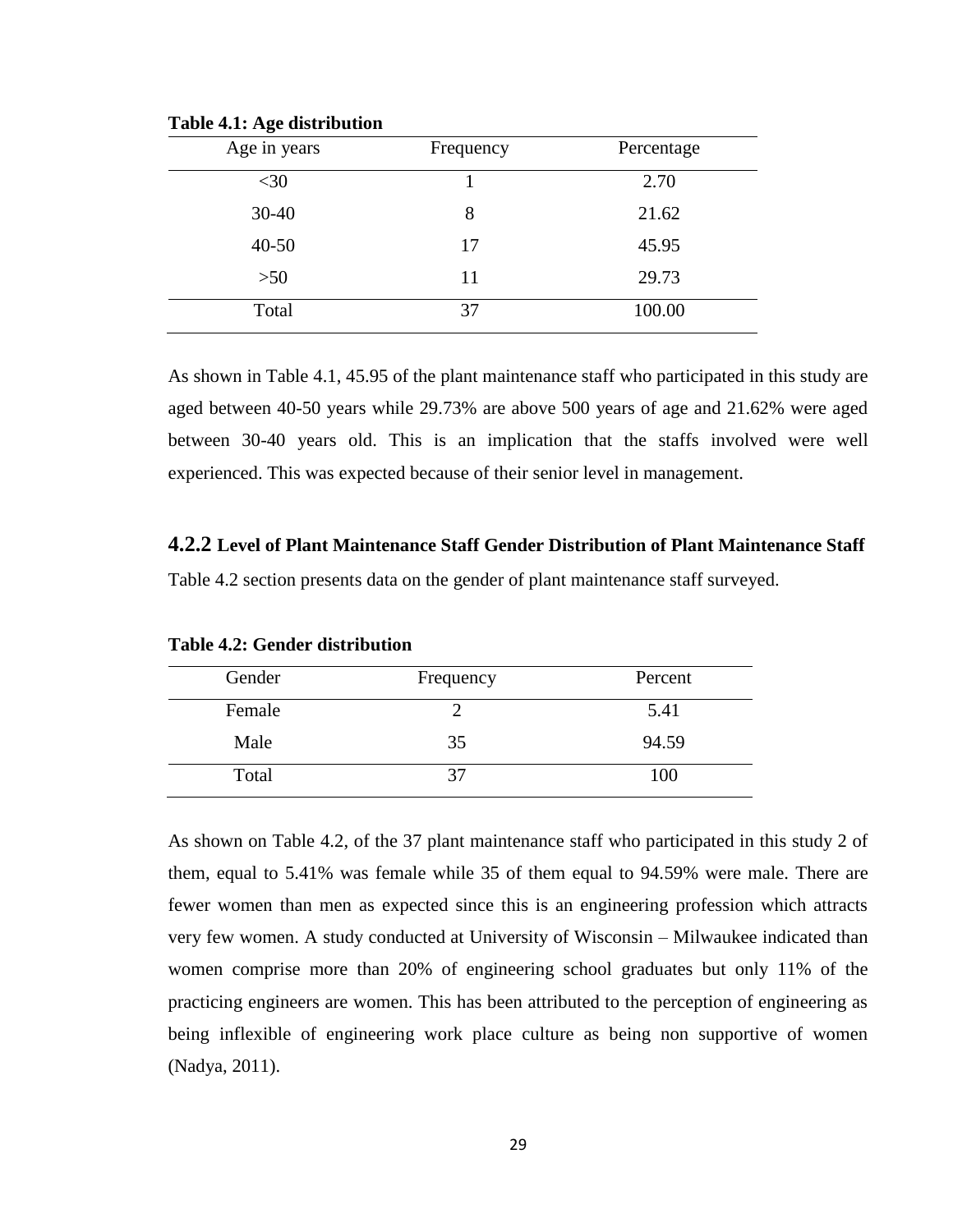### <span id="page-40-0"></span>**4.2.3 Education**

<span id="page-40-2"></span>

| <b>Table 4.3 Education level</b> |           |         |  |  |  |
|----------------------------------|-----------|---------|--|--|--|
| Education                        | Frequency | Percent |  |  |  |
| Diploma/HND                      | 17        | 45.95   |  |  |  |
| Degree                           | 16        | 43.24   |  |  |  |
| <b>Masters</b>                   | 4         | 10.81   |  |  |  |
| Total                            | 37        | 100.00  |  |  |  |

Table 4.3 presents data on the education level of plant maintenance staff surveyed.

As shown on Table 4.3, of the 37 plant maintenance staff who participated in this study, 17 of them, equal to 45.95% had attained diploma or higher national diploma level of education, 16 of them equal to 43.24% had degree level of education and 4 of them equal to 10.81% had masters' degree. This indicates that the plant maintenance staffs have attained necessary technical skills.

# <span id="page-40-1"></span>**4.2.4 Designation of the Plant Maintenance Staff**

Table 4.4, presents a summary of findings with respect to the designation of the plant maintenance staff.

| $1400 \times 7.7$ . Designation |           |         |
|---------------------------------|-----------|---------|
| Designation                     | Frequency | Percent |
| Manager                         | 4         | 10.81   |
| <b>Chief Engineer</b>           | 9         | 24.32   |
| Engineer                        | 13        | 35.14   |
| Technician                      | 11        | 29.73   |
|                                 | 37        | 100.00  |

#### <span id="page-40-3"></span>**Table 4.4: Designation**

The distribution above is an indication that the respondents had pre-requisite knowledge, both technical and management.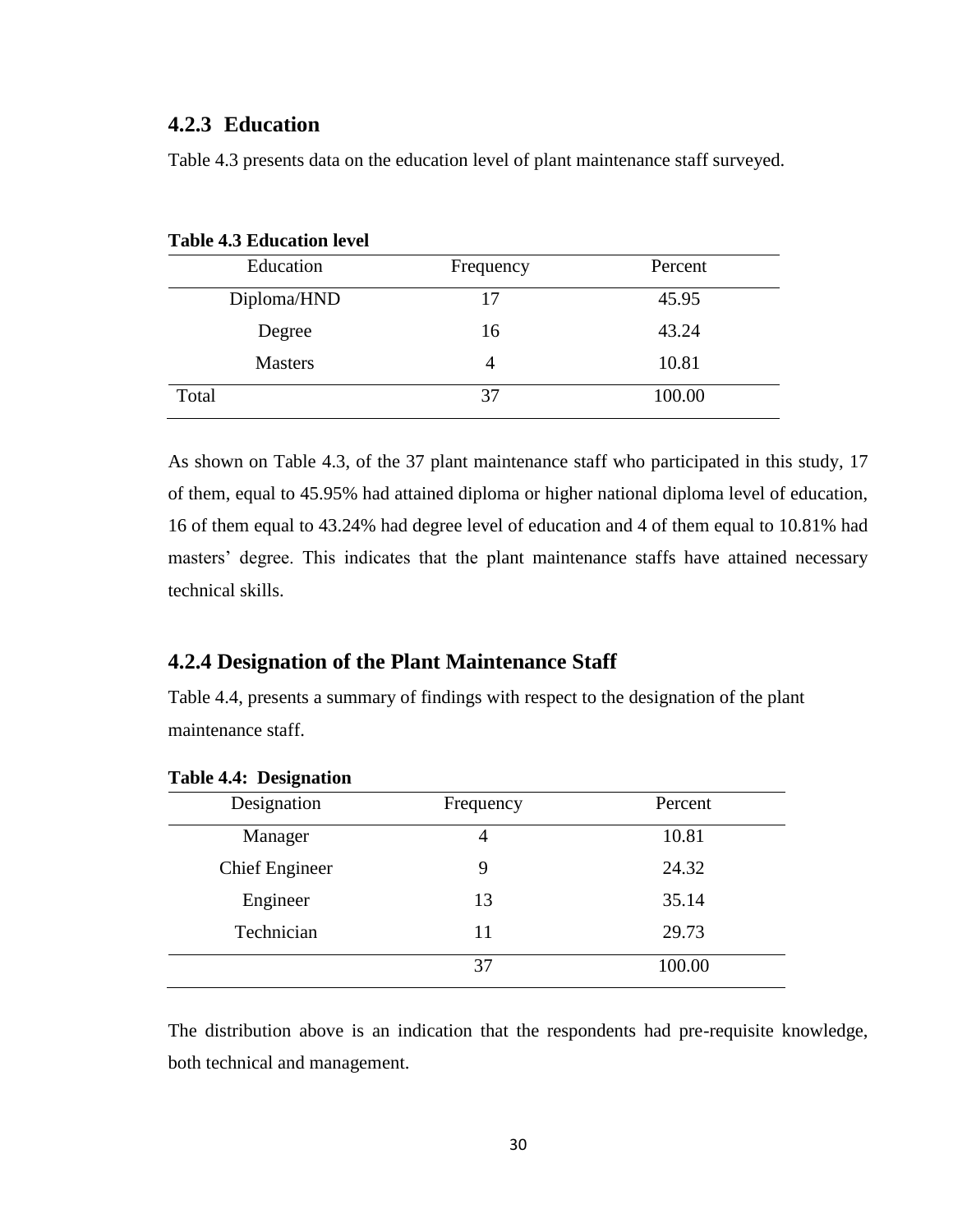#### **4.2.5 Distribution of Respondents from the 3 areas of Operations**

<span id="page-41-1"></span>**Table 4.5: Operational Areas**

| Area       | Frequency | Percent |
|------------|-----------|---------|
| Geothermal |           | 24.32   |
| Thermal    | 11        | 29.73   |
| Hydro      | 17        | 45.95   |
|            | 37        | 100.00  |

Table 4.5, presents a summary of findings with respect to the 3 areas of operations.

As shown from table 11, of the 37 maintenance staff who participated in this study, 17 of them equal to 45.95% were from Hydro, 11 of them equal to 29.73% were from Thermal while 9 of them equal to 24.32% were from Geothermal. Hydro generation represents 50% of the national demand hence the high sample population in this area. This distribution indicates that all the areas were represented.

# <span id="page-41-0"></span>**4.3 Main maintenance practices in KenGen**

Table 4.6 addresses the objective of establishing the maintenance practices at KenGen.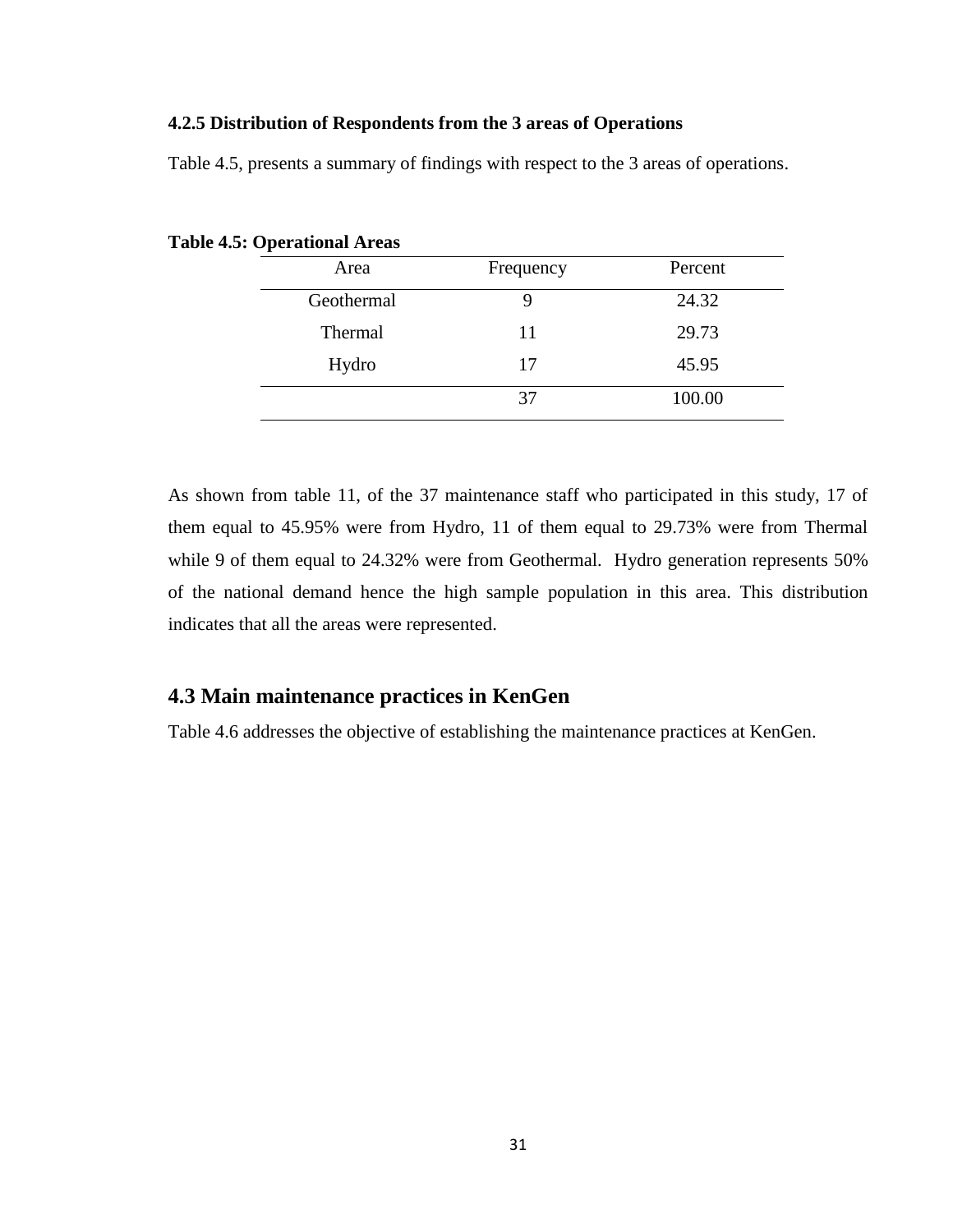|                |                                                               | <b>Frequency</b> |       |  |
|----------------|---------------------------------------------------------------|------------------|-------|--|
| <b>VAR</b>     | <b>Description</b>                                            | Yes              | %age  |  |
| $\mathbf{1}$   | Are you familiar with corrective based maintenance?           | 37               | 100   |  |
| $\overline{2}$ | Are you familiar with preventive based maintenance?           | 37               | 100   |  |
| 3              | Are you familiar with condition based maintenance             | 37               | 100   |  |
| 4              | Are you familiar with Plant Maintenance module in SAP?        | 36               | 97.3  |  |
|                | Does your plant have a maintenance procedure for all its      |                  |       |  |
| 5              | equipment                                                     | 35               | 94.59 |  |
|                | Do you use the Plant Maintenances in management of your       |                  |       |  |
| 6              | maintenance works                                             | 34               | 91.89 |  |
|                | Is the maintenance procedures (checklist) followed during the |                  |       |  |
| $\overline{7}$ | maintenances?                                                 | 34               | 91.89 |  |
|                | Are the measured parameters during the maintenance works      |                  |       |  |
| 8              | benchmarked to any known standard?                            | 33               | 89.19 |  |
|                | Does your station have an annual training plan for every      |                  |       |  |
| 9              | maintenance staff?                                            | 21               | 56.76 |  |
|                | Do you have a service level agreement for provision of spares |                  |       |  |
| 10             | with manufacturers?                                           | 5                | 13.51 |  |

<span id="page-42-0"></span>**Table 4.6: Scores on Maintenance Practices**

As shown in table 4.6, all the respondents (100%) were familiar with the three types of maintenances (BD, CBM and PM) and over 90% of them use the plant maintenance software module in system applications products (SAP) in their maintenance management works. Equally, over 90% of the respondents use maintenance procedure & checklist in their maintenance activities and 89.19% indicating that measured parameters are benchmarked to known standards. The respondents were divided in the ratio of 21:16 on existence and non existence of an annual training program for the maintenance staff. However, majority (86.49%) of them indicated there were no service level agreements between KenGen and spare manufacturers or suppliers.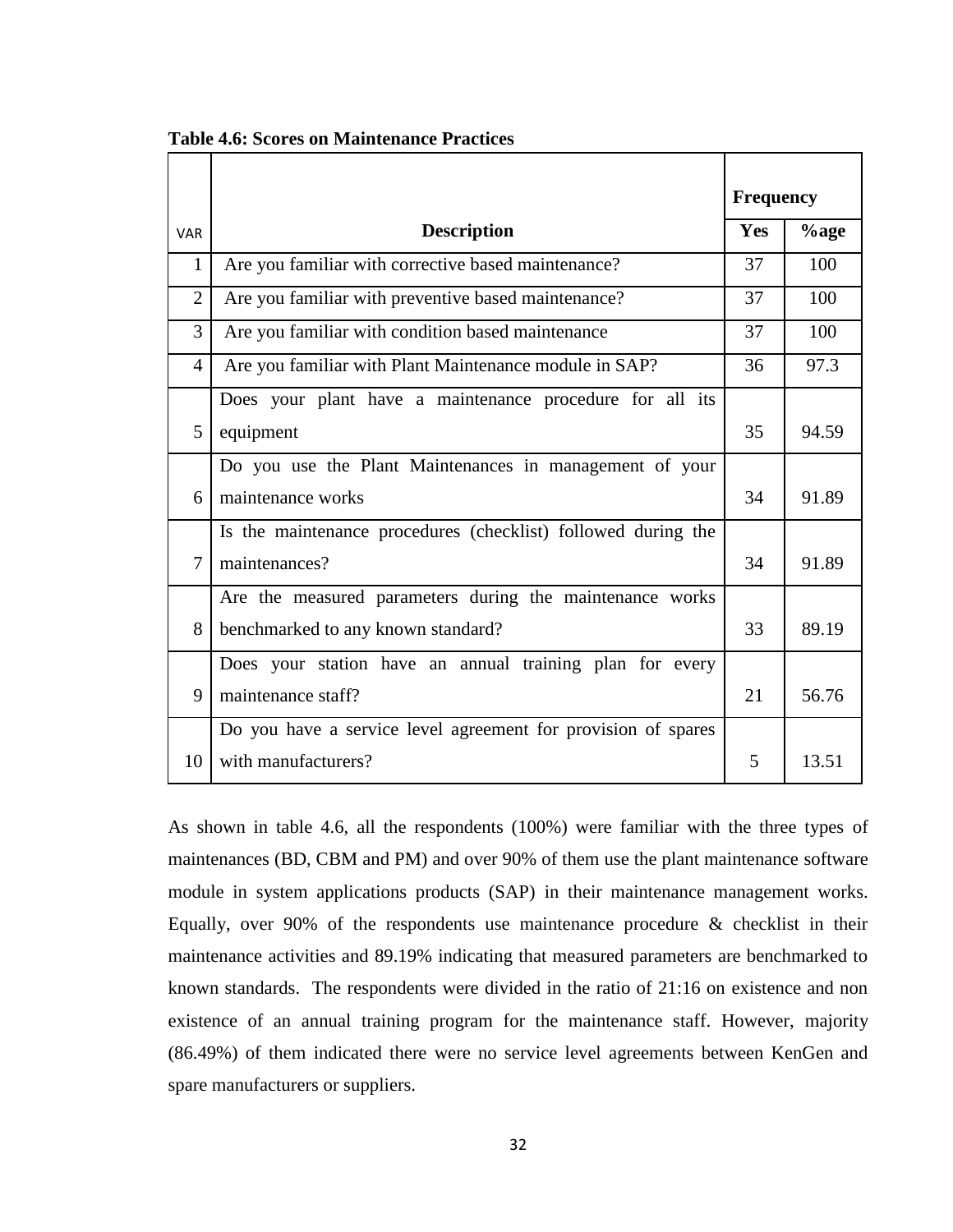As mentioned in the literature review, KenGen upgraded its maintenance approach by introducing a plant maintenance software module in their SAP system to make operations more efficient. The high scores recorded on the respondent's awareness of maintenance practices and aspects of maintenances is a confirmation of establishment of good maintenance systems. However, the low score on service level agreement (SLA) with manufacturers was expected since its not common practice to find government organization having SLA in place and requires a major transformation initiative which may require time to be implemented. The respondents on training program were satisfactory which is an indication of existence of training but may not be sufficient.

#### <span id="page-43-0"></span>**4.3.1 Types of Maintenance approach used in KenGen Plants**

Table 4.7 presents a summary of the findings with regards to the Types of maintenance approach used in KenGen plants.

| Type of          | Hydro     |         | Geothermal |         | <b>Thermal</b> |         |
|------------------|-----------|---------|------------|---------|----------------|---------|
| Maintenance      | Frequency | Percent | Frequency  | Percent | Frequency      | Percent |
| Corrective       |           | 5.88    | 1          | 11.11   |                | 9.09    |
| Preventive       | 9         | 52.94   | 1          | 11.11   | 4              | 36.36   |
| <b>CBM Based</b> | 0         | 0.00    | 1          | 11.11   | 2              | 18.18   |
| All              | 7         | 41.18   | 6          | 66.67   | 4              | 36.36   |
| Total            | 17        | 100     | 9          | 100     | 11             | 100     |

<span id="page-43-1"></span>**Table 4.7 Maintenance Approaches**

As shown in table 4.7, a mix of the 3 types of maintenance approaches namely corrective, preventive and condition based maintenances scored high relatively high marks from the respondents of all the areas with Geothermal recording the highest score of 66.67%, followed by Hydro 41.18% and Thermal at 36.36%. Preventive maintenance was dominant in the Hydro plants recording a high score of 52.94% of their respondents.

As revealed from table 4.6 that maintenance practices which involves use of maintenance planning and procedures, this would explain the high respondents on preventive maintenance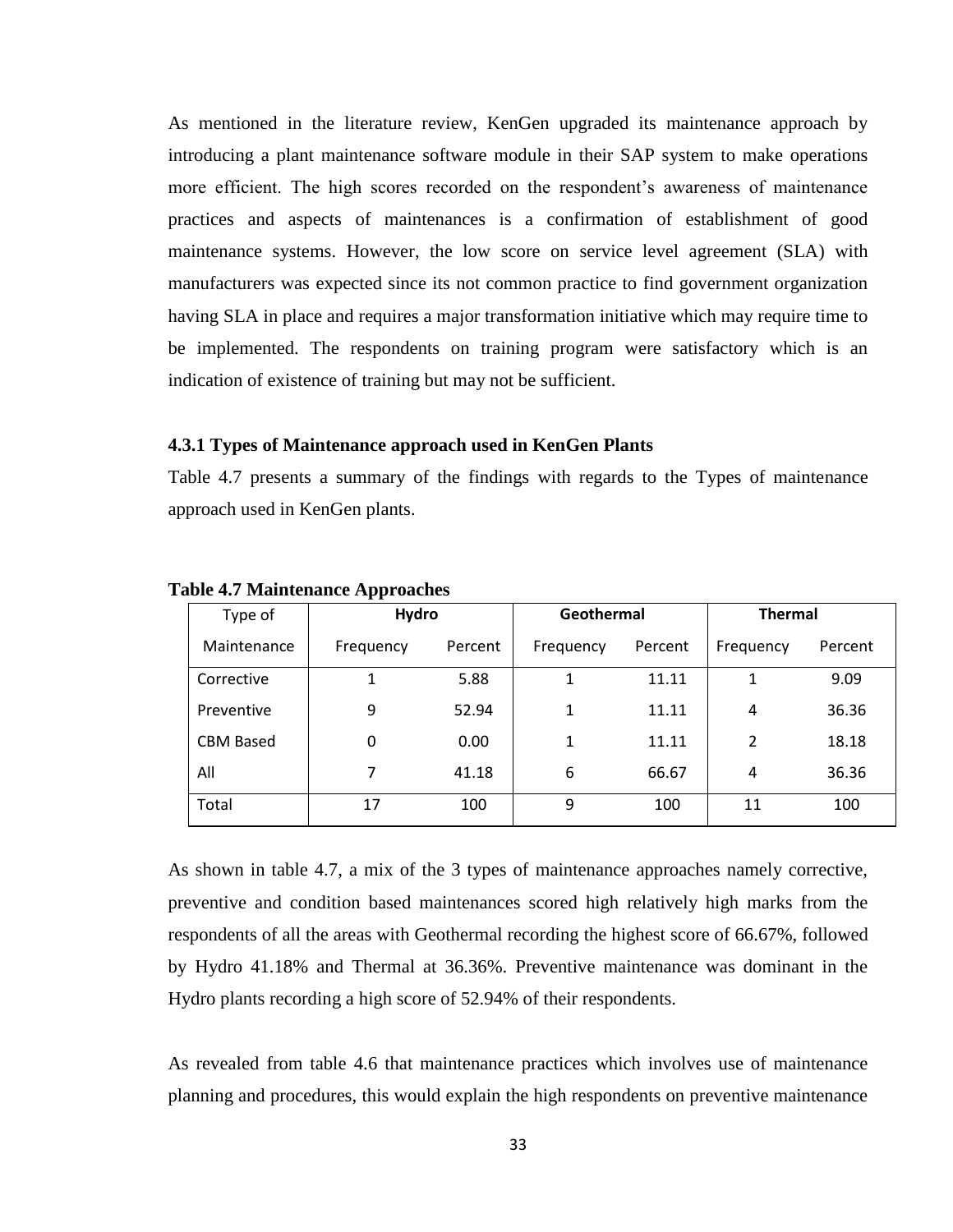since these are the tools you require when carrying planned outages. A fully establishment of a CBM is a cost intensive exercise and the system is yet to be established in KenGen, this would explain the low score recorded on CBM. Corrective maintenance on the other hand is not popular and staffs are reluctant to disclose their weaknesses hence the low score under this aspect and high score in favour of the 3 approaches. Therefore, we can generalize that all the 3 types of approaches of maintenances are the most applicable in all the power generating plants with Hydro power plants having most of its approach being preventive maintenance.

### <span id="page-44-0"></span>**4.4 Benchmarking KenGen's Maintenance Practices with World Best**

Table 4.8 addresses the objective of benchmarking and evaluation of KenGen's maintenance practices with the world best.

|                |                                                                                      |                  | Standard                |                         |                  |
|----------------|--------------------------------------------------------------------------------------|------------------|-------------------------|-------------------------|------------------|
| Var            | Description                                                                          | KenGen's<br>Mean | Deviatio<br>$\mathbf n$ | Benchmar<br>$\mathbf k$ | $\%$<br>Variance |
| 1              | Plants Availability <b>BM(95)</b>                                                    | 90.27            | 0.73                    | 95                      | 4.98             |
|                |                                                                                      |                  |                         |                         |                  |
| $\overline{2}$ | Percentage of daily work allocated to staff<br>is preventive maintenance BM $(>65%)$ | 55.34            | 3.2                     | 65                      | 14.86            |
| 3              | Variance between maintenance works and<br>budgeted amount BM (5%)                    | 5.93             | 0.53                    | 5                       | (18.60)          |
| 4              | Percentage of maintenance work carried<br>by a work order <b>BM(100)</b>             | 73.43            | 3.87                    | 100                     | 26.57            |
| 5              | Percentage of programmed work is done as<br>scheduled BM(90)                         | 60.49            | 3.05                    | 90                      | 32.79            |
| 6              | Percentage of opened work orders that are<br>closed in a month BM(100)               | 64.44            | 3.92                    | 100                     | 35.56            |
| $\overline{7}$ | Percentage of work orders generated is<br>planned before the outage BM(90)           | 57.49            | 3.85                    | 90                      | 36.12            |
| 8              | Technical Training days to staff per year<br>BM(15)                                  | 7.14             | 0.65                    | 15                      | 52.40            |
| 9              | Percentage of total overtime against total<br>maintenance time $BM (5\%)$            | 9.86             | 0.84                    | 5                       | (97.20)          |
| 10             | Percentage of PM and CBM costs to the<br>total maintenance cost BM (15-30%)          | 45.01            | 3.3                     | 22.5                    | (100.04)         |
|                |                                                                                      |                  |                         |                         | (113.50)         |
| 11             | Callouts per month $BM(<2)$                                                          | 4.27             | 0.46                    | $\overline{2}$          |                  |
| 12             | Percentage of work orders generated by<br>breakdown maintenances BM(10)              | 44.28            | 4.46                    | 10                      | (342.80)         |

<span id="page-44-1"></span>**Table 4.8: Benchmarking KenGen's Maintenance Practices with World Best**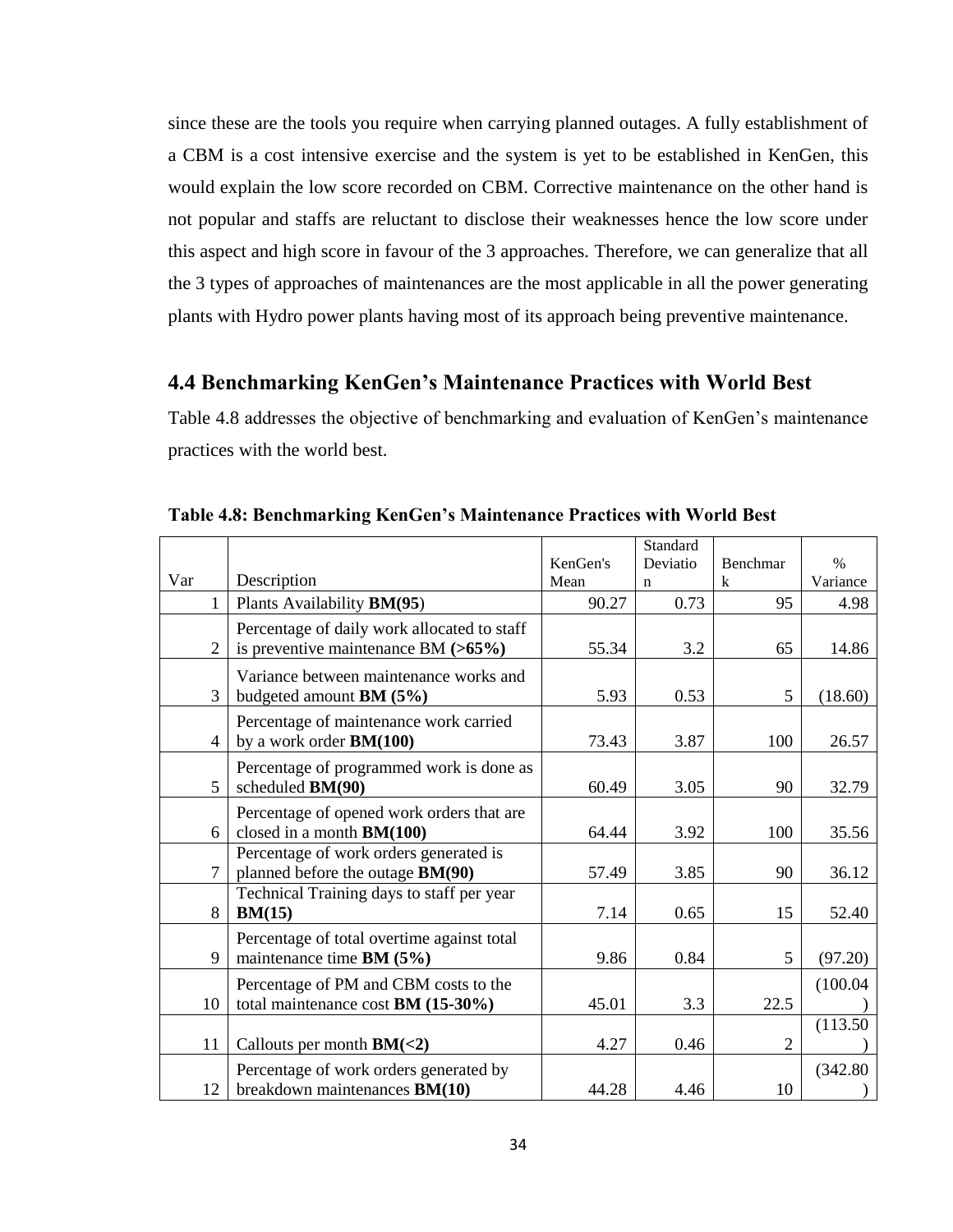As shown in table 4.8, there were four parameters where the KenGen"s maintenance practices variance against the world best practices were in the range from 26.52% to 36.12% close. These variables were percentage of maintenance work carried by a work order, percentage of programmed work is done as scheduled, and percentage of opened work orders that are closed in a month and percentage of work orders generated are planned before the outage.



<span id="page-45-0"></span>**Figure 4.1: Variance against Benchmarks**

All the four aspects of maintenance practices shown in fig. 4.1 involve use of plant maintenance software. The utilization of this software by maintenance staff has been low in the range of 55% - 65%, this can explain the big variance recorded when benchmarking them. There is an area of concern where the variances were extremely high as shown in fig 4.2 below.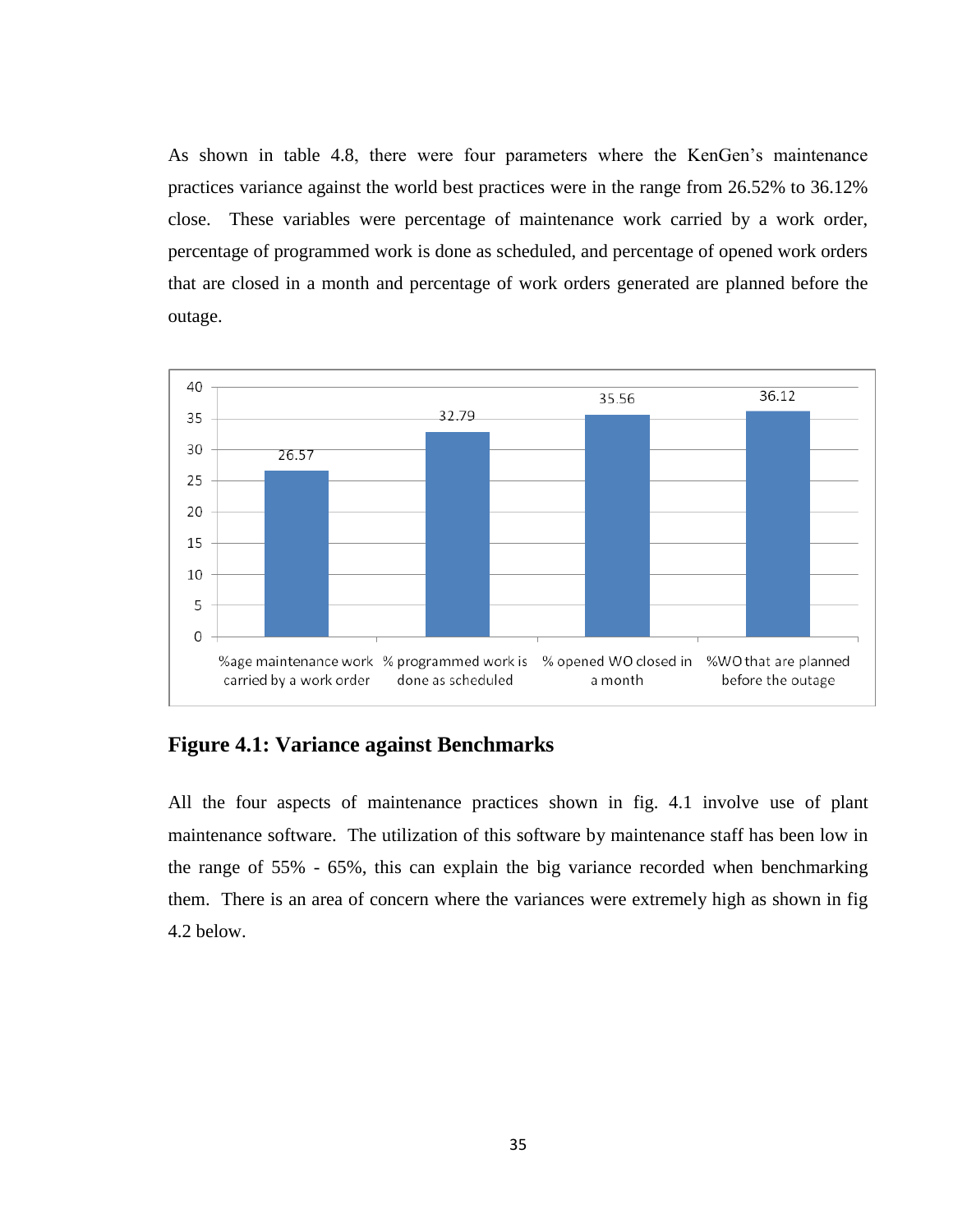

## <span id="page-46-1"></span>**Figure 4.2: Maintenance Aspects**

The figure 4.2 above compares maintenance aspects that are directly related to machine breakdowns measures the quality of the maintenance works done. With the highest score of 342.8% recorded on percentage of work orders generated by breakdown maintenances, the overtime and maintenance cost would also be expected to be high. This really compromises the reliability and quality of power. Comparatively, the plant"s availability recorded the best performance of a small variance of 4.98%.

# <span id="page-46-0"></span>**4.5 Relationship between Maintenance Practices and Plant Performance in Availability**

This section presents secondary data on the relationship between independent variables namely O&M costs, unplanned maintenances and energy production cost (Ksh/kwhr) against the dependent variable availability which is a measure of the plants performance. The data collected covered Eastern Hydro (Hydro) Olkaria 1 (Geothermal) and Kipevu 1 (Thermal).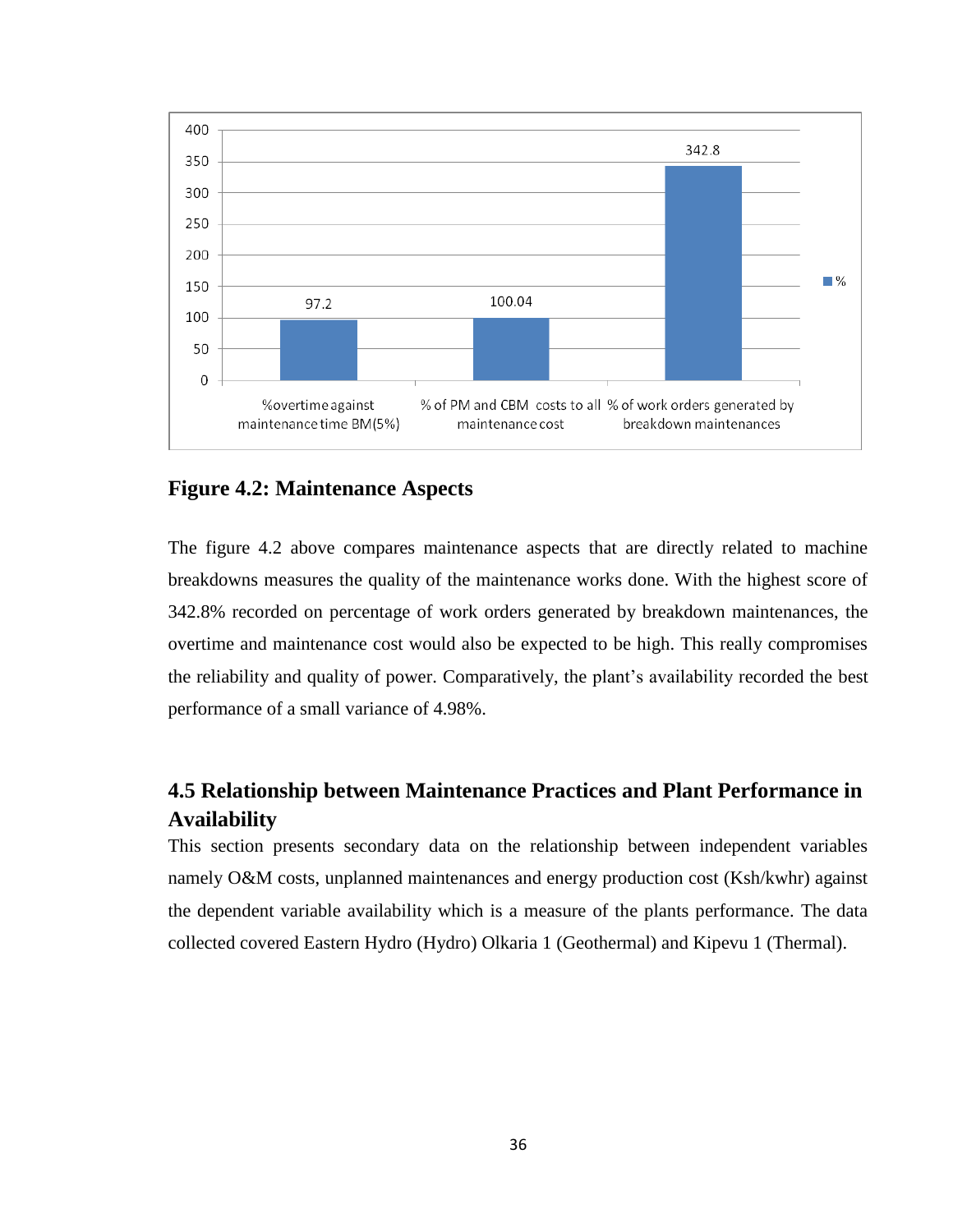|                | <b>Eastern Hydro</b> |                  |                         |                     |  |
|----------------|----------------------|------------------|-------------------------|---------------------|--|
|                | Year                 | (A)              | (B)                     | (C)                 |  |
|                |                      | Average          | Operating & Maintenance | Number of Unplanned |  |
|                |                      | Availability (%) | Costs (000,000)         | maintenances        |  |
|                |                      |                  |                         | (breakdowns)        |  |
| 1              | 2005/06              | 93.43            | 777.37                  | 63                  |  |
| $\overline{2}$ | 2006/07              | 90.72            | 737.75                  | 61                  |  |
| 3              | 2007/08              | 88.27            | 866.76                  | 84                  |  |
| $\overline{4}$ | 2008/09              | 82.5             | 785.57                  | 88                  |  |
| 5              | 2009/10              | 77.05            | 1,449.52                | 108                 |  |
| 6              | 2010/11              | 95.21            | 1,043.00                | 67                  |  |
| $\overline{7}$ | 2011/12              | 86.86            | 1,234.00                | 86                  |  |
| 8              | 2012/13              | 91.84            | 1,134.00                | 66                  |  |

<span id="page-47-0"></span>**Table 4.9: Relationship between Maintenance Practices and Plant Performance in Availability**

<span id="page-47-1"></span>**Table 4.10: Olkaria 1 (Geothermal) Data**

| Year      | (A)              | (B)                    | (C)                   |
|-----------|------------------|------------------------|-----------------------|
|           | Average          | <b>Operating Costs</b> | <b>Forced Outages</b> |
|           | Availability (%) | (000,000)              | (Hrs)                 |
| 2007/2008 | 96.41            | 131.8                  | 615.47                |
| 2008/2009 | 92.69            | 123.4                  | 294.9                 |
| 2009/2010 | 94.3             | 143.9                  | 384.88                |
| 2010/2011 | 78.45            | 129.9                  | 1447.64               |
| 2011/2012 | 69.48            | 267.9                  | 1631.19               |
| 2012/2013 | 96.43            | 301.8                  | 575.52                |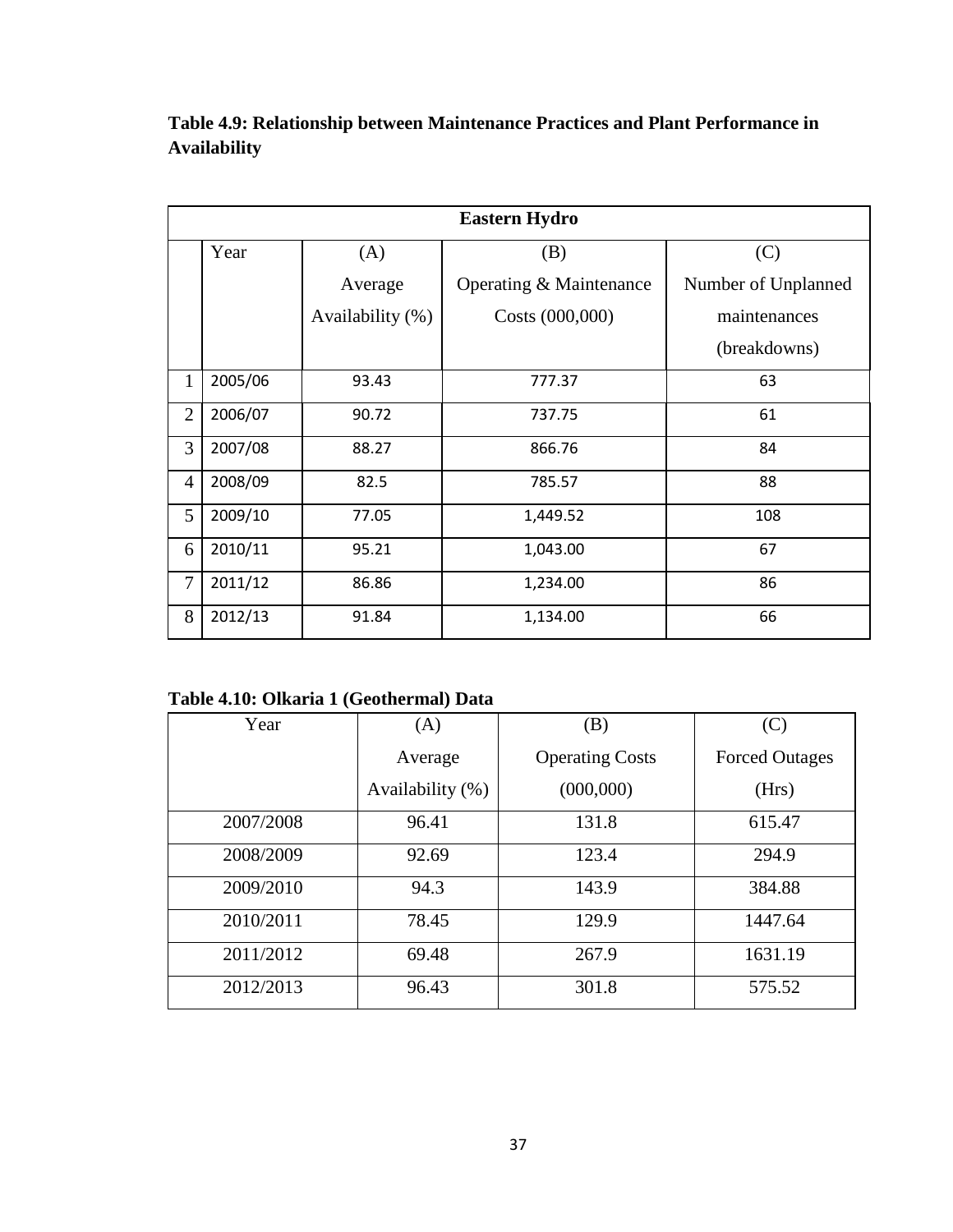| Year      | Average<br>(A)   | <b>Operating Costs</b> | No. of            |
|-----------|------------------|------------------------|-------------------|
|           | Availability (%) | (000,000)              | <b>Breakdowns</b> |
| 2008/2009 | 85.38            | 827.21                 | 382               |
| 2009/2010 | 76.95            | 761.36                 | 487               |
| 2010/2011 | 74.78            | 797.36                 | 375               |
| 2011/2012 | 66.18            | 605                    | 401               |
| 2012/2013 | 94.02            | 546                    | 255               |

#### <span id="page-48-1"></span>**Table 4.11: Kipevu 1 (Thermal) Data**

# <span id="page-48-0"></span>**4.6 Regression Results**

The model is of the form:

## <span id="page-48-2"></span>**Table 4.12: Regression Results**

Eastern

#### **Eastern Hydro - Coefficients<sup>a</sup>**

|       |            |         | Unstandardized Coefficients | Standardized<br>Coefficients |          |      |
|-------|------------|---------|-----------------------------|------------------------------|----------|------|
| Model |            | B       | Std. Error                  | <b>Beta</b>                  |          | Sig. |
|       | (Constant) | 113.976 | 4.638                       |                              | 24.575   | .000 |
|       | OM.        | .004    | .005                        | .159                         | .815     | .452 |
|       | <b>BD</b>  | $-379$  | .072                        | $-1.029$                     | $-5.266$ | .003 |

a. Dependent Variable: AA

Model:

 $AA = 113.976 + 0.004$  om - 0.379 bd + e

(4.638) (0.005) (0.072)

The numbers in the brackets represent the respective standard errors of the variables.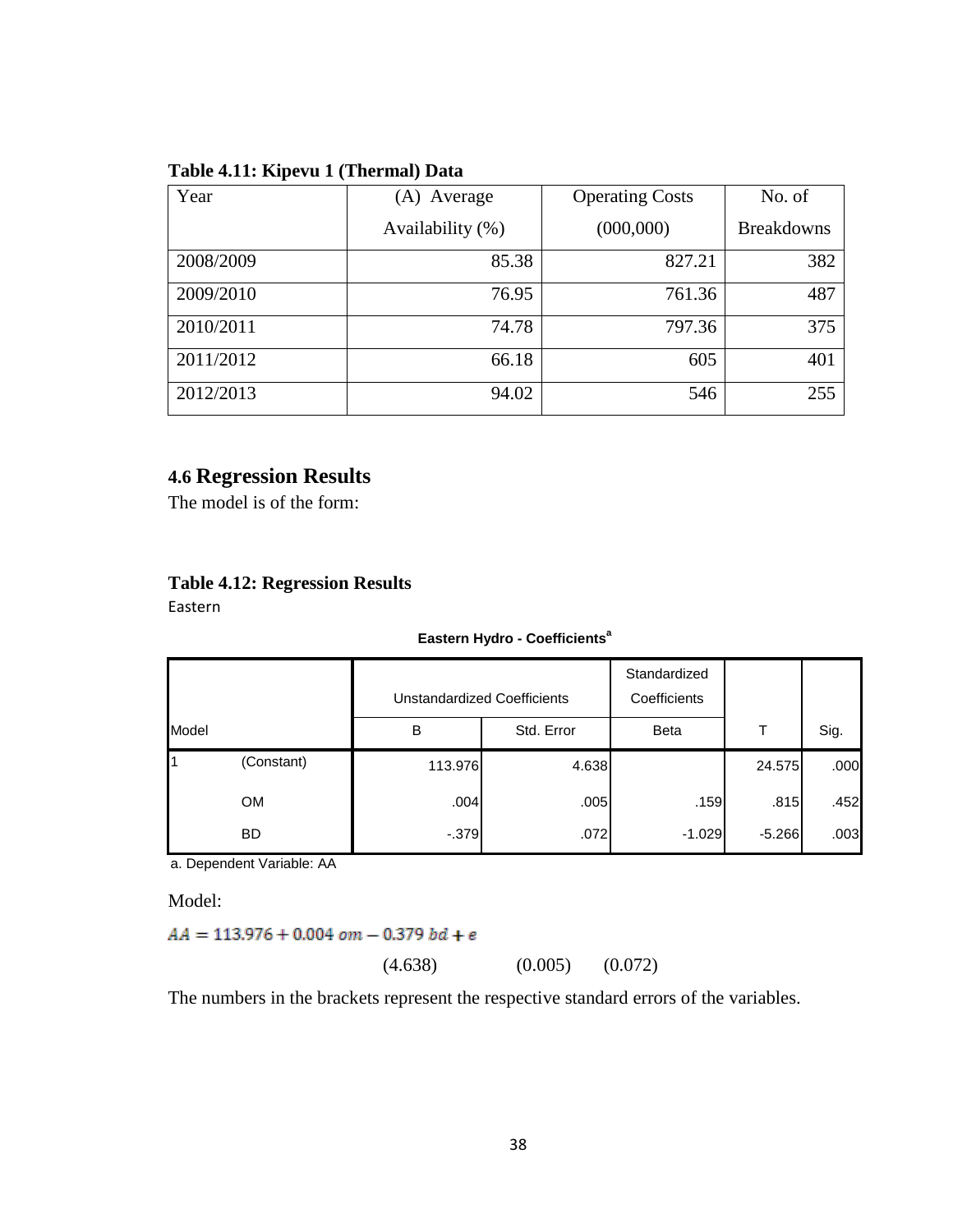#### **Testing for Statistical Significance**

This is used to test the null hypothesis that the  $K<sup>th</sup>$  independent variable considered does not explain a significant amount of variation independent from variable Y; that is

$$
H_{0}:\beta=0.
$$
  

$$
H_{1}:\beta \neq 0.
$$

The p value approach was used to test for the significance of the predictors. When P<0.05 we reject the null hypothesis and conclude the coefficient is different from zero and is therefore a significant predictor. The calculated p values for the variables Operation Maintenance, Break Down were 0.452 and 0.003 respectively. The test showed the following:

Operation Maintenance: 0.452>0.05 NOT SIGNIFICANT.

Break Down: 0.003<0.05 SIGNIFICANT.

| Unstandardized Coefficients |            | Standardized<br>Coefficients |            |             |          |      |
|-----------------------------|------------|------------------------------|------------|-------------|----------|------|
| Model                       |            | в                            | Std. Error | <b>Beta</b> |          | Sig. |
|                             | (Constant) | 102.279                      | 6.024      |             | 16.978   | .000 |
|                             | <b>OC</b>  | .006                         | .030       | .046        | .214     | .844 |
|                             | <b>FO</b>  | $-0.019$                     | .004       | $-0.947$    | $-4.427$ | .021 |

#### <span id="page-49-0"></span>**Table 4.13: Olkaria 1 Coefficients<sup>a</sup>**

a. Dependent Variable: AA

Model:

 $AA = 102.279 + 0.006$  oc - 0.019 fo + e

 $(6.024)$   $(0.030)$   $(0.004)$ 

The numbers in the brackets represent the respective standard errors of the variables.

The calculated p values for the variables Operation Cost, Forced Outage were 0.844 and 0.021 respectively. The test showed the following:

```
Operation Cost: 0.844>0.05 NOT SIGNIFICANT.
Break Down: 0.021<0.05 SIGNIFICANT.
```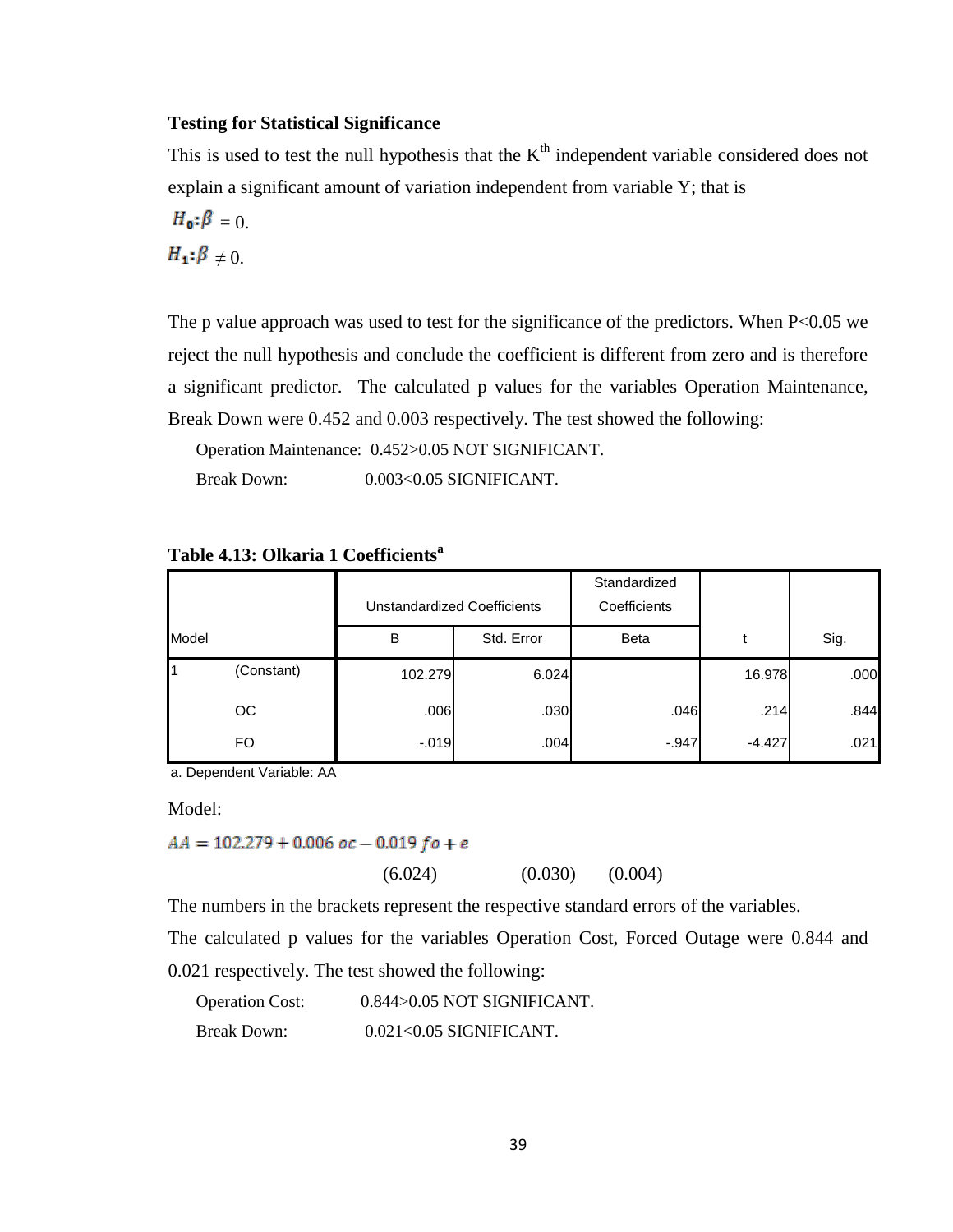|       |            |         | <b>Unstandardized Coefficients</b> | Standardized<br>Coefficients |          |      |
|-------|------------|---------|------------------------------------|------------------------------|----------|------|
| Model |            | B       | Std. Error                         | <b>Beta</b>                  |          | Sig. |
|       | (Constant) | 101.047 | 31.473                             |                              | 3.211    | .085 |
|       | OC.        | .028    | .052                               | .325                         | .539     | .644 |
|       | <b>BD</b>  | $-108$  | .077                               | $-.847$                      | $-1.402$ | .296 |

## <span id="page-50-0"></span>**Table 4.14: Kipevu 1 - Coefficients<sup>a</sup>**

a. Dependent Variable: AA

Model:

 $AA = 101.047 + 0.028$   $oc - 0.108$   $bd + e$ 

 $(6.024)$   $(0.030)$   $(0.004)$ 

The numbers in the brackets represent the respective standard errors of the variables.

The calculated p values for the variables Operation Cost, Break Down were 0.644 and 0.296 respectively. The test showed the following:

| <b>Operation Cost:</b> | $0.644$ $>0.05$ NOT SIGNIFICANT. |
|------------------------|----------------------------------|
| Break Down:            | $0.296 > 0.05$ NOT SIGNIFICANT.  |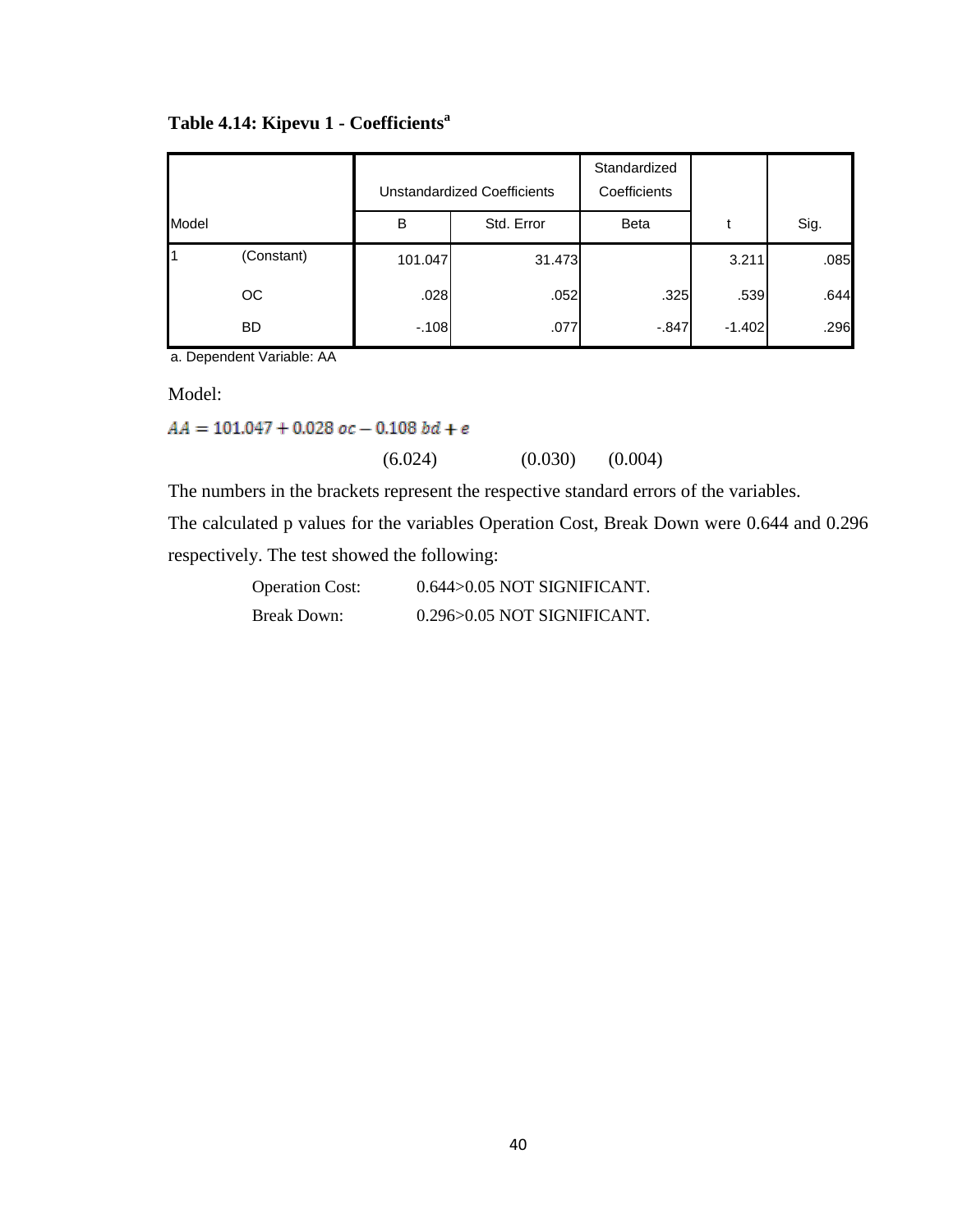# <span id="page-51-0"></span>**CHAPTER FIVE: SUMMARY, CONCLUSIONS AND RECOMMENDATIONS**

### <span id="page-51-1"></span>**5.1 Introduction**

This chapter provides a summary of the study, discussions and conclusions. The researcher then presents the major limitations of the study and the recommendations for both the research and for policy and practice.

### <span id="page-51-2"></span>**5.2 Summary**

The study found that the maintenance practices are well established in all KenGen"s power plants with maintenance software in place to enhance it but it's underutilized. The main approach to maintenance was found to be mainly a mix of corrective, preventive and condition based maintenances in the entire organization with preventive maintenance being the dominant practice in Hydros. There were no spares contract between the organization and the manufacturers and the level of breakdown maintenances were found to be extremely high compared with world"s best practices. The plants availability was the best performance on the benchmarked categories. The study further showed that the numbers of breakdowns in a plant have a profound effect on plants availability than operations and maintenance costs.

#### <span id="page-51-3"></span>**5.3 Discussions**

The only major gap from majority of the respondents was lack of service level agreements which they indicated was lacking in their plants. On the comparison of KenGen maintenance practices to the world best practice, the best performance was recorded on the plant"s availability which had the smallest variance of 4.98%. This was an indication of good overall plant performances. However the major concern was the high percentage of work orders generated for breakdown maintenance works which recorded an extremely high variance of 342%. This compromises the reliability and quality of the power generated and requires to be addressed.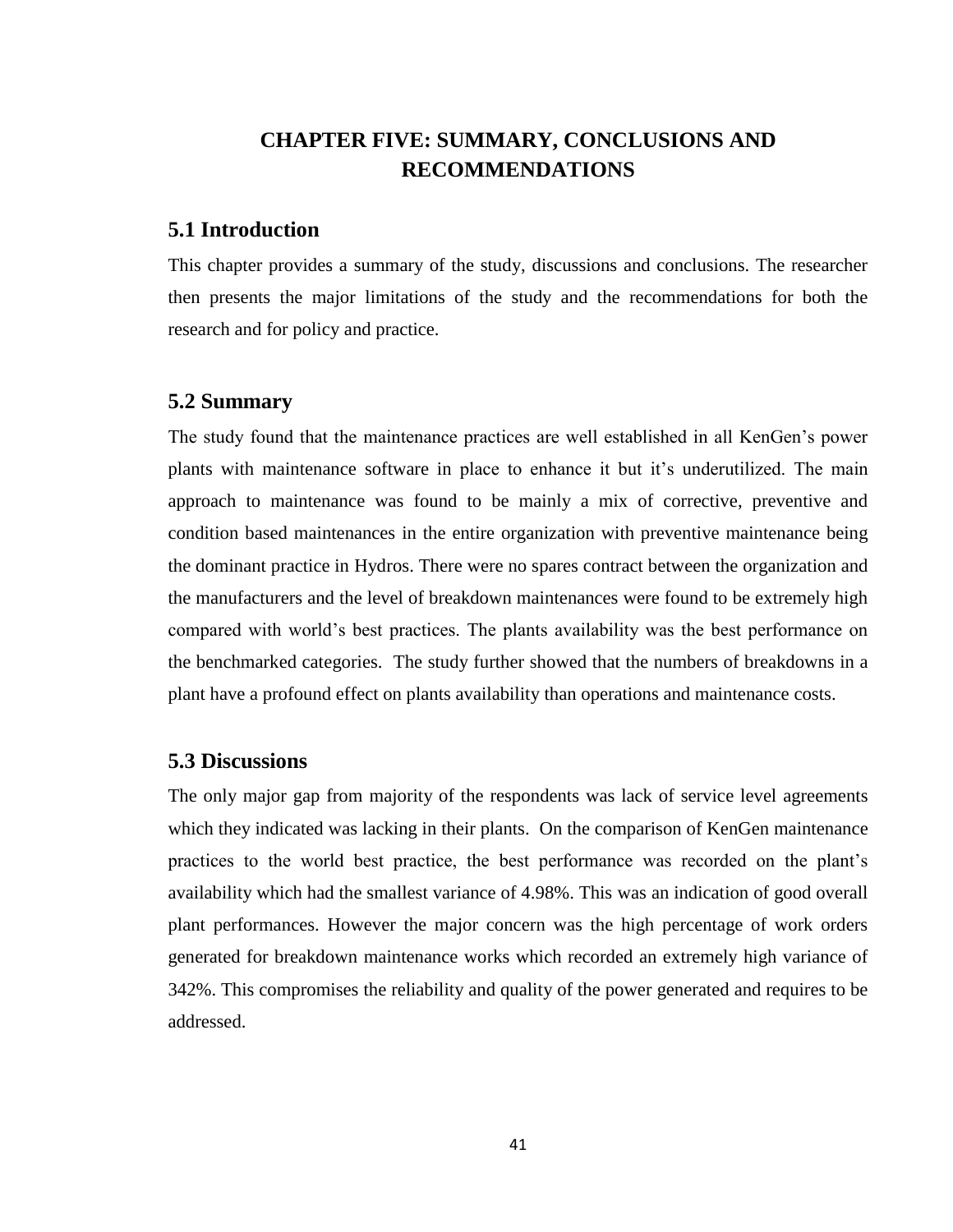There was a weak relation between O&M cost, number of breakdowns and the plant availabilities. This could be attributed to poor records of the expenses incurred during all the types of maintenances which should be well captured and differentiated.

#### <span id="page-52-0"></span>**5.4 Conclusion**

From the study it can be concluded that KenGen has plant maintenance software in place which is under-utilized by their maintenance staff. Their maintenance practices compare well with the best world best but high variance in the percentage of breakdown works raises concerns on the quality of the maintenance work being carried out in the company. This leads into the conclusion that KenGen has implemented the methods and strategies aspect of maintenance practices but the standards of the maintenance execution are yet to be achieved. This agrees with the survey conducted in the industries in United States where it indicated that between 30% and 50% poor maintenance failure are due to maintenance personnel not knowing the basics of maintenance and that KenGen loses 13% of its revenue as a result of poor maintenance practices. There is therefore need for KenGen to develop and implement both preventive and corrective maintenance tasks that achieve maximum use of maintenance resources and the production capacity of the plants systems.

The relationship between plants availability and O&M costs and maintenance activities leads to the conclusion that maintenance practices has a direct relationship to the plants performance. It"s important that all the expenses incurred on maintenance works are well captured to help the management in realizing the benefits of good maintenance practices.

### <span id="page-52-1"></span>**5.5 Recommendations**

It is recommended that the major power generation company in this study enhances its maintenance practices to reduce the losses being incurred owing to the high breakdown maintenances being experienced in the power plants. The organization should undertake a quantitative survey to determine the actual impact of improving maintenances practices in terms of reduction in reliability of power and profitability of the organization.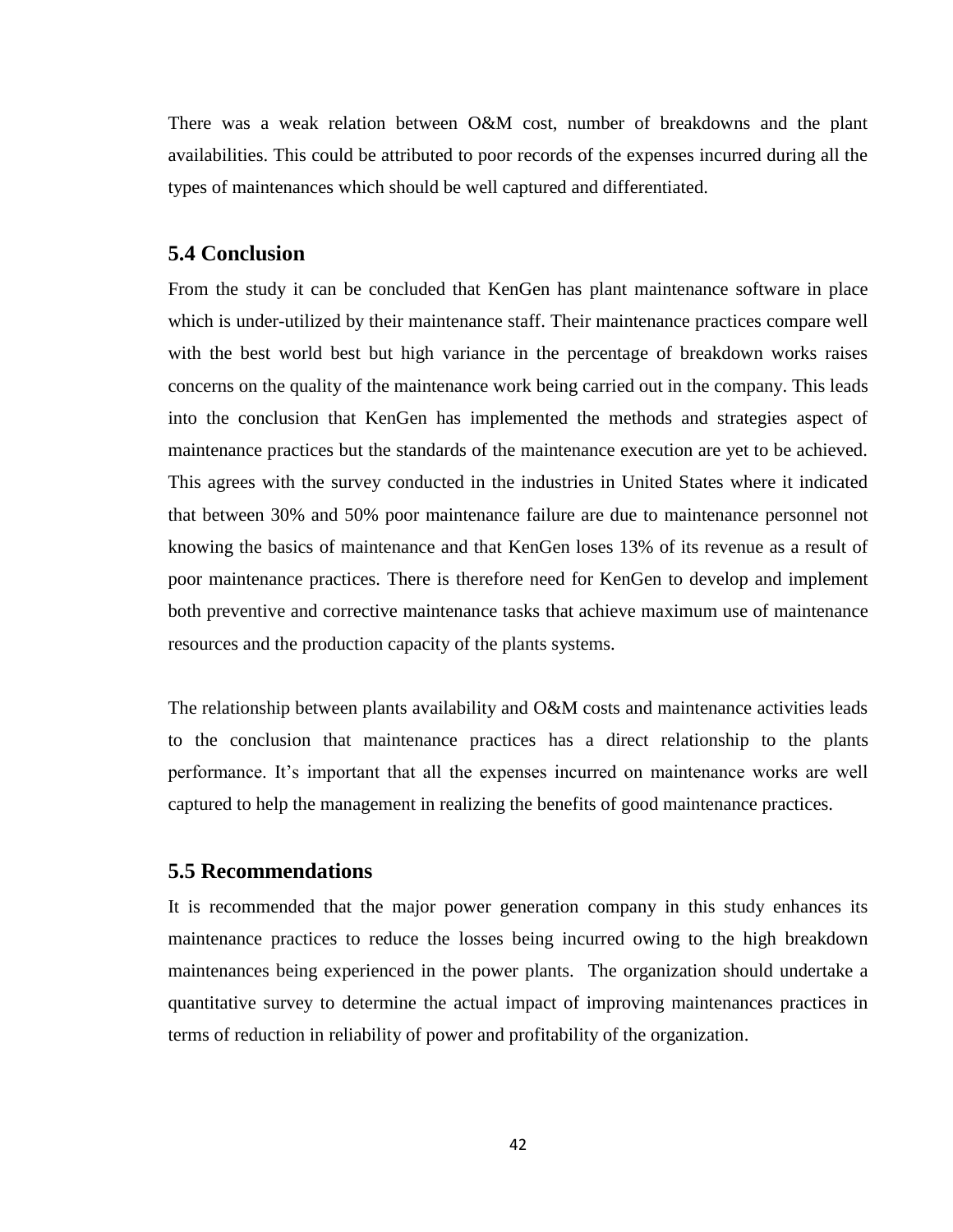The organization should start spare parts maintenance contracts with manufacturers, build internal capacities utilize well the plant maintenance software in place and introduce periodic proactive internal technical audits.

#### <span id="page-53-0"></span>**5.6 Limitation of the Study**

The researcher encountered a challenge related to the research and particularly during the process of collection of the secondary data. The application of the 3 technologies (hydro, thermal and geothermal) of power generation was a big challenge in analyzing the secondary data for assessment of KenGen's performance as an entity. Lack of proper documentation of O&M costs made it difficult to establish the maintenance practices used during the periods of study.

#### <span id="page-53-1"></span>**5.7 Suggestions for Future Research**

Arising from the study, the following direction for future research in maintenance practices are as follows. First, the study focused on KenGen and therefore generalization cannot adequately extend to other utilities. Future study should focus on other utilities including the IPPs who are believed to have an efficient system. A broad based study on the role of maintenance practices in both public and private organizations should also be carried out.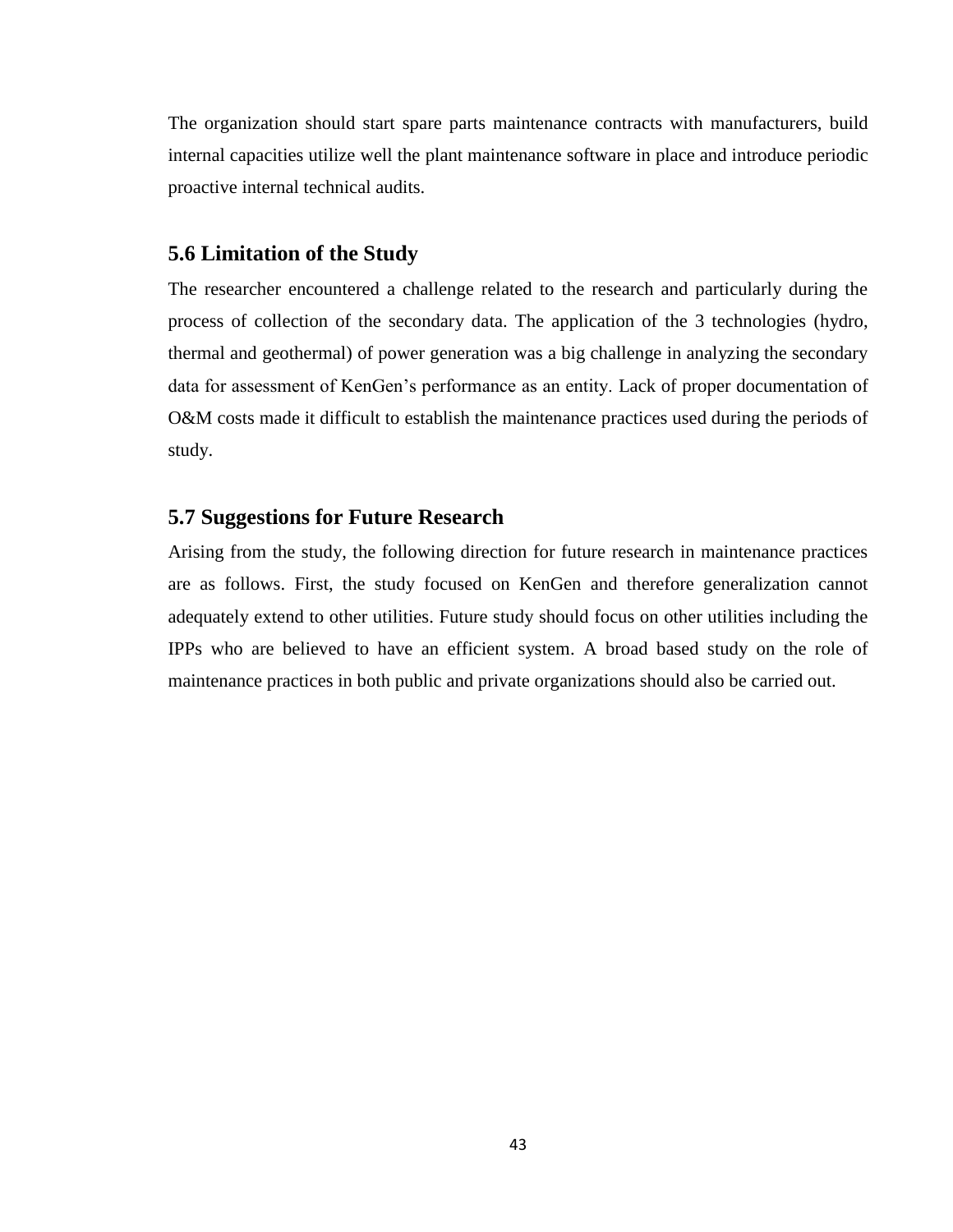#### **REFERENCES**

- <span id="page-54-0"></span>Al-Turki, U. (2011). *A framework for strategic planning in maintenance*. Journal of Quality in Maintenance Engineering, 17(2), 150–162. doi:10.1108/13552511111134583
- Central Electricity Generation Board, (1971). *Modern Power Station Practice:* Volume 7, Operations and Efficiency
- DPSI (1994) Uptime for Windows Product Guide, *O&M Best Practice* Version 2.1. DPSI, Greensboro, North Carolina.
- Faouzi Kamoun (2005) *Toward best maintenance practices in communications network management*
- Fernando Jesus & Gilberto Francisco (2009) *Availability Analysis of Gas Turbines Used in Power Plants*
- Government of Kenya, (2011). *Updated Least Cost Power Development Plan*: Study period  $2011 - 2031$
- Kothari C (2004). *Research Methodology. Methods and Techniques (2nd Ed.)*. New age international limited. New Delhi, India
- Luxhøj, J. T., Riis, J. O., & Thorsteinsson, U. (1997). *Trends and perspectives in industrial maintenance management. Journal of Manufacturing Systems,* 16(6), 437–453. doi:10.1016/S0278-6125(97)81701-3
- Michael, R., Roy,C. W., Mona, A. C., Eleanor W., & Edith, S. (2000*) Researching and*  Writing Dissertations and Business and Management (p.81) 1<sup>st</sup> Edition, Thomson Learning, Croatia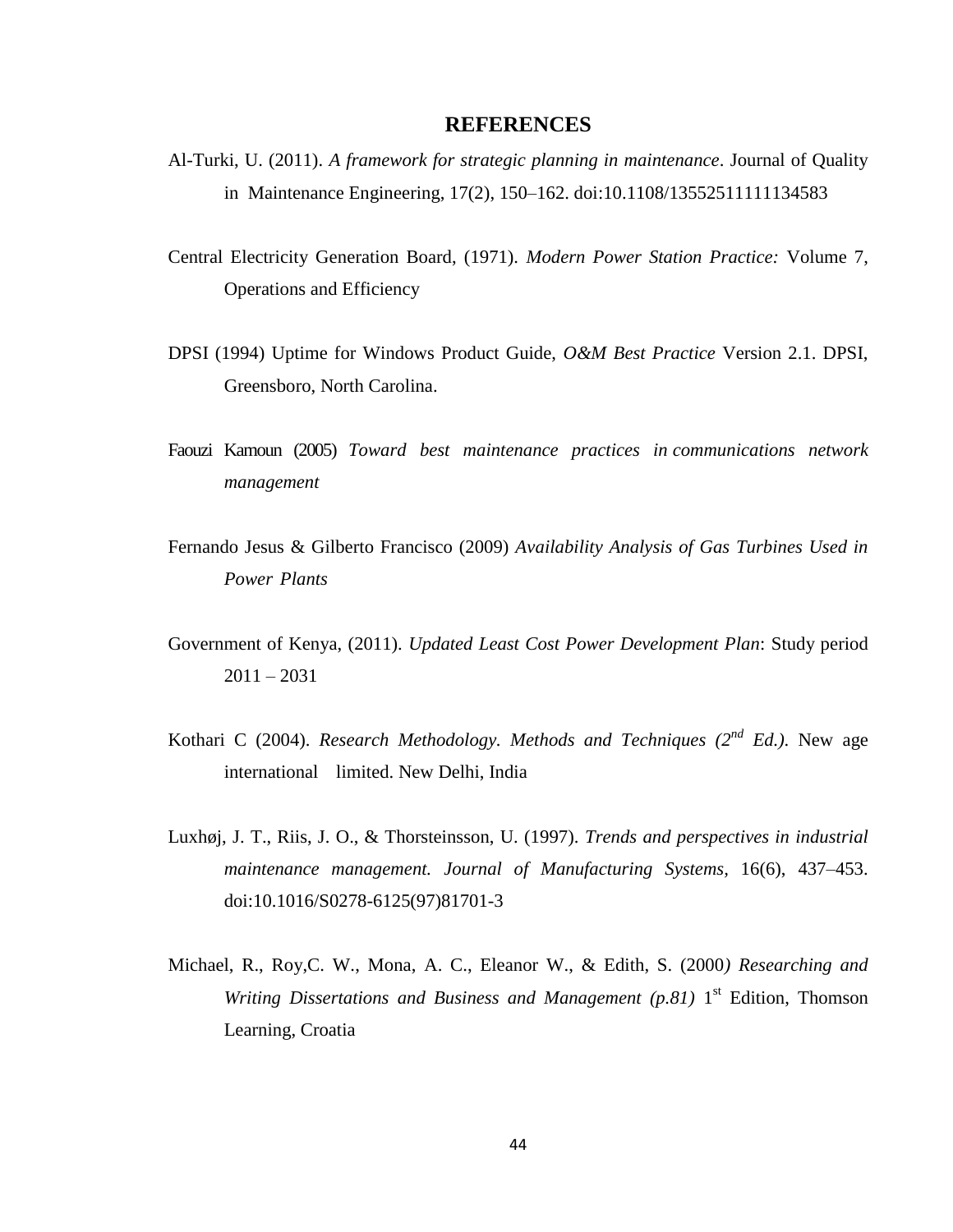- Moubray, J. (1997). *Reliability-centered maintenance. ReliabilityCentered Maintenance (p. 445).* Industrial Press Inc.
- Mugenda M. O. and Mugenda A. (2003), *Research Methods: Qualitative and Quantitative Approaches*, Acts Press, Nairobi
- Nadya, et al (2011) Stemming the tide; *Why women leave Engineering*, University of Wisconsin - Milwaukee
- NAS, (2000). *Reliability Centered Maintenance Guide for Facilities and Collateral Equipment. National Aeronautics and Space Administration*, Washington, D.C.
- Sharma, A., Yadava, G. S., & Deshmukh, S. G. (2011). *A literature review and future perspectives on maintenance optimization.* Journal of Quality in Maintenance Engineering,
- Sherwin, D. (2000). *A review of overall models for maintenance management*. Journal of Quality in Maintenance Engineering, 6(3), 138–164. doi:10.1108/13552510010341171
- Smith, (2000, 2002). *Best Maintenance (Repairs) Practices Life Cycle Engineering*
- Starr. (2000). *A structured approach to the selection of condition of condition based maintenance* A G Starr University of Huddersfield, UK, (435), 2–4.
- Tsang, A.H.C. (1995) *Condition-based maintenance: Tools and decision making*. Journal of quality and maintenance Engineering, 1(3), 3-17
- Tsang A (2002*). Strategic dimensions of maintenance management*. JQME. 8(1):7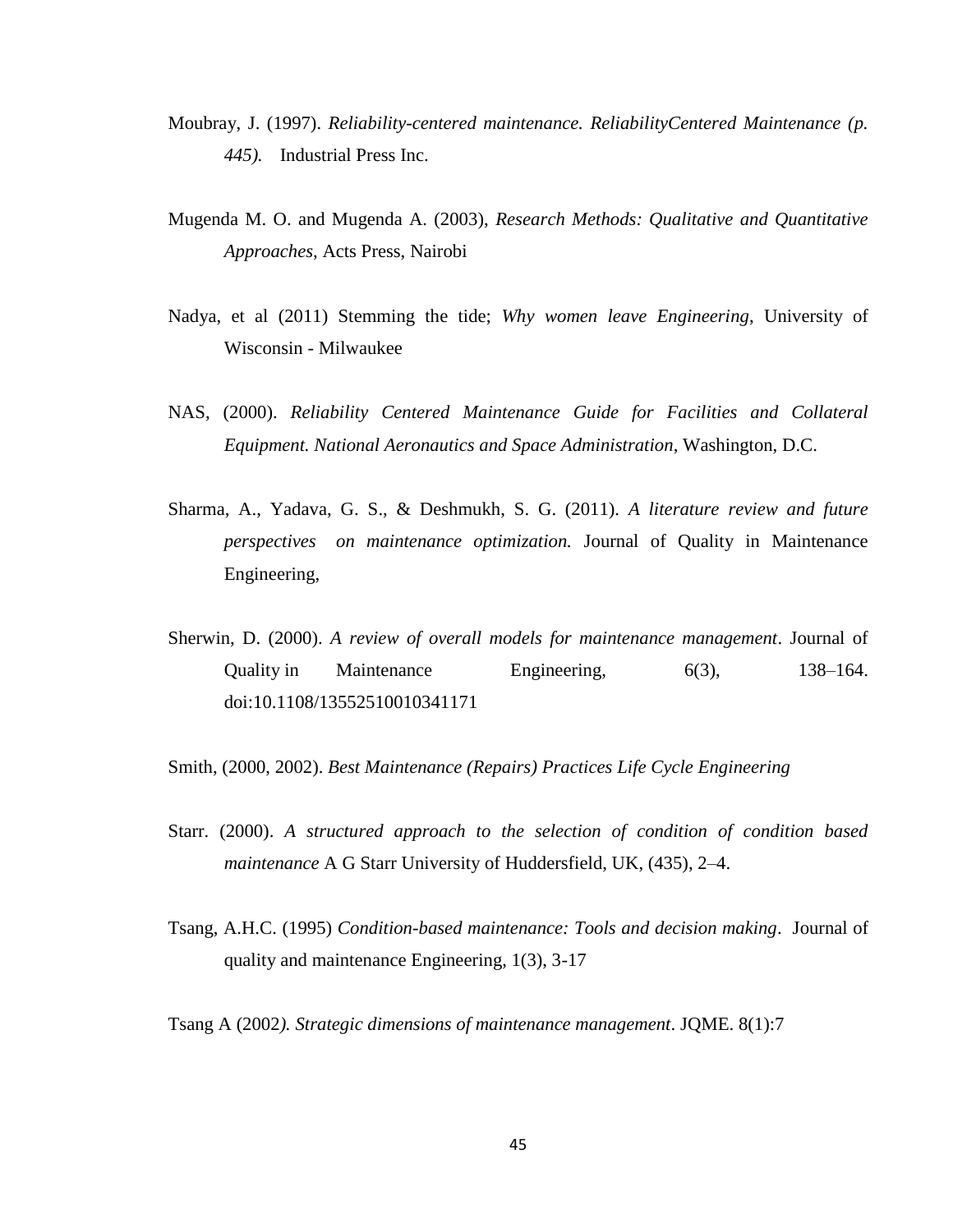- University of Florida, (2013). *34th International Training Program on Utility Regulation and Strategy,* Public Utility Research Centre, University of Florida, USA. June 17-21, 2013
- Visser J.K, (1998). *Modelling Maintenance Performance*: a practical approach, IMA Conference, Edinburgh, pp. 1-13.

World Energy Council (2004): *Performance of Generating Plant: New Realities, New Needs*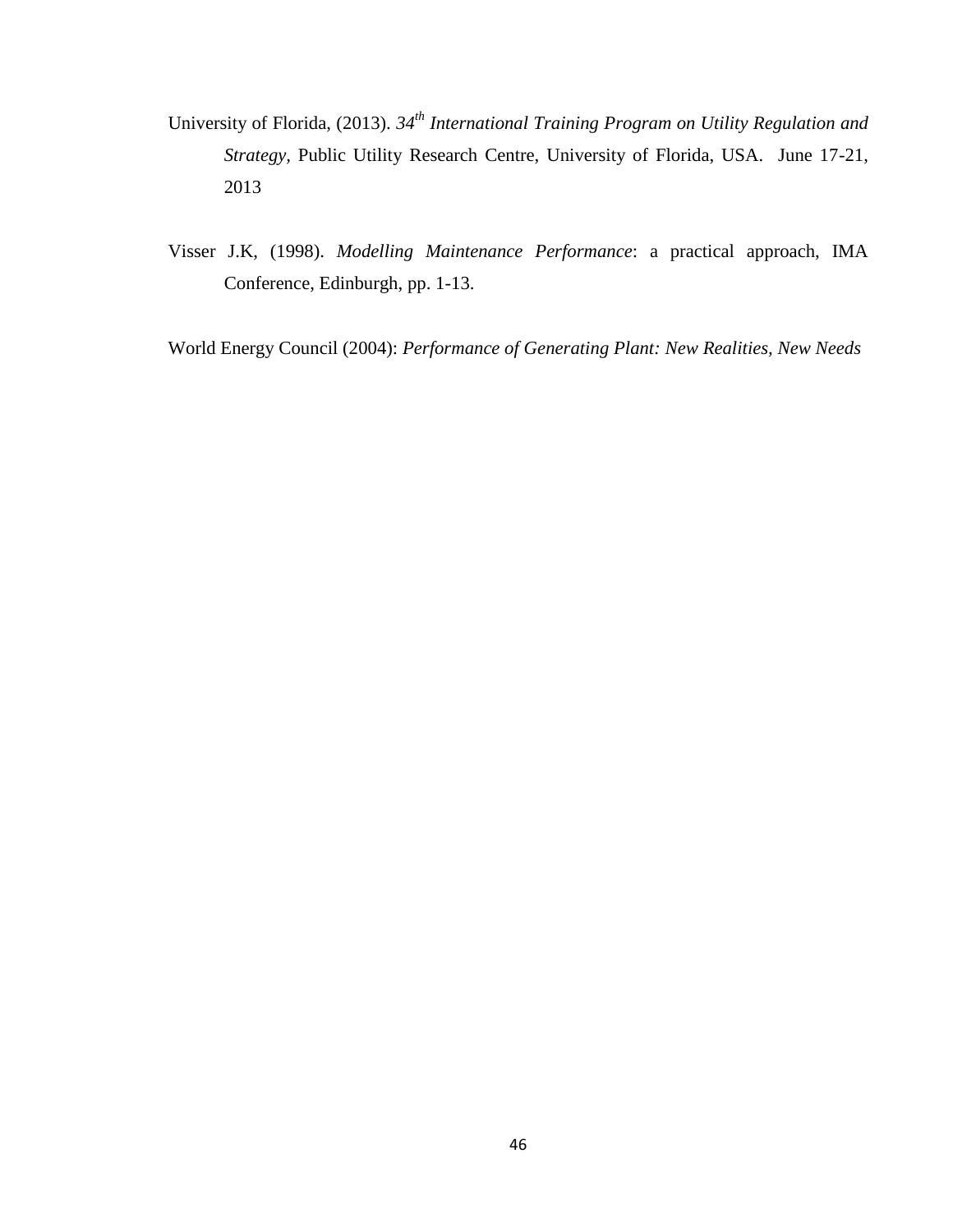<span id="page-57-0"></span>**APPENDIX I: ELECTRICITY BILL**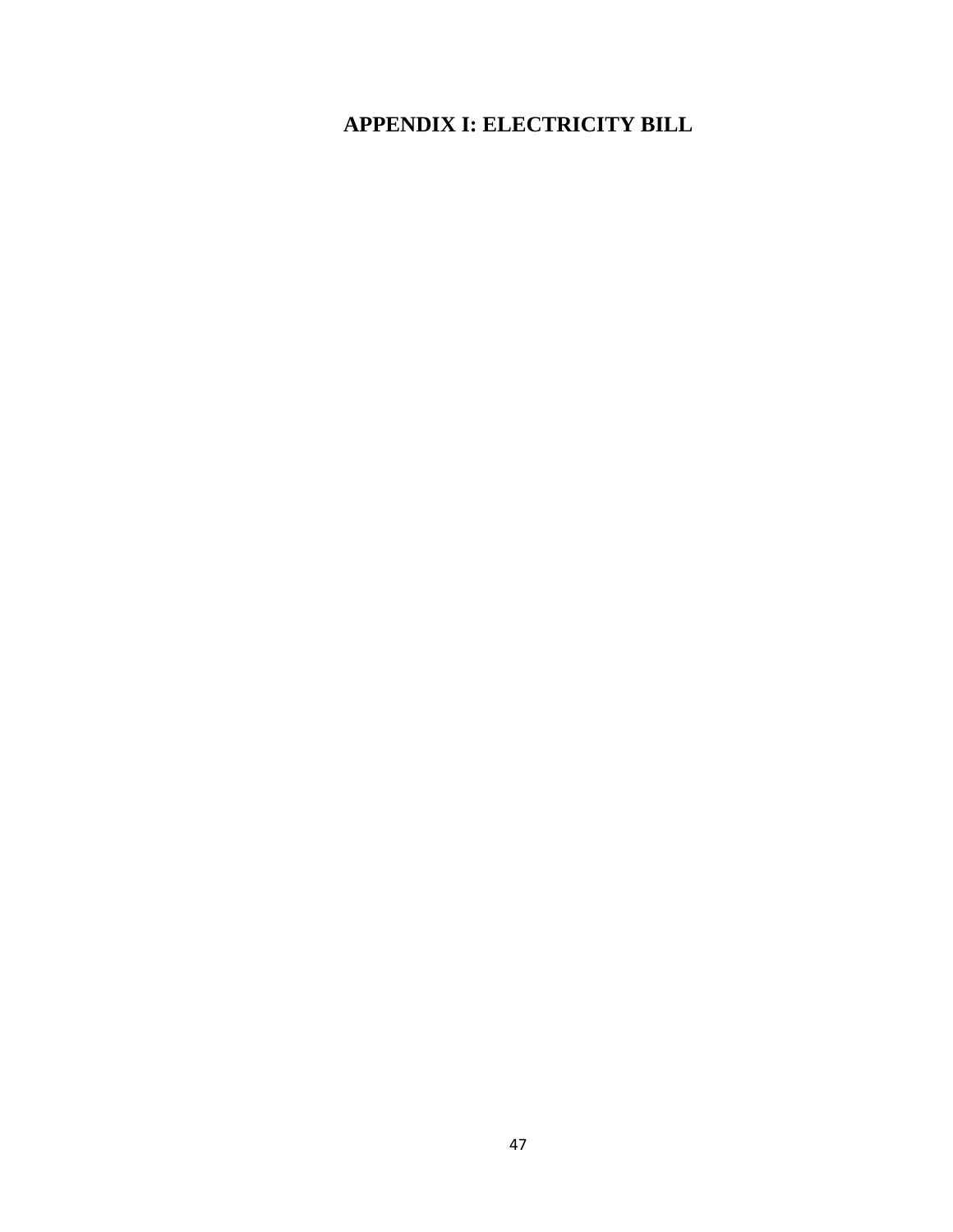# **APPENDIX II: QUESTIONNAIRE**

# <span id="page-58-0"></span>**Research Questionnaire for Plant Maintenance Staff Instructions**

Please answer the questions to the best of your knowledge

Write your responses in the space provided

Please put a tick  $(\sqrt{})$  where appropriate.

#### **Section A: Background Information**

1. What is your age group?

| Below 30: $( )$ | 30-40 yrs: $( )$ | $40 - 50$ yrs: () | Above |
|-----------------|------------------|-------------------|-------|
| 50yrs( )        |                  |                   |       |

2. What is your gender?

| Female: $( )$ | Male: $( )$ |  |  |
|---------------|-------------|--|--|
|---------------|-------------|--|--|

3. What is the highest level of education you have attained?

| a. |  | High school or equivalent: () |  |
|----|--|-------------------------------|--|
|----|--|-------------------------------|--|

- b. Certificate: ( )
- c. Diploma/ higher diploma or equivalent: ( )
- d. Degree: ( )
- e. Masters: ( )
- **f.** Doctorate: ( )
- 4. What is your designation?
	- a) Manager
	- b) Chief Engineer
	- c) Engineer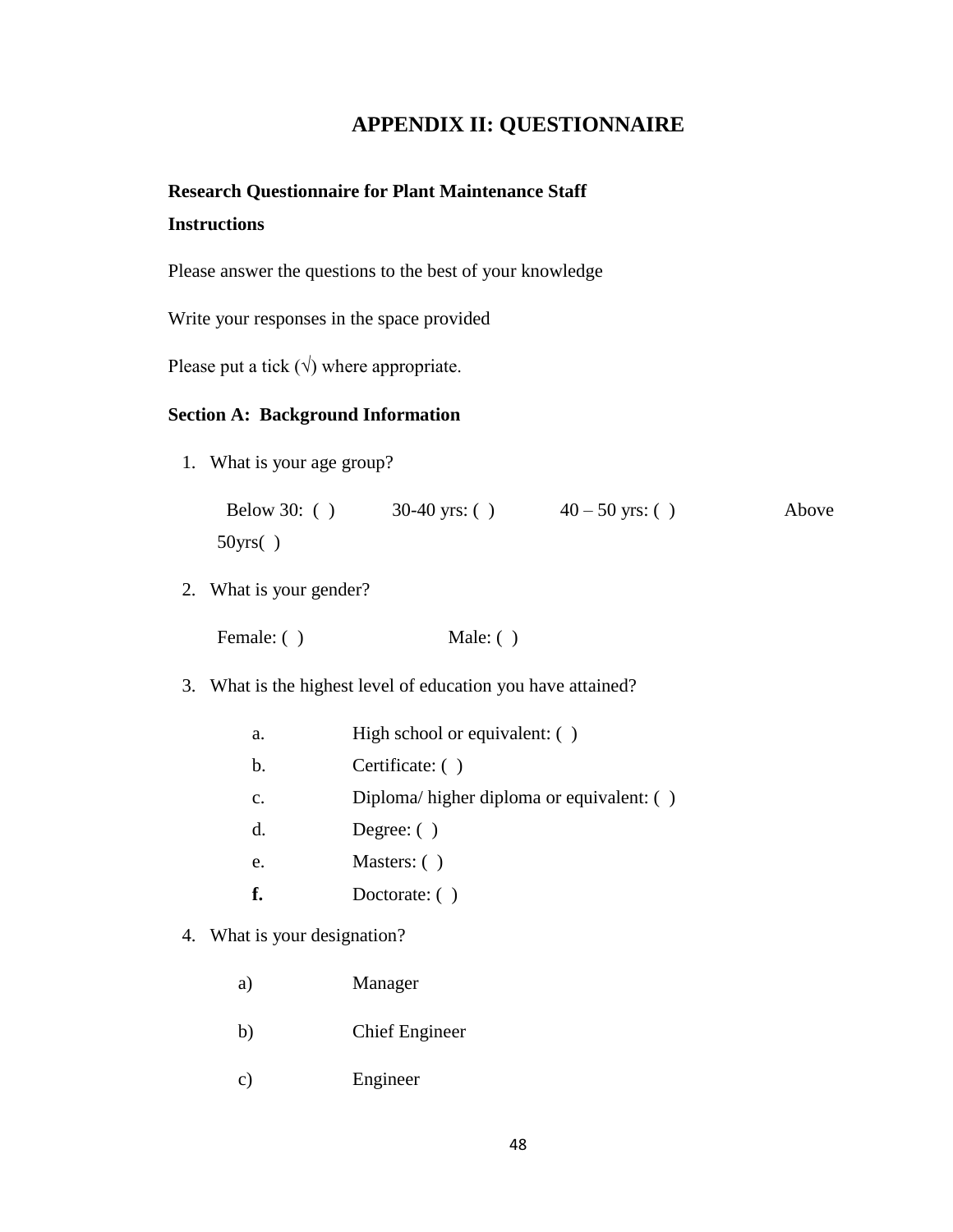d) Technician

#### **Section B: Main Maintenance Practices in KenGen**

|                                                                        | Yes | No |
|------------------------------------------------------------------------|-----|----|
| 5. Are you familiar with corrective based maintenance?                 |     |    |
| 6. Are you familiar with preventive based maintenance?                 |     |    |
| 7. Are you familiar with condition based maintenance                   |     |    |
| 8. Are you familiar with Plant Maintenance module in SAP?              |     |    |
| 9. Do you use the Plant Maintenances in management of your             |     |    |
| maintenance works                                                      |     |    |
| 10. Does your plant have a maintenance procedure for all its equipment |     |    |
| 11. Is the maintenance procedures (checklist) followed during the      |     |    |
| maintenances?                                                          |     |    |
| 12. Are the measured parameters during the maintenance works           |     |    |
| benchmarked to any known standard?                                     |     |    |
| 13. Does your station have an annual training plan for every           |     |    |
| maintenance staff?                                                     |     |    |
| 14. Do you have a service level agreement for provision of spares with |     |    |
| manufacturers?                                                         |     |    |

15. Which type of plant maintenance is more used in your plant?

Corrective or Breakdown ( ) Preventive: ( ) Condition based: ( ) All ( )

### **Section C: Benchmarking Maintenance Practices with World Best Practice**

- 16. What is the average number of work orders generated within a month? ………………..
- 17. How many of these work orders are closed within the month? …………………..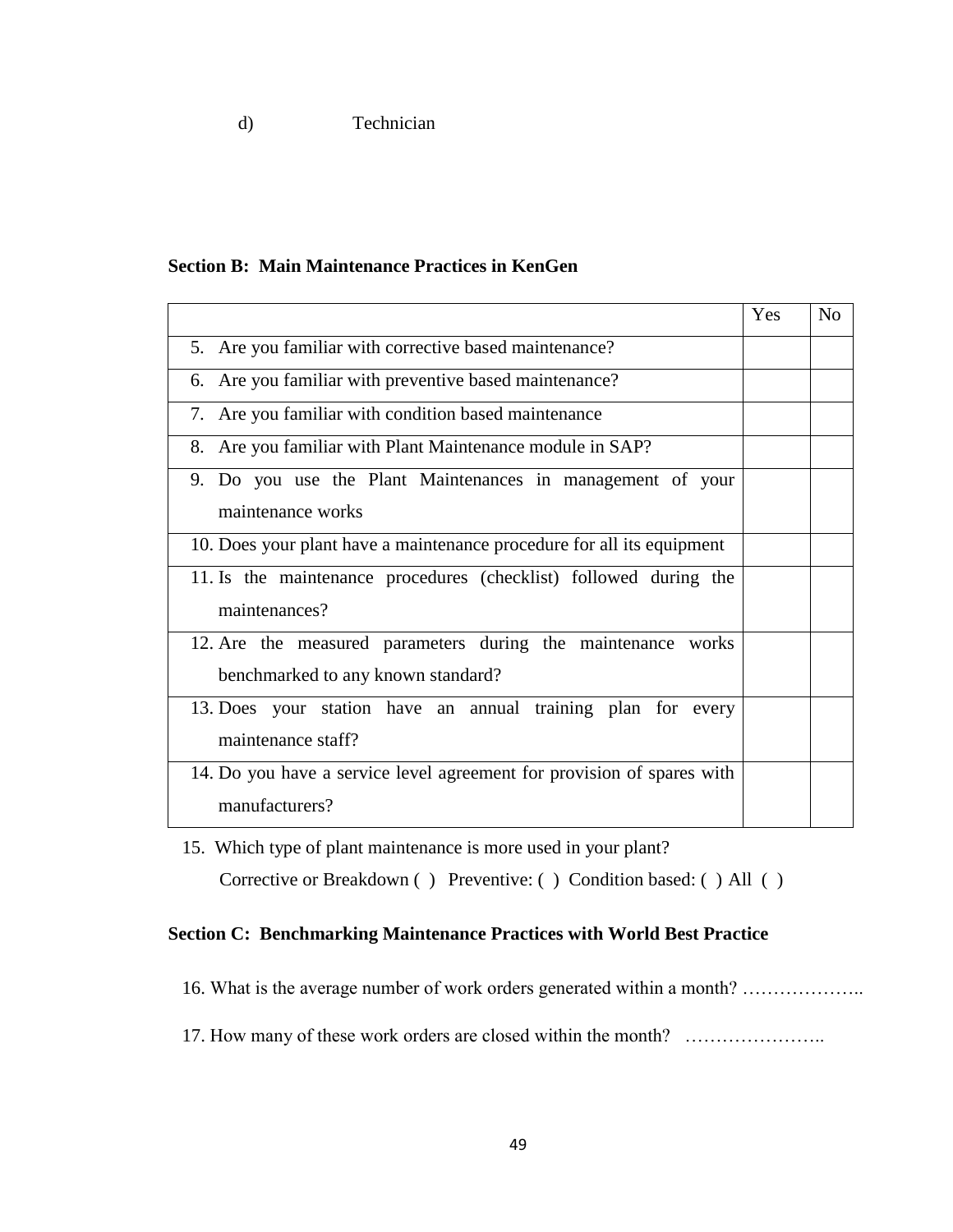|                                                        | $0 - 20$ | $21 - 40$ | $41 - 60$ | 61-80 | 81-100 |
|--------------------------------------------------------|----------|-----------|-----------|-------|--------|
| 18. What percentage of your maintenance work is        |          |           |           |       |        |
| carried out by a work order? (100)                     |          |           |           |       |        |
| 19. What percentage of the work orders are generated   |          |           |           |       |        |
| by breakdown maintenances? $(10)$                      |          |           |           |       |        |
| 20. What percentage of the work orders in (15) above   |          |           |           |       |        |
| is planned (labour, materials, checklists etc)         |          |           |           |       |        |
| before the outage? (90)                                |          |           |           |       |        |
| 21. What percentage of programmed work is done as      |          |           |           |       |        |
| scheduled without any delay due to lack of             |          |           |           |       |        |
| outage, materials etc (monthly, quarterly, annual      |          |           |           |       |        |
| maintenances) (90)                                     |          |           |           |       |        |
| 22. What percentage of the work allocated to the       |          |           |           |       |        |
| maintenance team on a daily basis is preventive        |          |           |           |       |        |
| maintenance? $(>65)$                                   |          |           |           |       |        |
| 23. What is the estimate of the %age of the preventive |          |           |           |       |        |
| and condition based maintenance to the total           |          |           |           |       |        |
| maintenance cost (15-30%)                              |          |           |           |       |        |

- 24. What is the percentage of the time spent on overtime against the total maintenance time**? (Less than 5%)**
	- $0-5()$   $5-10()$   $10-15()$   $15-20()$  more than 20( )
- 25. How many times are you called within a month to attend to unplanned work after working hours? **(2%)**

 $0-2$  ( )  $3-5$  ( )  $6-7$  ( )  $8-10$  ( ) more than 10 times ( )

26. What is the variance between maintenance works and the budgeted amount? **(2%)**

 $0-2$  ( )  $3-5$  ( )  $6-7$  ( )  $8-10$  ( ) more than  $10\%$ ( )